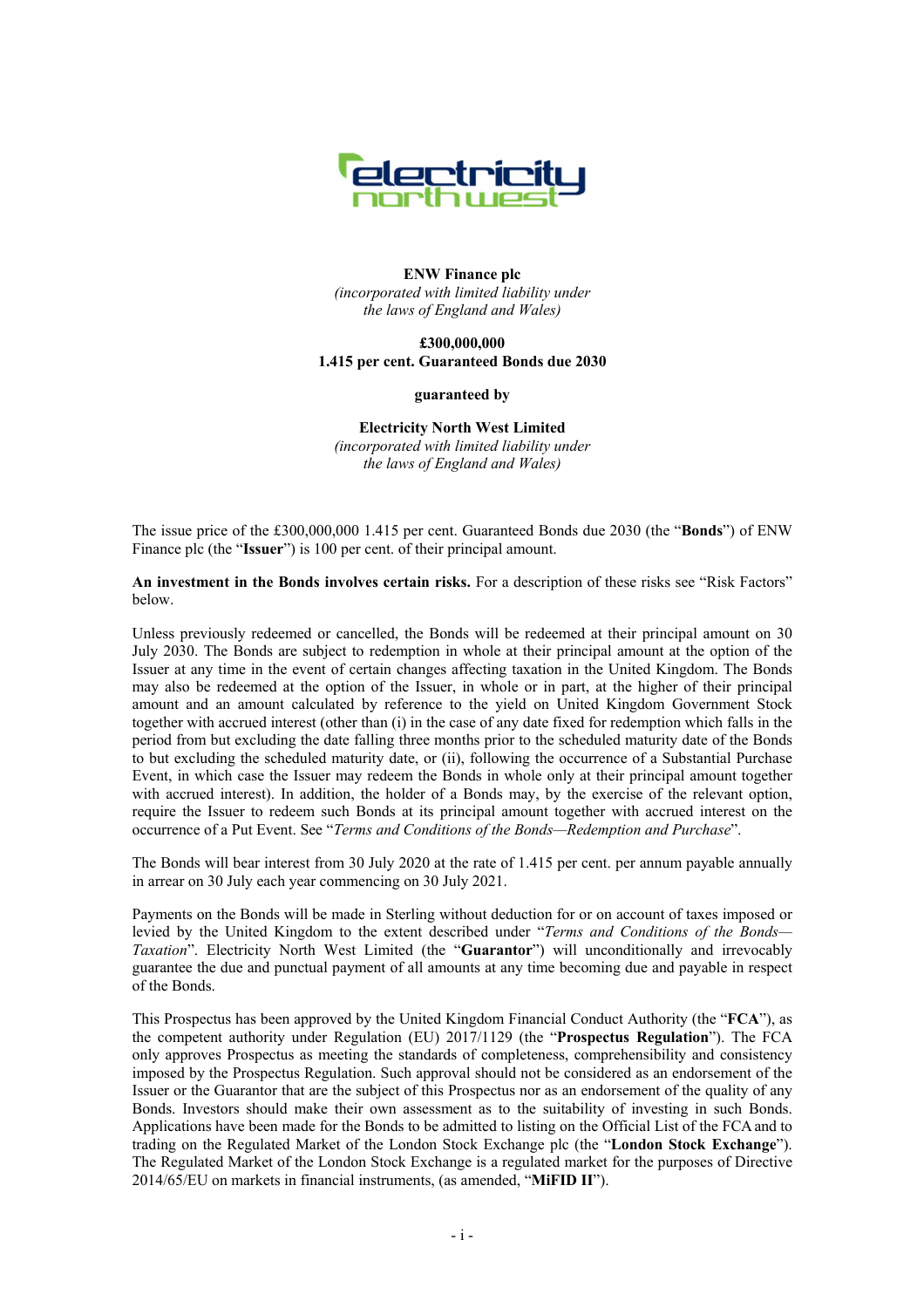The Bonds have not been, and will not be, registered under the United States Securities Act of 1933 (as amended, the "**Securities Act**") and are subject to United States tax law requirements. The Bonds are being offered outside the United States by the Joint Lead Managers (as defined in "*Subscription and Sale*") in accordance with Regulation S under the Securities Act ("**Regulation S**"), and may not be offered, sold or delivered within the United States or to, or for the account or benefit of, U.S. persons except pursuant to an exemption from, or in a transaction not subject to, the registration requirements of the Securities Act.

The Bonds will be in bearer form and in the denominations of  $\pounds100,000$  and integral multiples of  $\pounds1,000$ in excess thereof up to and including £199,000 each. The Bonds will initially be in the form of a temporary global bond (the "**Temporary Global Bond"**), without interest coupons, which will be deposited on or around 30 July 2020 (the "**Closing Date**") with a common safekeeper for Euroclear Bank S.A./N.V. ("**Euroclear**") and Clearstream Banking S.A. ("**Clearstream, Luxembourg**"). The Temporary Global Bond will be exchangeable, in whole or in part, for interests in a permanent global bond (the "**Permanent Global Bond**"), without interest coupons, not earlier than 40 days after the Closing Date upon certification as to non-U.S. beneficial ownership. Interest payments in respect of the Bonds cannot be collected without such certification of non-U.S. beneficial ownership. The Permanent Global Bond will be exchangeable in certain limited circumstances in whole, but not in part, for Bonds in definitive form with interest coupons attached. See "*Summary of Provisions Relating to the Bonds in Global Form*".

The Bonds are expected to be rated upon issue BBB+ by S&P Global Ratings Europe Limited, a division of The McGraw-Hill Companies, Inc. ("**S&P**") and A- by Fitch Ratings Limited ("**Fitch**"). A rating is not a recommendation to buy, sell or hold securities and may be subject to revision, suspension or withdrawal at any time by the assigning rating organisation. Each of S&P and Fitch is established in the European Union ("**EU**") or the United Kingdom and is registered in accordance with Regulation (EC) No. 1060/2009, as amended, of the European Parliament and of the Council of 16 September 2009 on credit rating agencies (the "**CRA Regulation**") and are included in the list of registered credit rating agencies published at the website of the European Securities and Markets Authority ("**ESMA**"). A rating is not a recommendation to buy, sell or hold Bonds and may be subject to suspension, reduction or withdrawal at any time by the assigning rating agency.

**MiFID II professionals/ECPs-only/No PRIIPs KID:** the Manufacturers' target market (MiFID II product governance) is eligible counterparties and professional clients only (all distribution channels). No PRIIPs key information document (KID) has been prepared as not available to retail in EEA.

**A security rating is not a recommendation to buy, sell or hold securities and may be subject to suspension, reduction or withdrawal at any time by the assigning rating agency.**

**HSBC Santander Corporate Investment Banking**

**28 July 2020**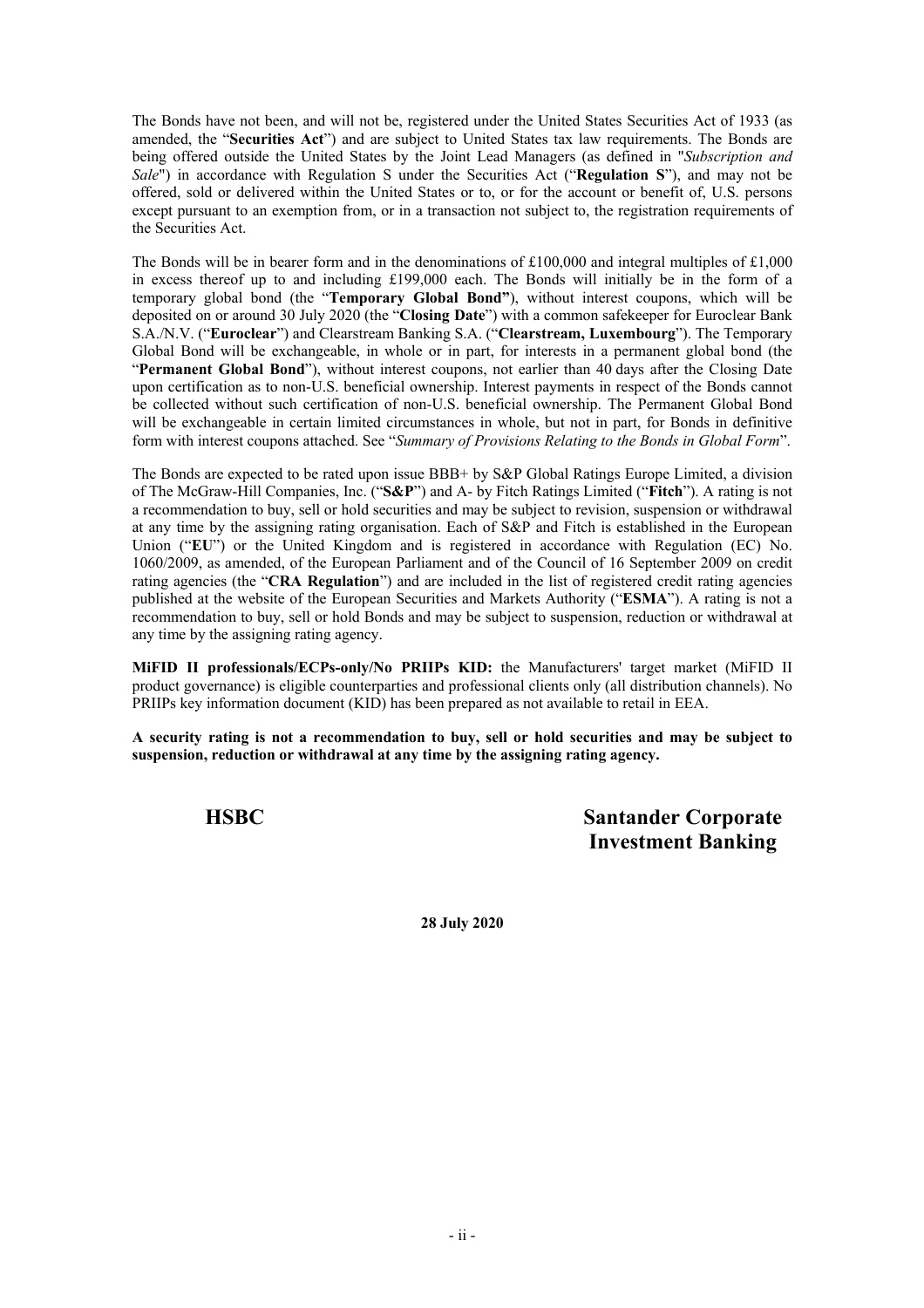# **CONTENTS**

## Page

| SUMMARY OF PROVISIONS RELATING TO THE BONDS IN GLOBAL FORM 31 |  |
|---------------------------------------------------------------|--|
|                                                               |  |
|                                                               |  |
|                                                               |  |
|                                                               |  |
|                                                               |  |
|                                                               |  |
|                                                               |  |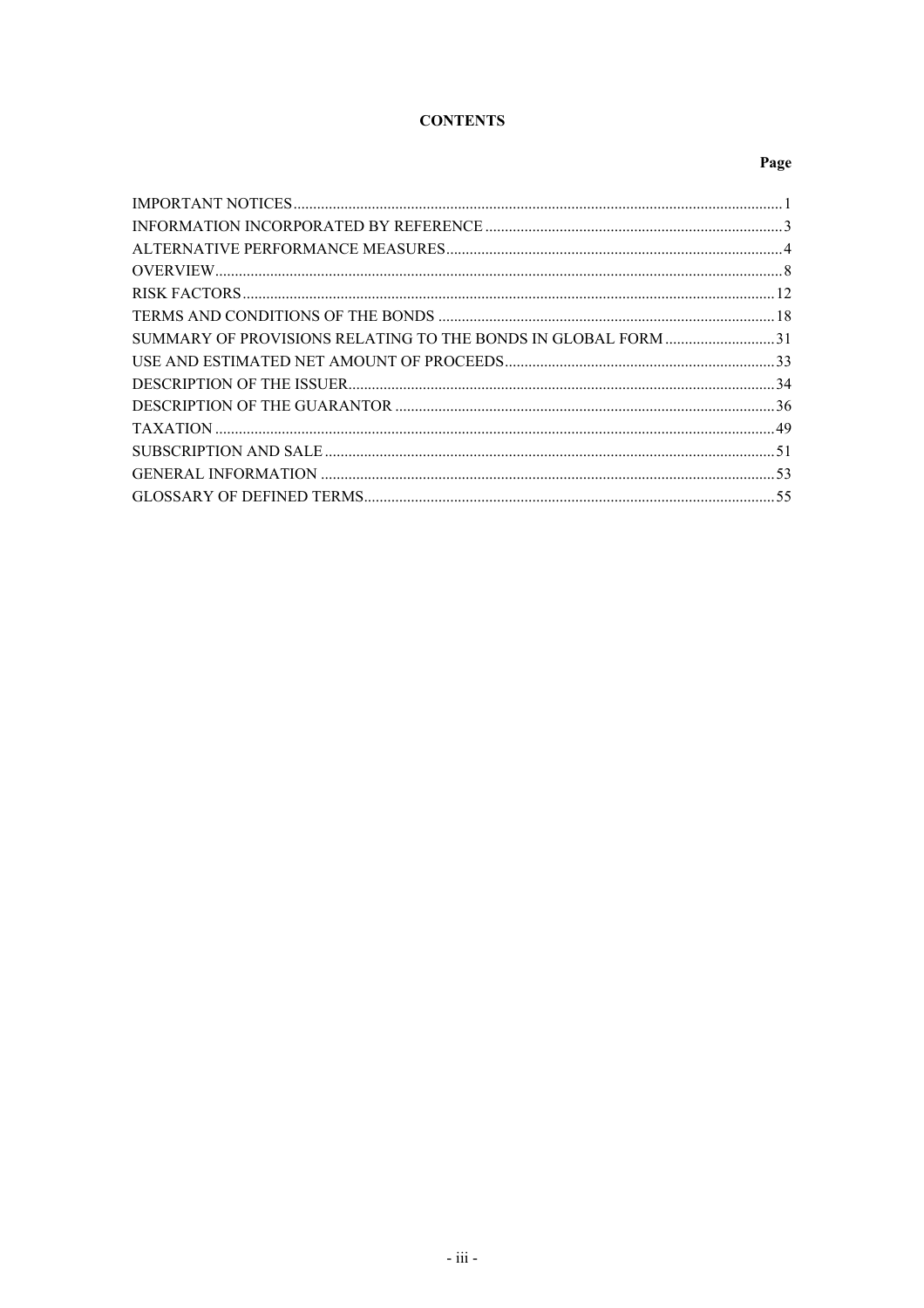#### **IMPORTANT NOTICES**

Each of the Issuer and the Guarantor accepts responsibility for the information contained in this Prospectus. To the best of their knowledge the information contained in this Prospectus is in accordance with the facts and this Prospectus makes no omission likely to affect its import.

 Each of the Issuer and the Guarantor has confirmed to the Joint Lead Managers named under "*Subscription and Sale*" below (the "**Joint Lead Managers**") that this Prospectus contains all information regarding the Issuer, the Guarantor and the Bonds (as applicable) which is (in the context of the issue of the Bonds) material; such information is true and accurate in all material respects and is not misleading in any material respect; any opinions, predictions or intentions expressed in this Prospectus on the part of the Issuer or (as the case may be) the Guarantor are honestly held or made and are not misleading in any material respect; this Prospectus does not omit to state any material fact necessary to make such information, opinions, predictions or intentions (in such context) not misleading in any material respect; and all proper enquiries have been made to ascertain and to verify the foregoing.

Neither the Issuer nor the Guarantor has authorised the making or provision of any representation or information regarding the Issuer, the Guarantor or the Bonds other than as contained in this Prospectus or as approved for such purpose by the Issuer and the Guarantor. Any such representation or information should not be relied upon as having been authorised by the Issuer, the Guarantor or the Joint Lead Managers.

Neither the Joint Lead Managers, the Trustee nor any of their respective affiliates have authorised the whole or any part of this Prospectus and none of them makes any representation or warranty or accepts any responsibility as to the accuracy or completeness of the information contained in this Prospectus or any responsibility for the acts or omissions of the Issuer, the Guarantor or any other person (other than the relevant Joint Lead Manager) in connection with the issue and offering of the Bonds. Neither the delivery of this Prospectus nor the offering, sale or delivery of any Bonds shall in any circumstances create any implication that there has been no adverse change, or any event reasonably likely to involve any adverse change, in the condition (financial or otherwise) of the Issuer or the Guarantor since the date of this Prospectus.

This Prospectus does not constitute an offer of, or an invitation to subscribe for or purchase, any Bonds.

The distribution of this Prospectus and the offering, sale and delivery of Bonds in certain jurisdictions may be restricted by law. Persons into whose possession this Prospectus comes are required by the Issuer, the Guarantor and the Joint Lead Managers to inform themselves about and to observe any such restrictions. For a description of certain restrictions on offers, sales and deliveries of Bonds and on distribution of this Prospectus and other offering material relating to the Bonds, see "*Subscription and Sale*".

In particular, the Bonds have not been and will not be registered under the Securities Act and are subject to United States tax law requirements. Subject to certain exceptions, Bonds may not be offered, sold or delivered within the United States or to U.S. persons.

In this Prospectus, unless otherwise specified, references to a "**Member State**" are references to a Member State of the European Economic Area, references to "**£**", "**GBP**" and "**pounds**" are to the lawful currency of the United Kingdom

*Certain figures included in this Prospectus have been subject to rounding adjustments; accordingly, figures shown for the same category presented in different tables may vary slightly and figures shown as totals in certain tables may not be an arithmetic aggregation of the figures which precede them.*

**PROHIBITION OF SALES TO EEA OR UK RETAIL INVESTORS –** The Bonds are not intended to be offered, sold or otherwise made available to and should not be offered, sold or otherwise made available to any retail investor in the European Economic Area ("**EEA**") or the United Kingdom. For these purposes, a retail investor means a person who is one (or more) of: (i) a retail client as defined in point (11) of Article 4(1) of MiFID II or; (ii) a customer within the meaning of Directive 2016/97/EU (the "**Insurance Distribution Directive**"), where that customer would not qualify as a professional client as defined in point (10) of Article 4(1) of MiFID II. Consequently no key information document required by Regulation (EU) No 1286/2014 (the "**PRIIPs Regulation**") for offering or selling the Bonds or otherwise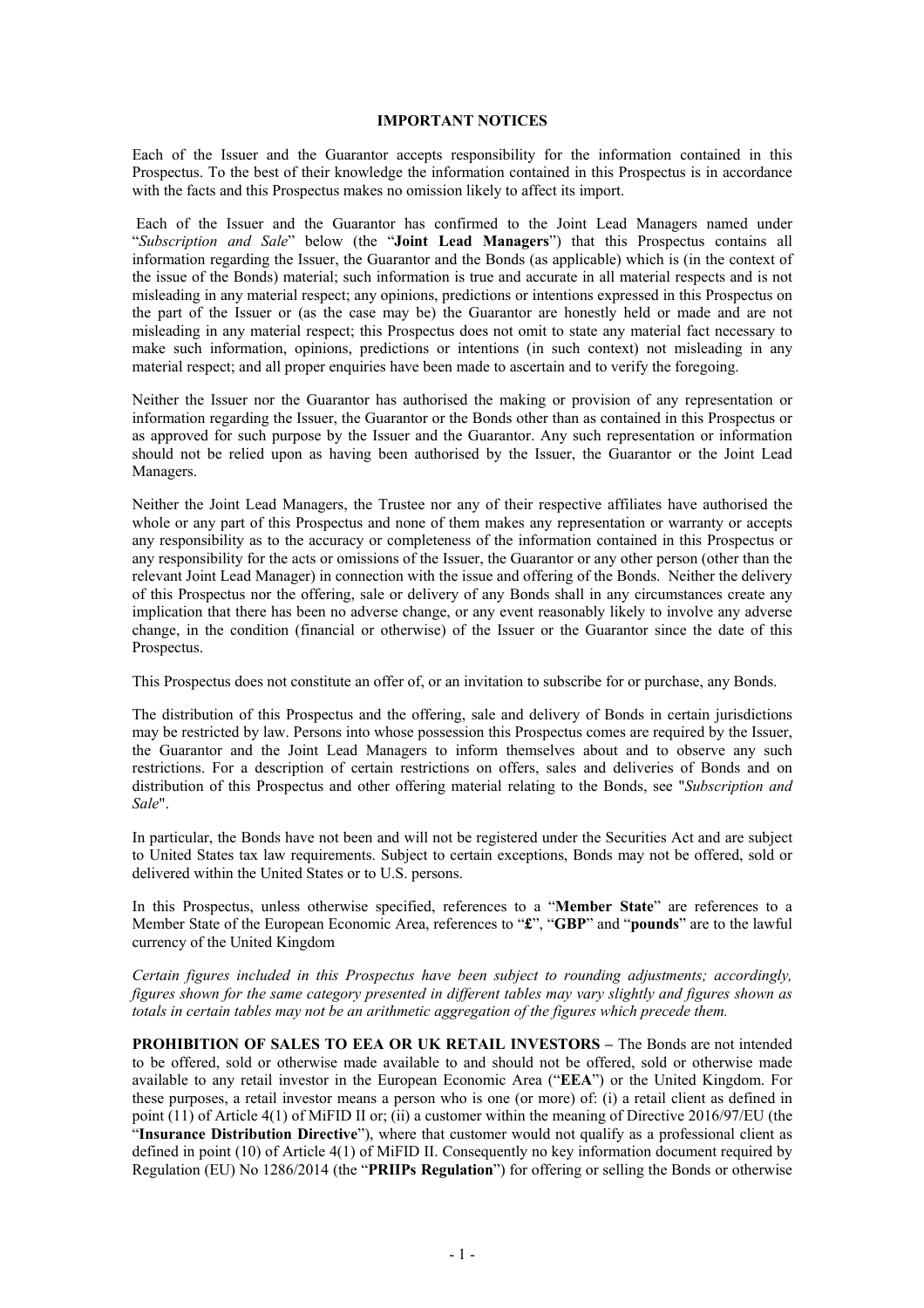making them available to retail investors in the EEA or the United Kingdom has been prepared and therefore offering or selling the Bonds or otherwise making them available to any retail investor in the EEA or the United Kingdom may be unlawful under the PRIIPs Regulation.

**MIFID II product governance / Professional investors and ECPs only target market –** Solely for the purposes of each manufacturer's product approval process, the target market assessment in respect of the Bonds has led to the conclusion that: (i) the target market for the Bonds is eligible counterparties and professional clients only, each as defined in MiFID II; and (ii) all channels for distribution of the Bonds to eligible counterparties and professional clients are appropriate. Any person subsequently offering, selling or recommending the Bonds (a "**distributor**") should take into consideration the manufacturers' target market assessment; however, a distributor subject to MiFID II is responsible for undertaking its own target market assessment in respect of the Bonds (by either adopting or refining the manufacturers' target market assessment) and determining appropriate distribution channels.

HSBC Bank plc will not regard any actual or prospective holders of Bonds (whether or not a recipient of this Prospectus) as its client in relation to the offering described in this Prospectus and will not be responsible to anyone other than the Issuer and the Guarantor for providing the protections afforded to its clients nor for providing the services in relation to any offering described in this Prospectus or any transaction or arrangement referred to in this Prospectus. The other Joint Lead Manager reserves the right to consider whether holders or prospective holders of Bonds described in this Prospectus are "clients" for the purposes of the inducements regime on an individual basis.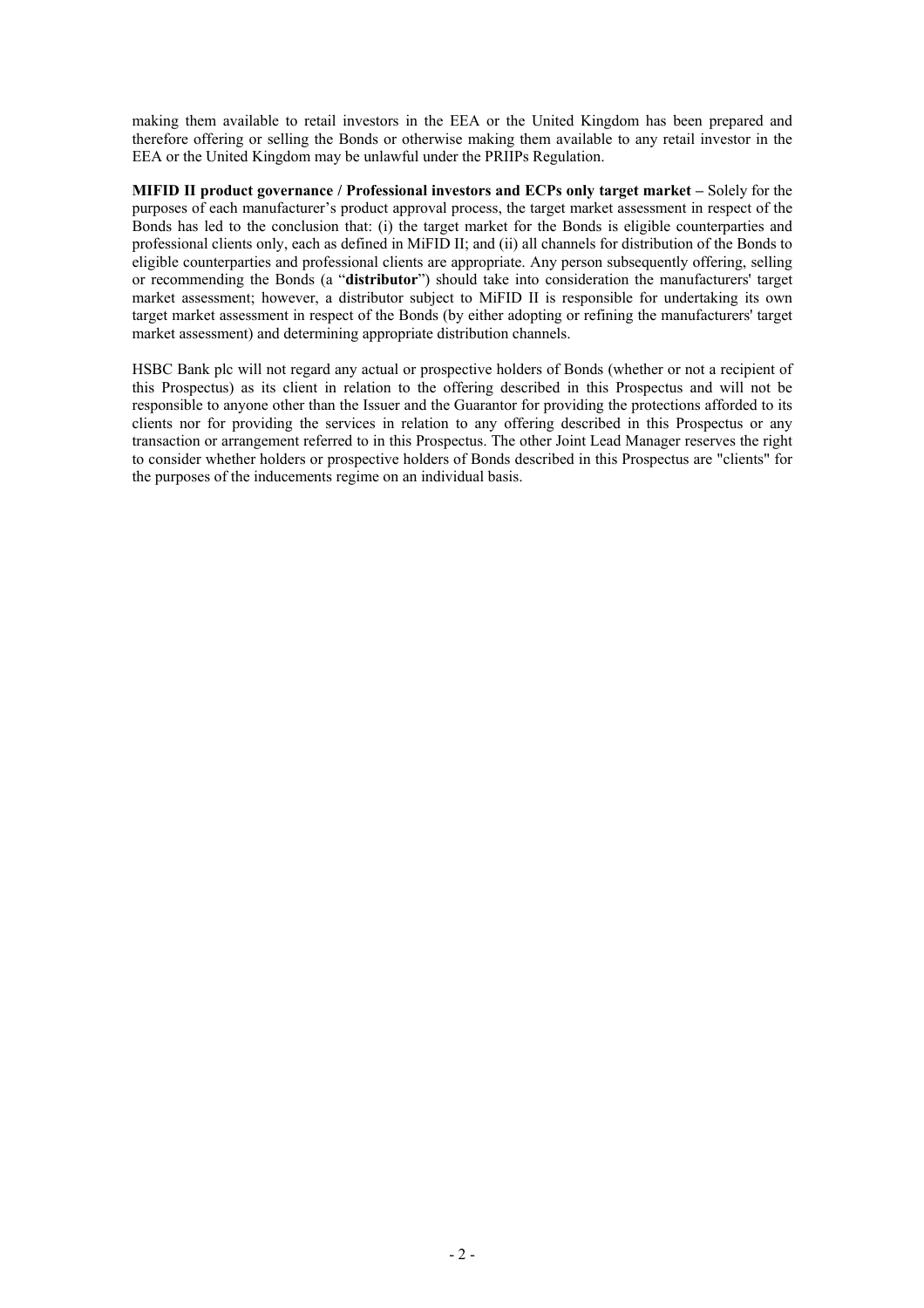## **INFORMATION INCORPORATED BY REFERENCE**

The information set out in the table below shall be deemed to be incorporated in, and to form part of, this Prospectus **provided however that** any statement contained in any document incorporated by reference in, and forming part of, this Prospectus shall be deemed to be modified or superseded for the purpose of this Prospectus to the extent that a statement contained herein modifies or supersedes such statement.

Such documents will be made available, free of charge, during usual business hours at the specified offices of the Principal Paying Agent and on the website of the Guarantor at https://www.enwl.co.uk/about-us/financial-investor-relations/financial-reports/, unless such documents have been modified or superseded.

For ease of reference, the tables below set out the relevant page references for the financial statements, the notes to the financial statements and the Auditors' reports for the years ended 31 March 2019 and 21 March 2020 for each of the Issuer and the Guarantor, as set out in the respective annual reports.

| Page 15<br>Page 16<br>Page 17<br>Page 18 to 35<br>Page 7 to 14<br><b>Consolidated Financial Statements Year ended 31 March 2020</b><br>Page 25 to 27<br>Page 71<br>Page 72<br>Page 73<br>Page 74<br>Page 75<br>Page 76 to 139<br>Page 59 to 70<br><b>Financial Statements Year ended 31 March 2019</b><br>Page 13<br>Page 14<br>Page 15<br>Page 16 to 33<br>Page 5 to 12<br>Page 57<br>Page 58<br>Page 59<br>Page 60<br>Page 61<br>Page 63 to 121<br>Page 48 to 56 | <b>ENW Finance plc</b><br><b>Financial Statements Year ended 31 March 2020</b> |  |
|--------------------------------------------------------------------------------------------------------------------------------------------------------------------------------------------------------------------------------------------------------------------------------------------------------------------------------------------------------------------------------------------------------------------------------------------------------------------|--------------------------------------------------------------------------------|--|
|                                                                                                                                                                                                                                                                                                                                                                                                                                                                    |                                                                                |  |
|                                                                                                                                                                                                                                                                                                                                                                                                                                                                    |                                                                                |  |
|                                                                                                                                                                                                                                                                                                                                                                                                                                                                    |                                                                                |  |
|                                                                                                                                                                                                                                                                                                                                                                                                                                                                    |                                                                                |  |
|                                                                                                                                                                                                                                                                                                                                                                                                                                                                    |                                                                                |  |
|                                                                                                                                                                                                                                                                                                                                                                                                                                                                    | Electricity North West Limited                                                 |  |
|                                                                                                                                                                                                                                                                                                                                                                                                                                                                    |                                                                                |  |
|                                                                                                                                                                                                                                                                                                                                                                                                                                                                    |                                                                                |  |
|                                                                                                                                                                                                                                                                                                                                                                                                                                                                    |                                                                                |  |
|                                                                                                                                                                                                                                                                                                                                                                                                                                                                    |                                                                                |  |
|                                                                                                                                                                                                                                                                                                                                                                                                                                                                    |                                                                                |  |
|                                                                                                                                                                                                                                                                                                                                                                                                                                                                    |                                                                                |  |
|                                                                                                                                                                                                                                                                                                                                                                                                                                                                    |                                                                                |  |
|                                                                                                                                                                                                                                                                                                                                                                                                                                                                    |                                                                                |  |
|                                                                                                                                                                                                                                                                                                                                                                                                                                                                    |                                                                                |  |
|                                                                                                                                                                                                                                                                                                                                                                                                                                                                    | ENW Finance plc                                                                |  |
|                                                                                                                                                                                                                                                                                                                                                                                                                                                                    |                                                                                |  |
|                                                                                                                                                                                                                                                                                                                                                                                                                                                                    |                                                                                |  |
|                                                                                                                                                                                                                                                                                                                                                                                                                                                                    |                                                                                |  |
|                                                                                                                                                                                                                                                                                                                                                                                                                                                                    |                                                                                |  |
|                                                                                                                                                                                                                                                                                                                                                                                                                                                                    |                                                                                |  |
|                                                                                                                                                                                                                                                                                                                                                                                                                                                                    |                                                                                |  |
|                                                                                                                                                                                                                                                                                                                                                                                                                                                                    | Electricity North West Limited                                                 |  |
|                                                                                                                                                                                                                                                                                                                                                                                                                                                                    | <b>Consolidated Financial Statements Year ended 31 March 2019</b>              |  |
|                                                                                                                                                                                                                                                                                                                                                                                                                                                                    |                                                                                |  |
|                                                                                                                                                                                                                                                                                                                                                                                                                                                                    |                                                                                |  |
|                                                                                                                                                                                                                                                                                                                                                                                                                                                                    |                                                                                |  |
|                                                                                                                                                                                                                                                                                                                                                                                                                                                                    |                                                                                |  |
|                                                                                                                                                                                                                                                                                                                                                                                                                                                                    |                                                                                |  |
|                                                                                                                                                                                                                                                                                                                                                                                                                                                                    |                                                                                |  |
|                                                                                                                                                                                                                                                                                                                                                                                                                                                                    |                                                                                |  |

Any documents themselves incorporated by reference in the document incorporated by reference in this Prospectus shall not form part of this Prospectus.

Any information contained in or incorporated by reference in any of the documents specified above which is not incorporated by reference in this Prospectus is either not relevant to investors or is covered elsewhere in this Prospectus and, for the avoidance of doubt, unless specifically incorporated by reference into this Prospectus, information contained on the website does not form part of this Prospectus.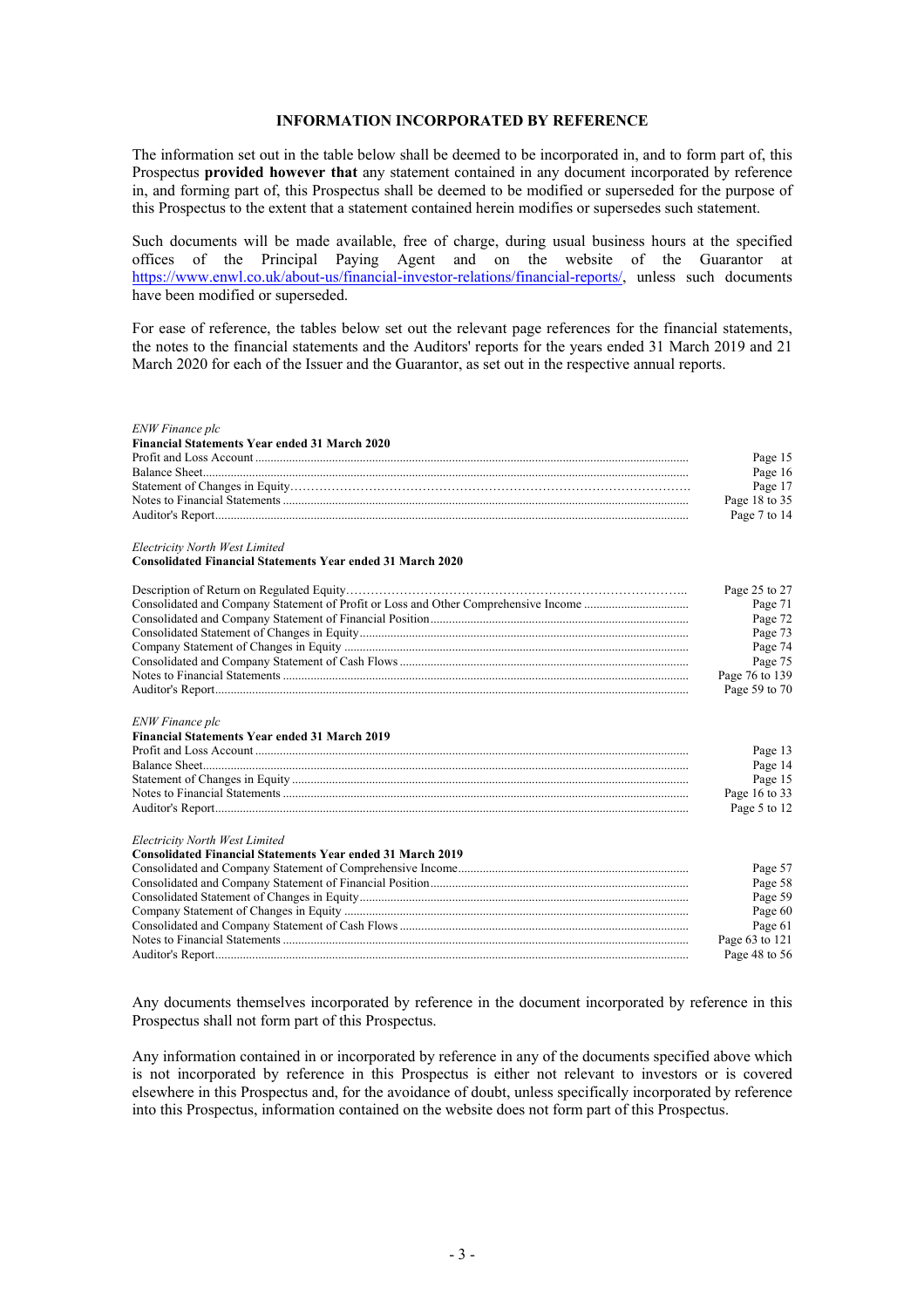## **ALTERNATIVE PERFORMANCE MEASURES**

ENWL uses adjusted figures, which are not defined by generally accepted accounting principles ("**GAAP**") such as IFRS. Adjusted figures and underlying growth rates are presented as additional performance measures used by ENWL's management, as they provide relevant information in assessing ENWL's performance, position and cash flows. ENWL believes that these measures enable investors to track more clearly the core operational performance of ENWL, while providing investors with a clear basis for assessing ENWL's ability to raise debt and invest in new business opportunities. ENWL's management uses these financial measures, along with IFRS financial measures, in evaluating the operating performance of ENWL. Adjusted financial measures should not be considered in isolation from, or as a substitute for, financial information presented in compliance with IFRS. The measures may not be directly comparable to similarly reported measures by other companies.

| APM                               | <b>Definition of APM</b>                                                                                                                                                                                                                                                     | Reconciliation <sup>1</sup>                                                                                                                                                                                                                                                                             | <b>Rationale for inclusion</b>                                                                     |
|-----------------------------------|------------------------------------------------------------------------------------------------------------------------------------------------------------------------------------------------------------------------------------------------------------------------------|---------------------------------------------------------------------------------------------------------------------------------------------------------------------------------------------------------------------------------------------------------------------------------------------------------|----------------------------------------------------------------------------------------------------|
| Capital expenditure<br>(Capex)    | Capital Expenditure represents total<br>additions to property, plant and<br>equipment and software.                                                                                                                                                                          | Additions to property, plant and<br>plus<br>additions<br>equipment,<br>to<br>software.<br>Full<br>reconciliation<br>provided in the table below.                                                                                                                                                        | Measure<br>of<br>capital<br>investment in the business.                                            |
| Interest cover ratio              | Interest cover ratio represents the<br>operating profit from continuing<br>operations divided by net interest<br>expense, adjusted for indexation and<br>capitalisation of borrowing costs.                                                                                  | Operating profit from continuing<br>operations divided the total of net<br>interest expense, less amounts<br>relating to indexation, accretion<br>and the capitalisation of borrowing<br>costs. Full reconciliation provided<br>in the table below.                                                     | Measure of how much cash<br>is generated in the business<br>relative to the debt service<br>costs. |
| Net debt                          | Net debt represents the gross levels<br>of borrowings, less cash.                                                                                                                                                                                                            | Current borrowings, plus non-<br>current borrowings less cash and<br>cash equivalents.<br>Full reconciliation provided in the<br>table below.                                                                                                                                                           | Measure<br>of<br>financial<br>indebtedness.                                                        |
| Adjusted Net Debt                 | Adjusted Net Debt represents Net<br>Debt, adjusted to reflect debt held at<br>fair value and the amortised cost to<br>outstanding principal, plus accretion<br>on derivatives, less cash not<br>available for distribution, less cash<br>arising as a result of overpayment. | Net debt, restated to reflect debt<br>held at fair value and the amortised<br>cost to outstanding principal, plus<br>accretion on derivatives, less cash<br>not available for distribution, less<br>cash arising as a result of<br>overpayment. Full reconciliation<br>provided in the table the below. | Measure<br>of<br>financial<br>indebtedness.                                                        |
| Adjusted Net debt<br>to RAV ratio | Net<br>debt<br>Adjusted<br><b>RAV</b><br>to<br>represents<br>Adjusted<br>Net<br>Debt<br>divided by RAV.                                                                                                                                                                      | Adjusted Net Debt divided by<br>Nominal RAV. Full reconciliation<br>provided in the table the below.                                                                                                                                                                                                    | Measure<br>of<br>financial<br>indebtedness.                                                        |
| RAV                               | RAV is the regulated asset base of<br>the company as determined and<br>published by Ofgem in November<br>2019. All values are expressed in<br>2012/13 prices.                                                                                                                | Regulated asset value base of the<br>company<br>determined<br>as<br>and<br>published by Ofgem in November<br>2019. All values are expressed in<br>2012/13 prices.                                                                                                                                       | Measure<br>of<br>regulatory<br>performance.                                                        |
| Nominal RAV                       | RAV, adjusted to take account<br>of inflation.                                                                                                                                                                                                                               | RAV adjusted to take account<br>of inflation (RPI index at the<br>divided<br>relevant<br>date<br>bv<br>average 2012/2013 price index<br>244.675). Full reconciliation<br>provided in the table below.                                                                                                   | Measure<br>of<br>regulatory<br>performance.                                                        |

The adjusted financial measures used are:

L

 $<sup>1</sup>$  Reconciliations are made to Electricity North West Limited's audited consolidated annual financial statements (including the</sup> auditors' report thereon and the notes thereto) for the financial years ended 31 March 2020, 31 March 2019, 31 March 2018, 31 March 2017 and 31 March 2016, unless otherwise stated.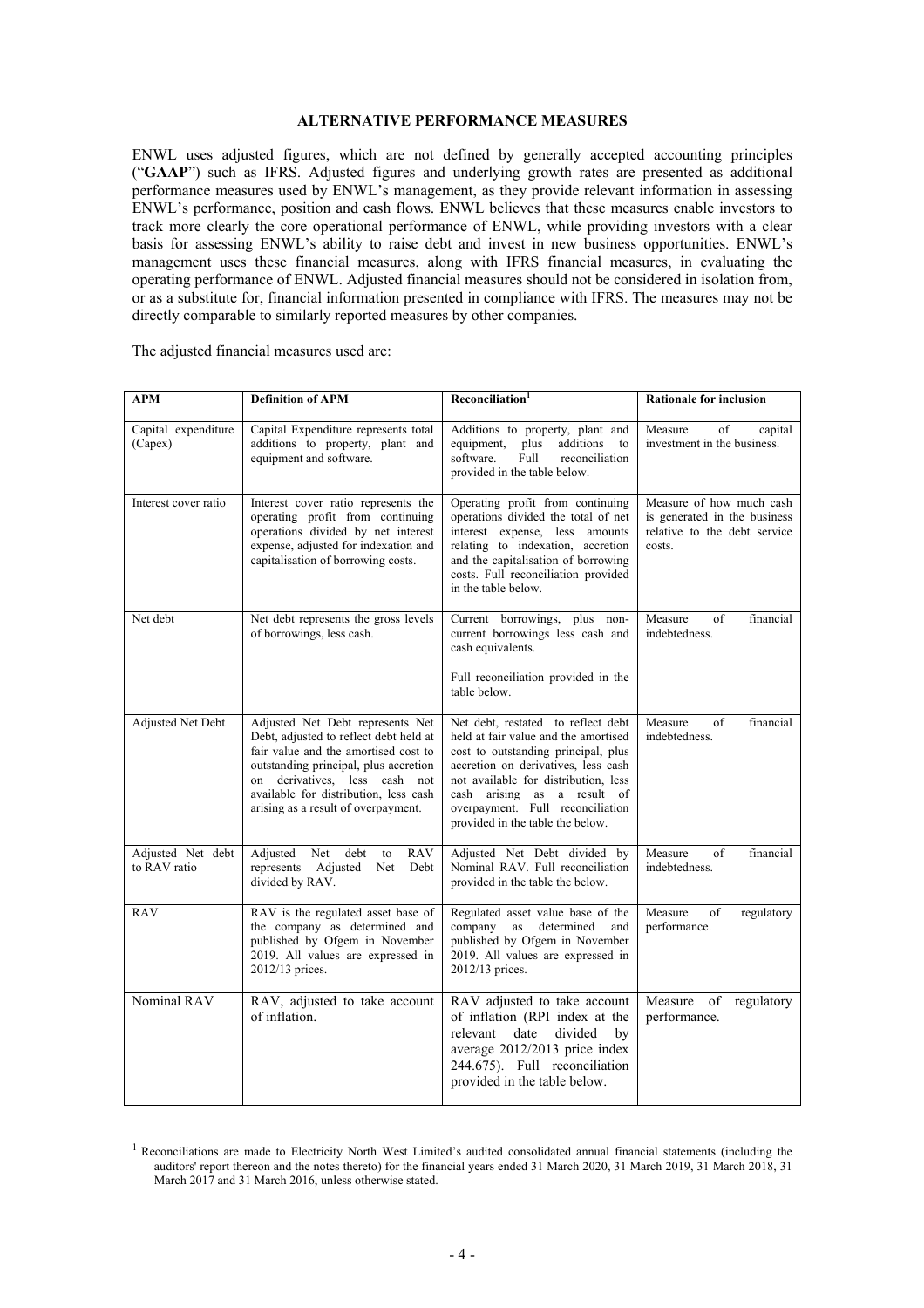A summary of ENWL's Capital Expenditure reconciliation<sup>2</sup> is as follows:

|                                                                | 2016  | 2017  | 2018  | 2019  | 2020  |
|----------------------------------------------------------------|-------|-------|-------|-------|-------|
| Additions: IT<br>systems (Note 12)<br>AR)                      | 14.9  | 10.1  | 9.6   | 8.9   | 8.0   |
| Additions:<br>Property, plant and<br>equipment (Note<br>13 AR) | 206.4 | 200.4 | 208.9 | 232.5 | 210.5 |
| Capital<br><b>Expenditure</b>                                  | 221.3 | 210.5 | 218.5 | 241.4 | 218.5 |

A summary of ENWL's Interest Cover Ratio reconciliation<sup>3</sup> is as follows:

|                                                      | 2016                         | 2017   | 2018   | 2019                         | 2020   |
|------------------------------------------------------|------------------------------|--------|--------|------------------------------|--------|
| <b>Total Interest</b><br>Expense                     | 51.2                         | 72.9   | 73.1   | 56.6                         | 54.4   |
| Investment income                                    | (0.9)                        | (0.7)  | (1.0)  | (0.4)                        | (0.1)  |
| Indexation of<br>index-linked debt                   | (3.9)                        | (9.5)  | (15.3) | (11.4)                       | (10.2) |
| Accretion paid on<br>index-linked swaps              | $\qquad \qquad \blacksquare$ | (16.2) | (8.8)  | $\qquad \qquad \blacksquare$ |        |
| Capitalisation of<br>borrowing costs<br>under IAS 23 | 1.0                          | 0.8    | 1.0    | 1.1                          | 1.1    |
| <b>Net Interest</b><br><b>Expense</b>                | 47.4                         | 47.3   | 49.0   | 45.9                         | 45.2   |
| Operating profit                                     | 214.6                        | 259.4  | 183.3  | 190.5                        | 212.2  |
| <b>ICR</b>                                           | 4.5x                         | 5.5x   | 3.7x   | 4.2x                         | 4.7x   |
|                                                      |                              |        |        |                              |        |

<sup>2</sup> Reconciliations are made to Electricity North West Limited's audited consolidated annual financial statements (including the auditors' report thereon and the notes thereto) for the financial years ended 31 March 2020, 31 March 2019, 31 March 2018, 31 March 2017 and 31 March 2016.

<sup>3</sup> Reconciliations are made to Electricity North West Limited's audited consolidated annual financial statements (including the auditors' report thereon and the notes thereto) for the financial years ended 31 March 2020, 31 March 2019, 31 March 2018, 31 March 2017 and 31 March 2016.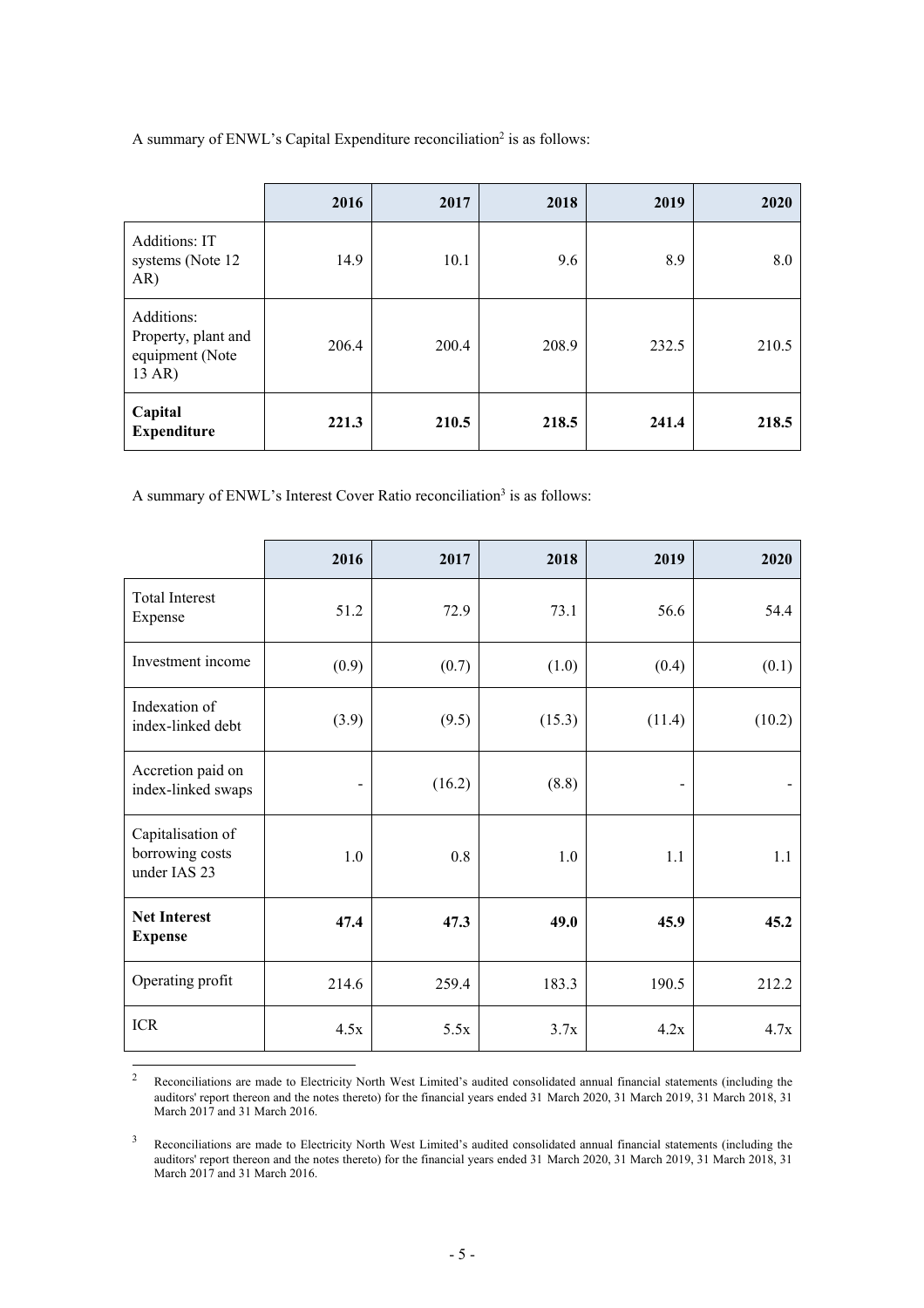A summary of ENWL's Nominal RAV reconciliation<sup>4</sup> is as follows:

|                                                              | 2016    | 2017    | 2018    | 2019    | 2020    |
|--------------------------------------------------------------|---------|---------|---------|---------|---------|
| RAV (from Ofgem<br>$PCFM, \pounds m)$<br>$(2012/13)$ prices) | 1,538.0 | 1,534.2 | 1,548.6 | 1,567.3 | 1,585.1 |
| Inflation factor <sup>5</sup>                                | 1.067   | 1.101   | 1.137   | 1.165   | 1.196   |
| Nominal RAV<br>$(f_m)$                                       | 1,641.2 | 1,688.6 | 1,761.4 | 1,826.3 | 1,895.6 |

A summary of ENWL's Net Debt, Adjusted Net Debt and Adjusted Net Debt to Nominal RAV reconciliation is as follows:

|                                                                                                        | 2016    | 2017    | 2018    | 2019                     | 2020    |
|--------------------------------------------------------------------------------------------------------|---------|---------|---------|--------------------------|---------|
| Current<br>Borrowings (£m)                                                                             | 4.6     | 6.4     | 6.6     | 6.8                      | 8.9     |
| Long-term<br>Borrowings (£m)                                                                           | 1,228.4 | 1,242.7 | 1,230.7 | 1,161.8                  | 1,196.7 |
| Less: Cash and<br>Cash equivalents<br>(f.m)                                                            | (119.3) | (142.7) | (87.0)  | (22.7)                   | (56.2)  |
| Less: short-term<br>money market<br>deposits (Note 17<br>$AR$ ) $(fm)$                                 | (23.5)  | (10.0)  |         |                          |         |
| <b>Net Debt</b>                                                                                        | 1,090.2 | 1,096.4 | 1,150.3 | 1,145.9                  | 1,149.4 |
| Restatement of<br>debt held at fair<br>value and<br>amortised cost to<br>outstanding<br>principal (£m) | (124.1) | (135.1) | (112.1) | (37.1)                   | (33.1)  |
| Accretion on<br>derivatives (£m)                                                                       | 38.5    | 31.0    | 36.8    | 46.5                     | 54.9    |
| Cash not available<br>for distribution<br>(f <sub>m</sub> )                                            | 10.4    | 8.4     | 16.7    | 4.7                      | 1.7     |
| Cash arising as a<br>result of an<br>overpayment (£m)                                                  | 10.8    | 14.8    | 0.4     | $\overline{\phantom{a}}$ | 9.5     |
| <b>Adjusted Net Debt</b>                                                                               | 1,025.8 | 1,015.5 | 1,092.1 | 1,160.0                  | 1,182.4 |

<sup>4</sup> Regulatory Asset Value ("**RAV**") means the regulatory asset value of ENWL for such date as determined by Ofgem in the electricity distribution Price Control Financial Model ("**PCFM**") published in November 2019 (at 2012/13 prices). Nominal RAV adjusts those figures to take account of inflation (based on RPI), calculated using the RPI index at the relevant date divided by average 2012/2013 price index 244.675).

<sup>5</sup> Inflation factor is the RPI index at the relevant date divided by the average 2012/13 price index (244.675).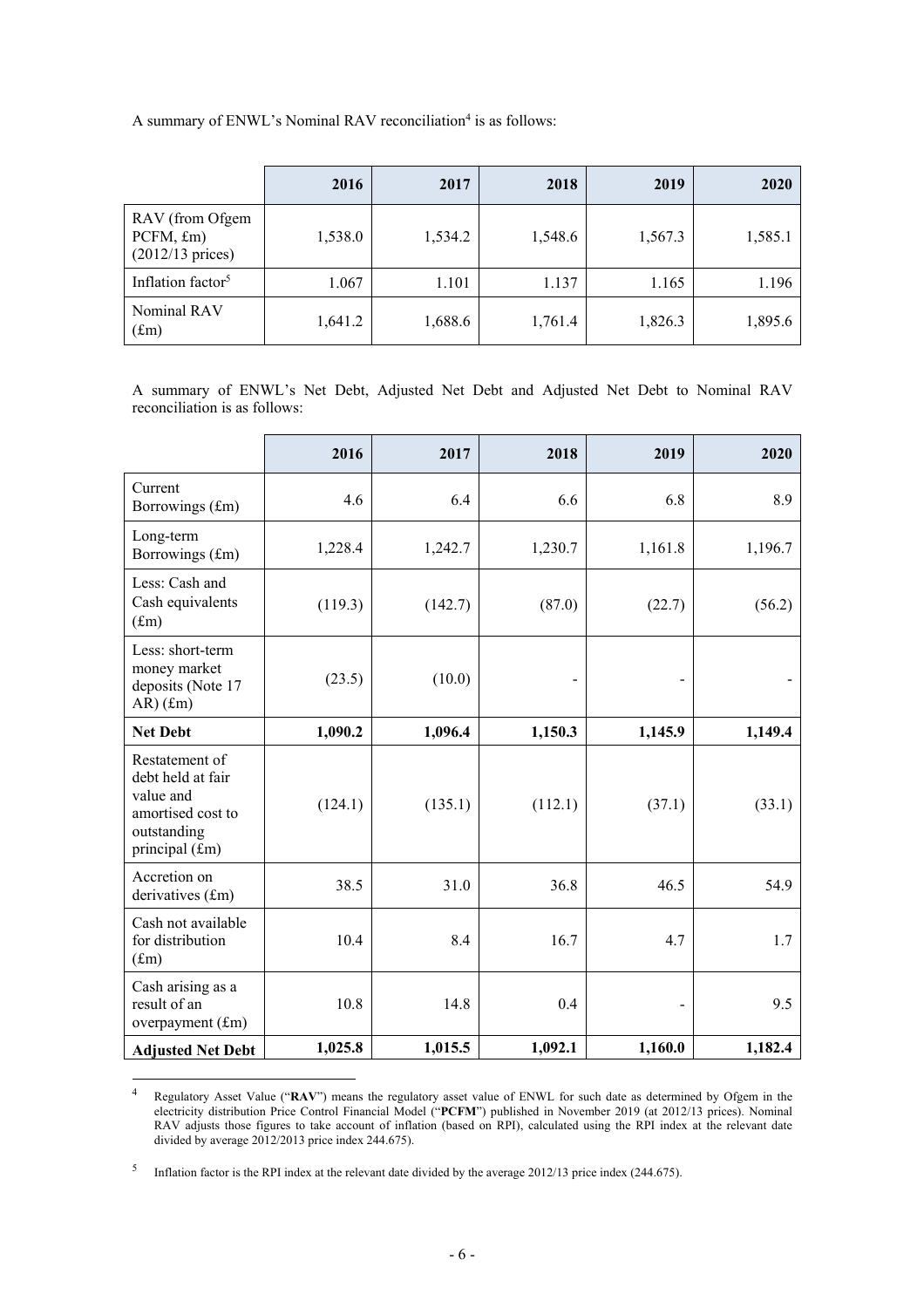|                                           | 2016     | 2017     | 2018    | 2019    | 2020    |
|-------------------------------------------|----------|----------|---------|---------|---------|
| (f.m)                                     |          |          |         |         |         |
| <b>Nominal RAV</b><br>(f.m)               | 1,641.2  | 1,688.6  | 1,761.4 | 1,826.3 | 1,895.6 |
| <b>Adjusted Net Debt</b><br>/ Nominal RAV | $62.5\%$ | $60.1\%$ | 62.0%   | 63.5%   | 62.4%   |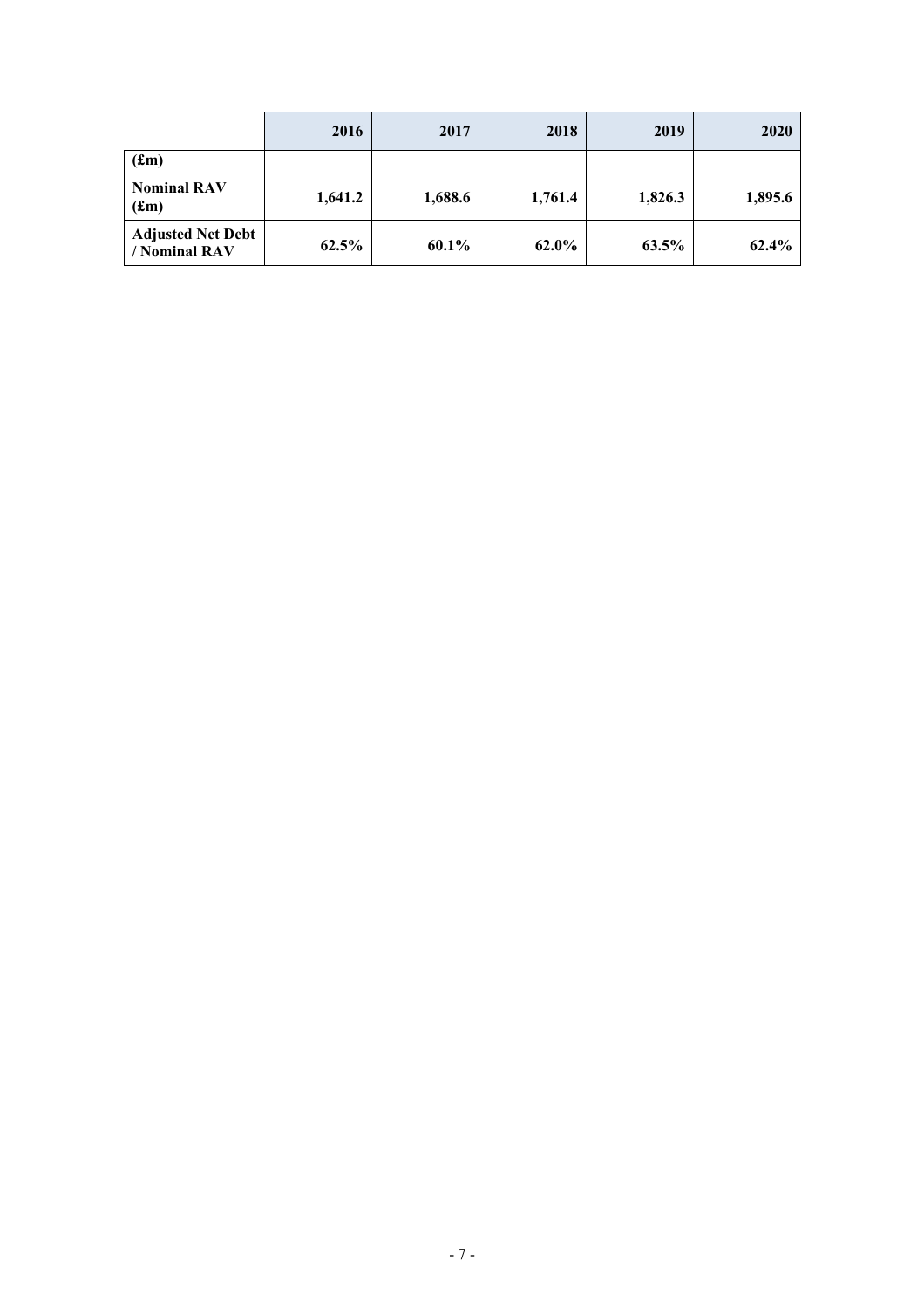## **OVERVIEW**

*This overview must be read as an introduction to this Prospectus and any decision to invest in the Bonds should be based on a consideration of the Prospectus as a whole, including the documents incorporated by reference.* 

*Words and expressions defined in the "Terms and Conditions of the Bonds" below or elsewhere in this Prospectus have the same meanings in this overview.*

| The Issuer:                   | ENW Finance plc                                                                                                                                                                                                                  |  |  |
|-------------------------------|----------------------------------------------------------------------------------------------------------------------------------------------------------------------------------------------------------------------------------|--|--|
| <b>The Guarantor:</b>         | <b>Electricity North West Limited</b>                                                                                                                                                                                            |  |  |
| <b>Joint Lead Managers:</b>   | Banco Santander, S.A. and HSBC Bank plc                                                                                                                                                                                          |  |  |
| <b>Trustee:</b>               | HSBC Corporate Trustee Company (UK)<br>Limited                                                                                                                                                                                   |  |  |
| <b>The Bonds:</b>             | £300,000,000 1.415 per cent. Guaranteed<br>Bonds due 2030                                                                                                                                                                        |  |  |
| <b>Issue Price:</b>           | 100 per cent. of the principal amount of the<br>Bonds.                                                                                                                                                                           |  |  |
| <b>Issue Date:</b>            | Expected to be on or about 30 July 2020.                                                                                                                                                                                         |  |  |
| <b>Use of Proceeds:</b>       | The net proceeds of the issue will be on-lent by<br>the Issuer to ENWL pursuant to the<br>Intercompany Loan Agreement and used by<br>ENWL for its general corporate purposes. See<br>"Use and Estimated Net Amount of Proceeds". |  |  |
| Interest:                     | The Bonds will bear interest from 30 July 2020<br>at a rate of 1.415 per cent. per annum payable<br>annually in arrear on 30 July in each year<br>commencing on 30 July 2021.                                                    |  |  |
| <b>Status and Guarantee:</b>  | senior, unsubordinated,<br>The<br>Bonds<br>are<br>unconditional and unsecured obligations of the<br>guarantee is a<br>Issuer.<br>The<br>senior,<br>unsubordinated, unconditional and unsecured<br>obligation of the Guarantor.   |  |  |
| <b>Form and Denomination:</b> | The Bonds will be issued in bearer form in the<br>denominations of £100,000 and integral<br>multiples of $£1,000$ in excess thereof up to and<br>including £199,000.                                                             |  |  |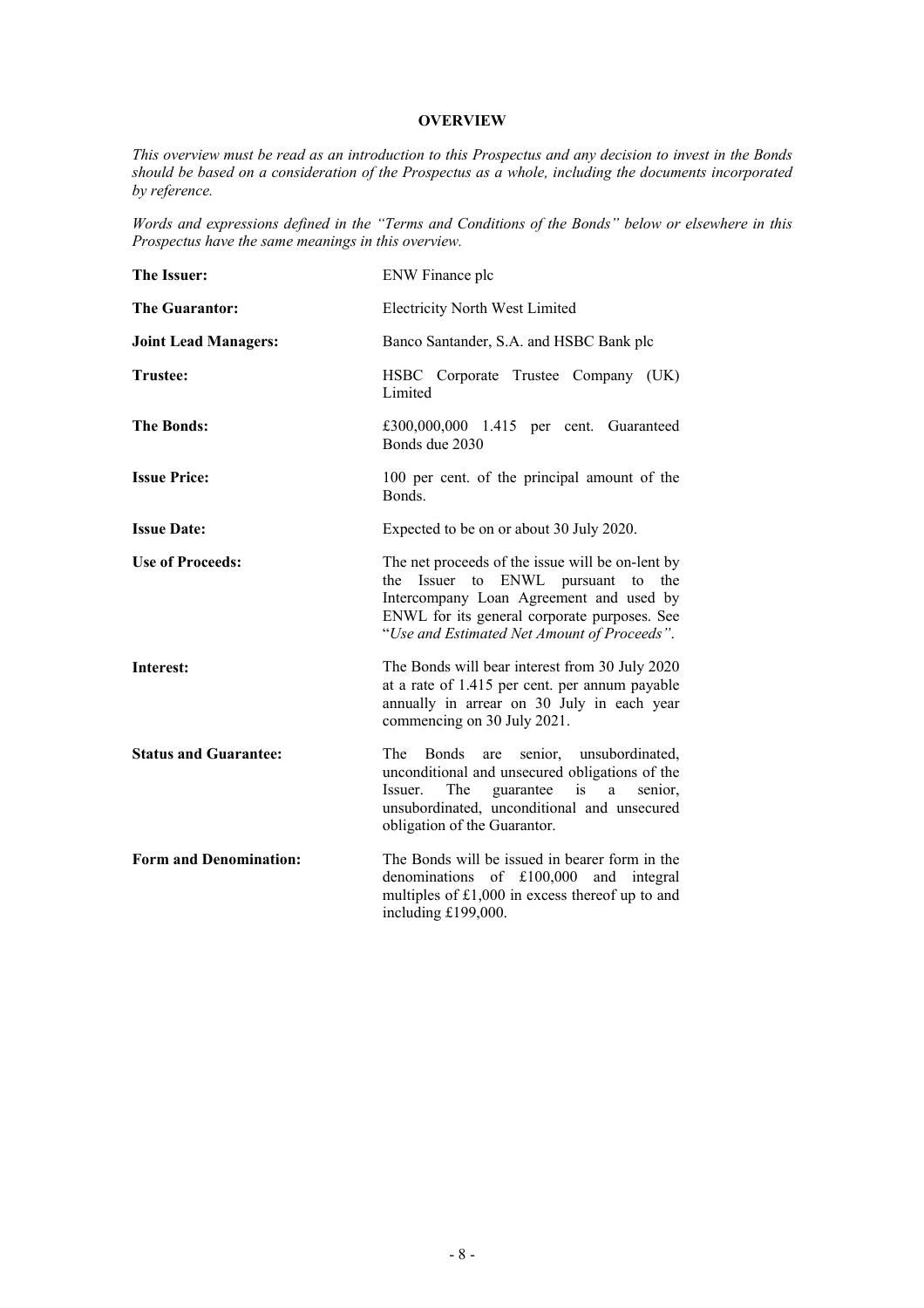The Bonds will initially be in the form of a Temporary Global Bond, without interest coupons, which will be deposited on or around the Closing Date with a common safekeeper for Euroclear and Clearstream, Luxembourg. The Temporary Global Bond will be exchangeable, in whole or in part, for interests in a Permanent Global Bond without interest coupons, not earlier than 40 days after the Closing Date upon certification as to non-U.S. beneficial ownership. The Permanent Global Bond will be exchangeable in certain limited circumstances in whole, but not in part, for Bonds in definitive form in the denominations of £100,000 each and integral multiples of  $£1,000$  in excess thereof, up to and including £199,000 and with interest coupons attached.

#### **Final Redemption:** 30 July 2030.

**Optional Redemption:** The Issuer may, at its option, redeem the Bonds in whole or in part at a redemption price per Bond equal to (a) if the date fixed for redemption falls in the period from but excluding 30 April 2030, to but excluding the scheduled maturity date, the principal amount of the Bond; or (b) otherwise, the higher of the principal amount of the Bond and an amount calculated by reference to the then yield of the 0.375 per cent. United Kingdom Treasury Stock due 22 October 2030 plus a margin of 0.2 per cent. as described under Condition 7(b) (*Redemption and Purchase – Redemption at the Option of the Issuer*). The Issuer may also, at its option, redeem the Bonds in whole but not in part at a redemption price per Bond equal to the principal amount of the Bond if a Substantial Purchase Event (as defined in Condition 3 (*Definitions)*) has occurred.

**Put Event:** Upon the occurrence of a Restructuring Event (as defined in Condition 11 (*Restructuring Event*) leading to certain contemporaneous negative ratings action being taken by any relevant credit rating agency or agencies, each Bondholder shall have the option to require the Issuer to redeem the Bonds of such holder at a cash purchase price equal to the principal amount thereof plus accrued interest.

**Tax Redemption: In the event of certain tax changes, the Issuer** may redeem the Bonds in whole, but not in part, at any time at an amount equal to their principal amount, together with unpaid interest accrued to (but excluding) the date fixed for redemption, as more fully provided in Condition 7 (*Redemption and Purchase*).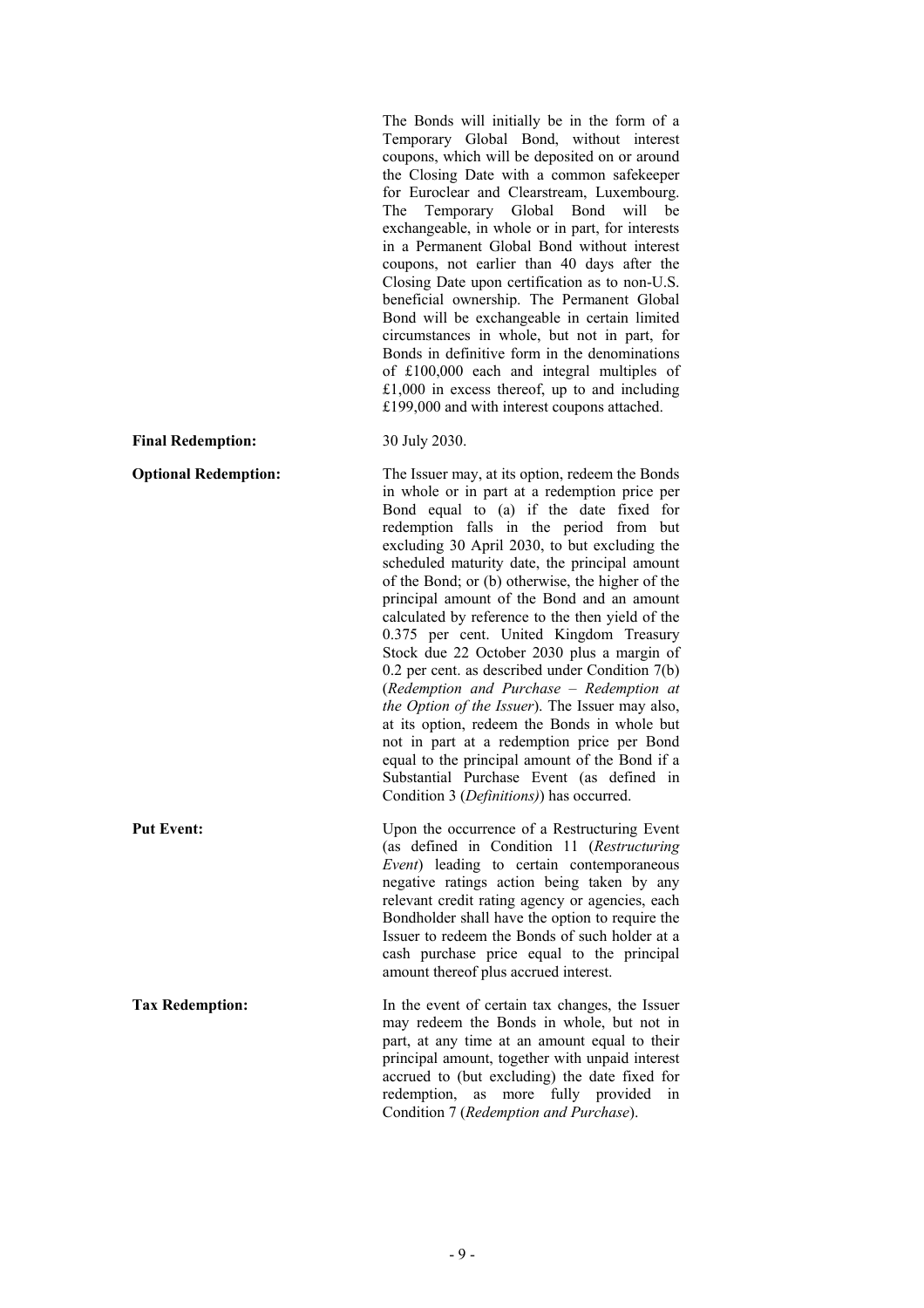| <b>Negative Pledge:</b>     | The Bonds will have the benefit of a negative<br>pledge as described in Condition 4 (Negative<br>Pledge).                                                                                                                                                                                                                                                                                                                                                                                                                                                                                                                                                                                                                                                                                                                                                                                                                                                                                                                                                               |  |  |
|-----------------------------|-------------------------------------------------------------------------------------------------------------------------------------------------------------------------------------------------------------------------------------------------------------------------------------------------------------------------------------------------------------------------------------------------------------------------------------------------------------------------------------------------------------------------------------------------------------------------------------------------------------------------------------------------------------------------------------------------------------------------------------------------------------------------------------------------------------------------------------------------------------------------------------------------------------------------------------------------------------------------------------------------------------------------------------------------------------------------|--|--|
| <b>Cross Default:</b>       | The Bonds will have the benefit of a cross<br>default provision as described in Condition 10<br>(Events of Default).                                                                                                                                                                                                                                                                                                                                                                                                                                                                                                                                                                                                                                                                                                                                                                                                                                                                                                                                                    |  |  |
| Rating:                     | The Bonds are expected to be rated BBB+ by<br>S&P and A- by Fitch. Each of S&P and Fitch is<br>established in the United Kingdom/European<br>registered under<br>Union<br><b>CRA</b><br>and<br>the<br>Regulation.                                                                                                                                                                                                                                                                                                                                                                                                                                                                                                                                                                                                                                                                                                                                                                                                                                                       |  |  |
|                             | In general, European regulated investors are<br>restricted from using a rating for regulatory<br>purposes if such rating is not issued by a credit<br>rating agency established in the EEA or the<br>United Kingdom and registered under the CRA<br>Regulation unless $(1)$ the rating is provided by<br>a credit rating agency not established in the<br>EEA or the United Kingdom but is endorsed by<br>a credit rating agency established in the EEA or<br>the United Kingdom and registered under the<br>CRA Regulation or (2) the rating is provided<br>by a credit rating agency not established in the<br>EEA or the United Kingdom which is certified<br>under the CRA Regulation.                                                                                                                                                                                                                                                                                                                                                                              |  |  |
| <b>Withholding Tax:</b>     | All payments of principal and interest in<br>respect of the Bonds and the Coupons made by<br>or on behalf of the Issuer or the Guarantor shall<br>be made free and clear of, and without<br>withholding or deduction for or on account of,<br>any present or future taxes, duties, assessments<br>or governmental charges of whatever nature<br>collected, withheld<br>imposed, levied,<br><sub>or</sub><br>assessed by or on behalf of the United<br>Kingdom, or any political subdivision thereof<br>or any authority therein or thereof having<br>power to tax, unless the withholding or<br>deduction of such taxes, duties, assessments or<br>governmental charges is required by law. In<br>that event the Issuer or (as the case may be) the<br>Guarantor shall pay such additional amounts as<br>will result in receipt by the Bondholders and<br>the Couponholders after such withholding or<br>deduction of such amounts as would have been<br>received by them had no such withholding or<br>deduction been required. See further Condition<br>8 (Taxation). |  |  |
| <b>Governing Law:</b>       | The Bonds, the Trust Deed, the Agency<br>Agreement and the Subscription Agreement<br>will be governed by English law.                                                                                                                                                                                                                                                                                                                                                                                                                                                                                                                                                                                                                                                                                                                                                                                                                                                                                                                                                   |  |  |
| <b>Listing and Trading:</b> | Applications have been made for the Bonds to<br>be admitted to listing on the Official List of the<br>FCA and to trading on the Regulated Market of<br>the London Stock Exchange.                                                                                                                                                                                                                                                                                                                                                                                                                                                                                                                                                                                                                                                                                                                                                                                                                                                                                       |  |  |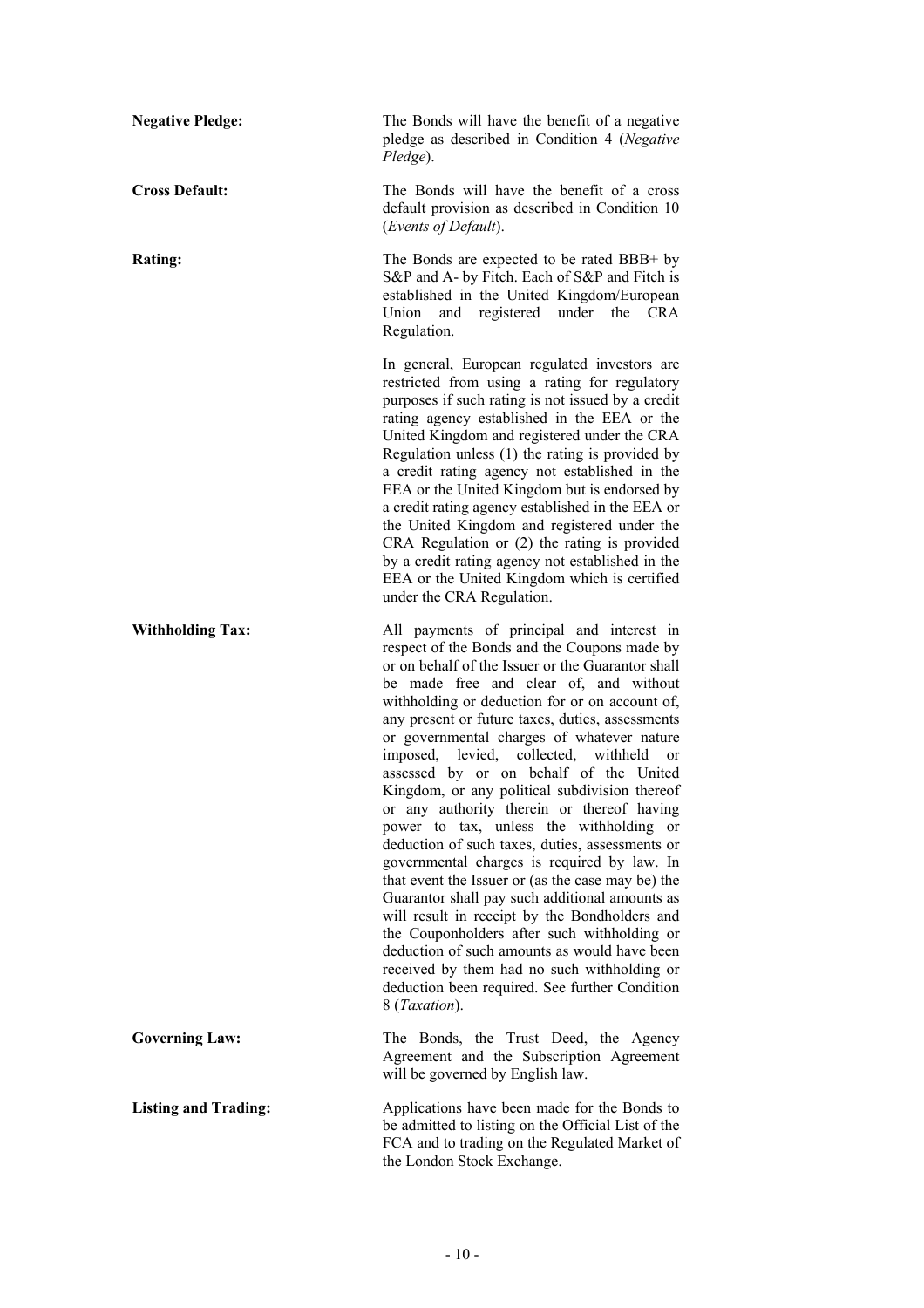| <b>Clearing Systems:</b>     | Euroclear and Clearstream, Luxembourg                         |  |  |
|------------------------------|---------------------------------------------------------------|--|--|
| <b>Selling Restrictions:</b> | See "Subscription and Sale".                                  |  |  |
| <b>Risk Factors:</b>         | Investing in the Bonds involves risks. See<br>"Risk Factors". |  |  |
| ISIN:                        | XS2208638838                                                  |  |  |
| <b>Common Code:</b>          | 220863883                                                     |  |  |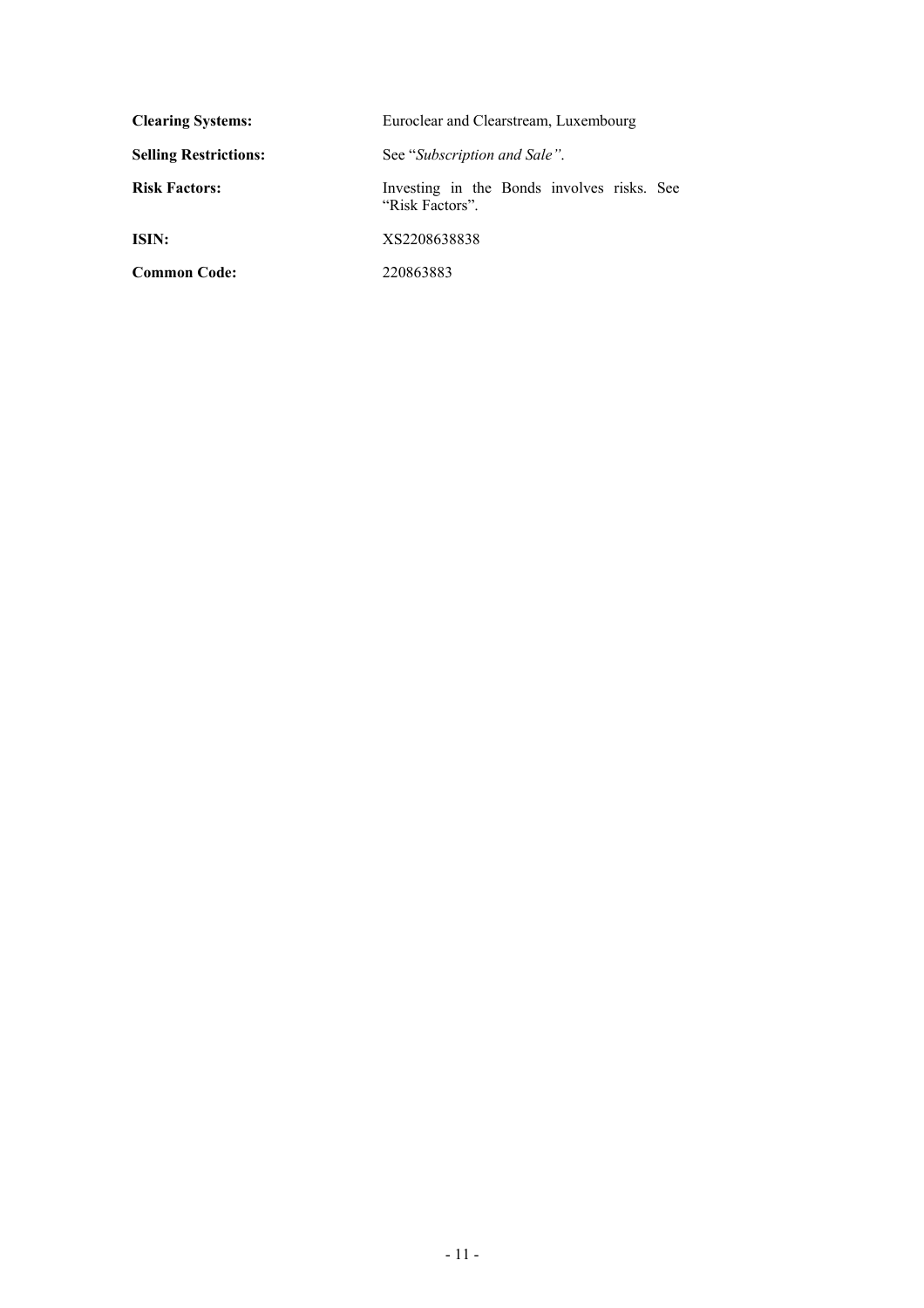## **RISK FACTORS**

*Any investment in the Bonds is subject to a number of risks. Prior to investing in the Bonds, prospective investors should carefully consider risk factors associated with any investment in the Bonds, the business of the Issuer and the Guarantor and the industries in which each of them operates together with all other information contained in this Prospectus, including, in particular the risk factors described below. Words and expressions defined in the "Terms and Conditions of the Bonds" below or elsewhere in this Prospectus have the same meanings in this section.* 

*The following is not an exhaustive list or explanation of all risks which investors may face when making an investment in the Bonds. Additional risks and uncertainties relating to the Issuer and the Guarantor that are not currently known to the Issuer and the Guarantor, or that either currently deems immaterial, may individually or cumulatively also have a material adverse effect on the business, prospects, results of operations and/or financial position of the Issuer and the Guarantor and, if any such risk should occur, the price of the Bonds may decline and investors could lose all or part of their investment. Investors should consider carefully whether an investment in the Bonds is suitable for them in light of the information in this Prospectus and their personal circumstances.* 

## **Factors that may affect the Issuer's ability to fulfil its obligations under the Bonds**

## *The Issuer is a special purpose financing entity with no business operations of its own other than raising funding for the Guarantor*

The Issuer is a special purpose financing entity within the North West Electricity Networks (Jersey) Limited group of companies. It has no business operations of its own, other than raising funding for ENWL through the issuance of external debt.

The proceeds of the issuance of the Bonds will also be on-lent to ENWL under an internal loan agreement (the "**Intercompany Loan Agreement**"). After the Issue Date, other than the proceeds of the issuance of the Bonds, the Issuer's principal source of funds in order for it to make payment on the Bonds will be pursuant to the Intercompany Loan Agreement. The Issuer's dependence on payments from ENWL under the Intercompany Loan Agreement is subject to all the same risks relating to revenues and expenses to which ENWL and the Group are subject. Such risks could limit funds available to the, Issuer to enable the Issuer to satisfy in full and on a timely basis its obligations under the Bonds.

## **Factors that may affect the business of the Group, the Issuer's ability to fulfil its obligations under the Bonds and the Guarantor's ability to fulfil its obligations under the Guarantee**

## *Regulation of public distribution networks business*

 The electricity industry is subject to extensive regulatory obligations. ENWL is engaged in the public distribution networks business and is regulated by the Gas and Electricity Markets Authority ("**GEMA**"), which operates through its executive body, the Office of Gas and Electricity Markets ("**Ofgem**"). The principal objective of Ofgem, as set out in the Electricity Act 1989 as amended by the Utilities Act 2000, the Energy Act 2004, the Energy Act 2008, the Energy Act 2010, the Energy Act 2013, the Electricity and Gas (Internal Markets) Regulations 2011, the Energy Act 2016 and other legislation is to protect the interests of existing and future consumers in relation to electricity conveyed by distribution systems or transmission systems. Ofgem is required to carry out its functions under Part I of the Electricity Act 1989 in the manner it considers is best calculated to further the principal objective, wherever appropriate by promoting effective competition between persons engaged in, or in commercial activities connected with, the generation, transmission, distribution or supply of electricity or the provision or use of electricity interconnectors. In performing certain of its duties, Ofgem is required to have regard to the need to secure that all reasonable demands for electricity are met, the need to secure that licence holders are able to finance their statutory and licensed obligations, and have regard to the need to contribute to the achievement of sustainable development.

Ofgem grants licences and enforces licence conditions, regulates quality of service and sets network price controls. The current price control (RIIO-ED1, "**ED1**") runs from 1 April 2015 to 31 March 2023. ED1 is the first electricity distribution price control to reflect the RIIO model (Revenue = Incentives  $+$ Innovation + Outputs) for network regulation.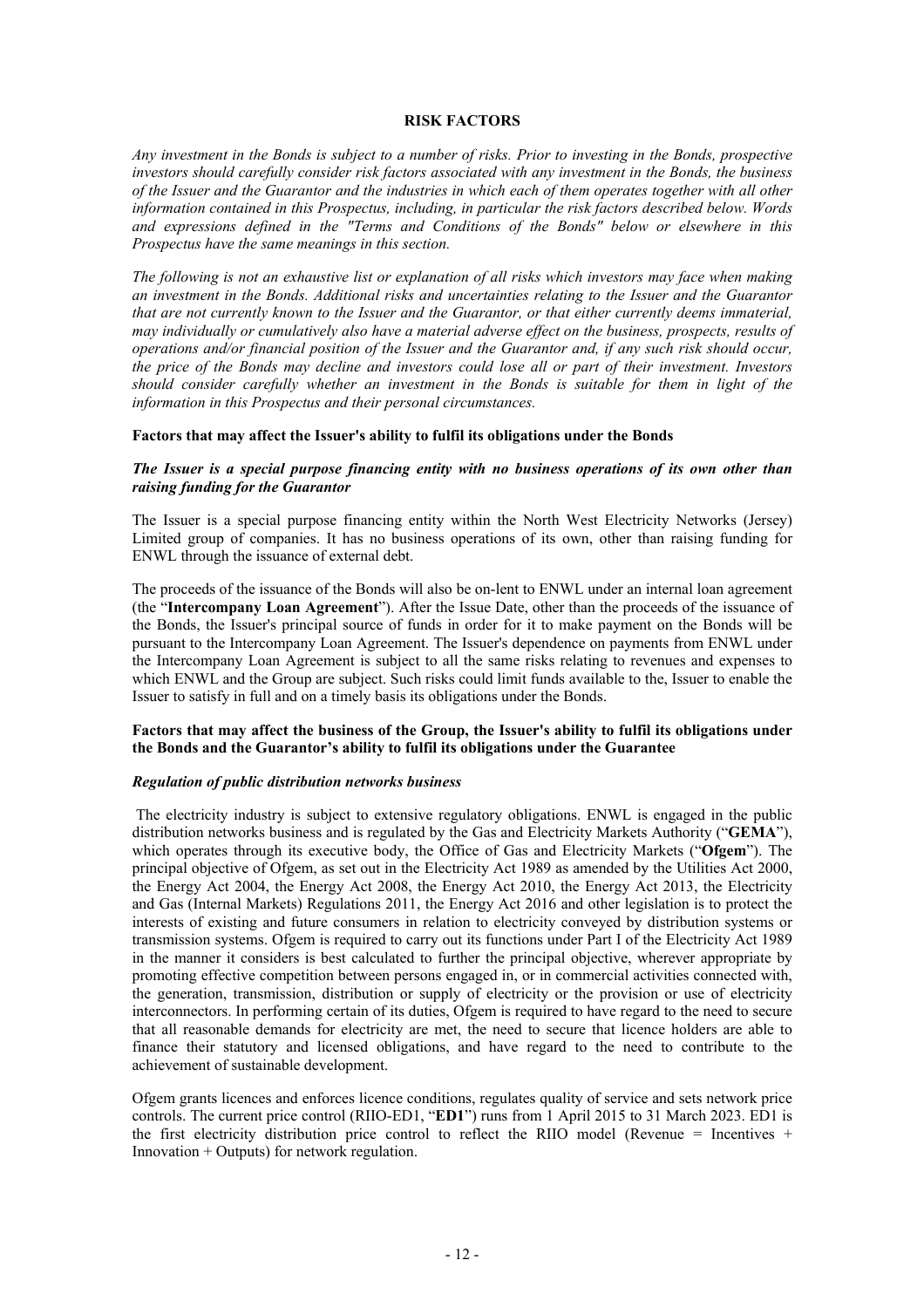Non-compliance with licence obligations can result in Ofgem taking enforcement action, which includes imposing financial penalties, issuing consumer redress orders and licence revocation. Although ENWL is not aware of any circumstances that would constitute a material breach of its statutory or licence obligations, there is a risk that any breach of such statutory or licence obligation may lead to enforcement action by Ofgem. If Ofgem deemed a failure to be so serious that severe penalties, enforcement orders or compensation payments were imposed on ENWL, it would have a significant negative impact on the ability of ENWL to meet its obligations under the Intercompany Loan Agreement and the Guarantee and in turn, the Issuer's ability to meet its obligations (including the payment of principal and interest) under the Bonds. Non-compliance is also likely to have a negative reputational impact for ENWL.

Ofgem also has formal powers to modify the distribution licences of DNOs, including ENWL. ENWL is not aware of any proposed material modifications to its distribution licence, however discussions are currently taking place in respect of RIIO-ED2 and there is no guarantee that Ofgem will not introduce a material modification to ENWL's distribution licence under RIIO-ED2 or other measures in the future. This could have a significant negative impact on the ability of ENWL to meet its obligations under the Intercompany Loan Agreement and the Guarantee and in turn, the Issuer's ability to meet its obligations (including the payment of principal and interest) under the Bonds.

Changes to the regulatory framework could also have significant impacts on the operation of the business and on ENWL's allowed revenues. Based on Ofgem's decisions to date on RIIO-2, it is likely that the next price control will be more challenging for ENWL, with a much lower allowed cost of capital, as well as tougher service, quality and delivery standards and further pressure on expenditure allowances. If the next electricity price control review does not permit the generation of sufficient revenues to enable ENWL to meet its financial obligations, this would have a significant negative impact on the ability of ENWL to meet its obligations under the Intercompany Loan Agreement and the Guarantee and in turn, the Issuer's ability to meet its obligations (including the payment of principal and interest) under the Bonds. ENWL is actively engaging with Ofgem on the appropriate financial and incentive framework for RIIO-ED2, which will continue to be developed over the next two years.

## *Network Assets*

There are significant risks associated with network assets owned by ENWL where failure could result in a loss of supply of electricity to customers. These include, without limitation, risks of damage to network assets caused by natural disasters and severe weather. Customer service and continuity and quality of supply are core regulatory requirements and poor performance in these areas can result in financial penalties imposed on ENWL as the owner of network assets or a requirement to compensate affected customers. Any such incidents could adversely affect ENWL's financial performance and its ability to meet its obligations under the Intercompany Loan Agreement and the Guarantee and in turn, the Issuer's ability to meet its obligations (including the payment of principal and interest) under the Bonds and may also cause adverse publicity, negatively impacting the ENWL's reputation.

## *Health and safety*

Failure to comply with legislation, or a health and safety incident, could lead to prosecution by the Health and Safety Executive, which could result in ENWL being subject to penalties, reputational damage, disruption of operations or criminal sanctions against ENWL, its directors and employees. ENWL is committed to achieving the highest standards of health, safety and welfare and to eliminating or minimising risks to employees, consumers, the public and the environment where reasonably practicable and applies robust management practices to all aspects of health, safety and welfare. However, failure to implement and maintain effective health and safety management and governance could result in a health and safety incident which may have a negative impact on the ability of ENWL to meet its obligations under the Intercompany Loan Agreement and the Guarantee and in turn, the Issuer's ability to meet its obligations (including the payment of principal and interest) under the Bonds.

## *Environmental laws and regulations*

ENWL is subject to laws and regulations relating to the safeguarding of the environment, relating to, amongst other things, standards for quality of electricity supply. These laws and regulations expose ENWL to costs and liabilities relating to its operations and properties, whether current, including those inherited from predecessor bodies, or formerly owned by ENWL and sites used for the disposal of its waste.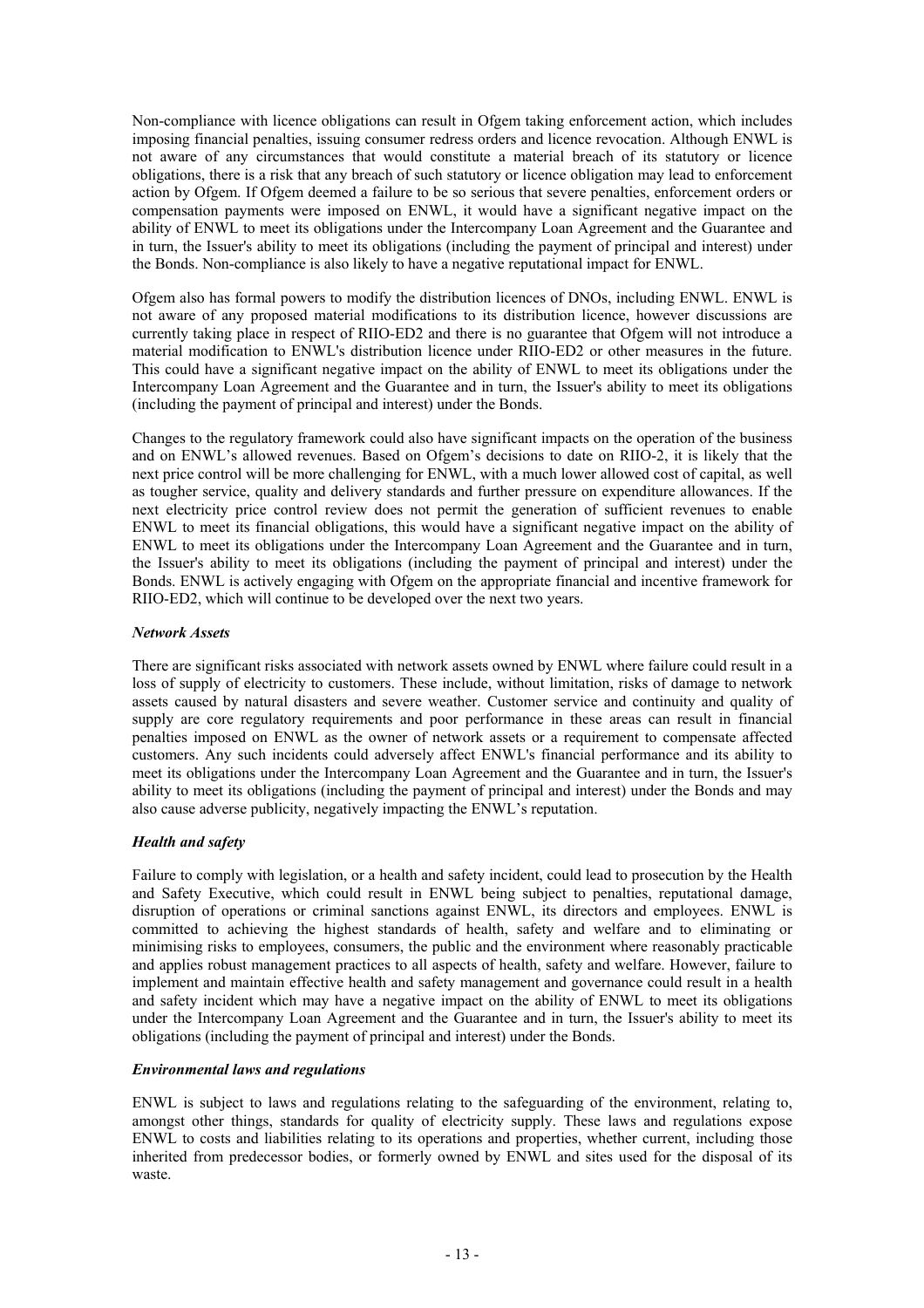Significant resources are committed towards ensuring compliance with these laws and regulations. Nevertheless, a major environmental impact incident could expose employees, contractors and third parties to the risk of injury, therefore exposing ENWL to potential liability and/or loss of reputation. In addition, breaches of applicable environmental laws or regulations could expose ENWL to penalties, claims for financial compensation and/or adverse regulatory consequences. Furthermore, environmental laws and regulations are complex and change frequently. The laws and regulations, and their enforcement, have tended to become more stringent over time. There can be no assurance that costs of compliance with applicable environmental standards and regulations will not increase and any such increase could adversely affect ENWL's financial performance and its ability to meet its obligations under the Intercompany Loan Agreement and the Guarantee and in turn, the Issuer's ability to meet its obligations (including the payment of principal and interest) under the Bonds.

## *IT Systems*

ENWL's business is heavily reliant on information technology ("**IT**") systems. There is a risk that key IT infrastructure, networks or systems of ENWL's business are compromised or otherwise rendered unavailable, due to software or hardware issues, including telecoms network and connectivity and power supplies, malicious cyber-attack, breach of information security rules, poor management of resilience expertise, employee and contractor understanding and awareness of information security requirements (such as the General Data Protection Regulation (Regulation (EU) 2016/679)).

Due to advances in the sophistication and prevalence of cyber-attacks and fast-paced technological advancements, computing capabilities and other developments, there can be no certainty that ENWL's security measures will be sufficient to prevent breaches which could result in legal liability, negative publicity and/or regulatory action against ENWL, any of which could have a material adverse effect on its business and its ability to meet its obligations under the Intercompany Loan Agreement and the Guarantee and in turn, the Issuer's ability to meet its obligations (including the payment of principal and interest) under the Bonds.

## *Insurance*

ENWL seeks to maintain insurance cover on all its key property and liability exposures to a level consistent with sound business practice, using appropriate insurance products and providers, including self-insurance where applicable. However, the insurance market is volatile, and it is not always possible to obtain appropriate cover at commercially acceptable premia or at all, which means that ENWL may not always be able to obtain or renew insurance cover in respect of some risks. If one or more major incidents were to occur which were not covered, or not adequately covered, by insurance, this could adversely affect ENWL's financial position and could have a significant negative impact on the ability of ENWL to meet its obligations under the Intercompany Loan Agreement and the Guarantee and in turn, the Issuer's ability to meet its obligations (including the payment of principal and interest) under the Bonds.

## **Events beyond Issuer's control**

## *Damage to infrastructure*

ENWL may be affected by potential events that are largely outside its control such as the impact of extreme weather, unlawful or unintentional acts of third parties (including contractors) or employees or force majeure. Terrorist attacks, sabotage, cybercrime or other intentional acts may also damage its assets or otherwise significantly affect corporate activities.

Whilst ENWL has in place measures to manage the risk that it sustains an adverse financial impact through inability to carry on its operations and has in place business continuity and IT disaster recovery plans, the risk remains that any failure or interruption could cause ENWL to fail to meet agreed standards of service or be in breach of a licence, approval, regulatory requirement or contractual obligation and could result in adverse regulatory, reputational and financial consequences and therefore adversely affect the ENWL's ability to meet its obligations under the Intercompany Loan Agreement and the Guarantee and in turn, the Issuer's ability to meet its obligations (including the payment of principal and interest) under the Bonds.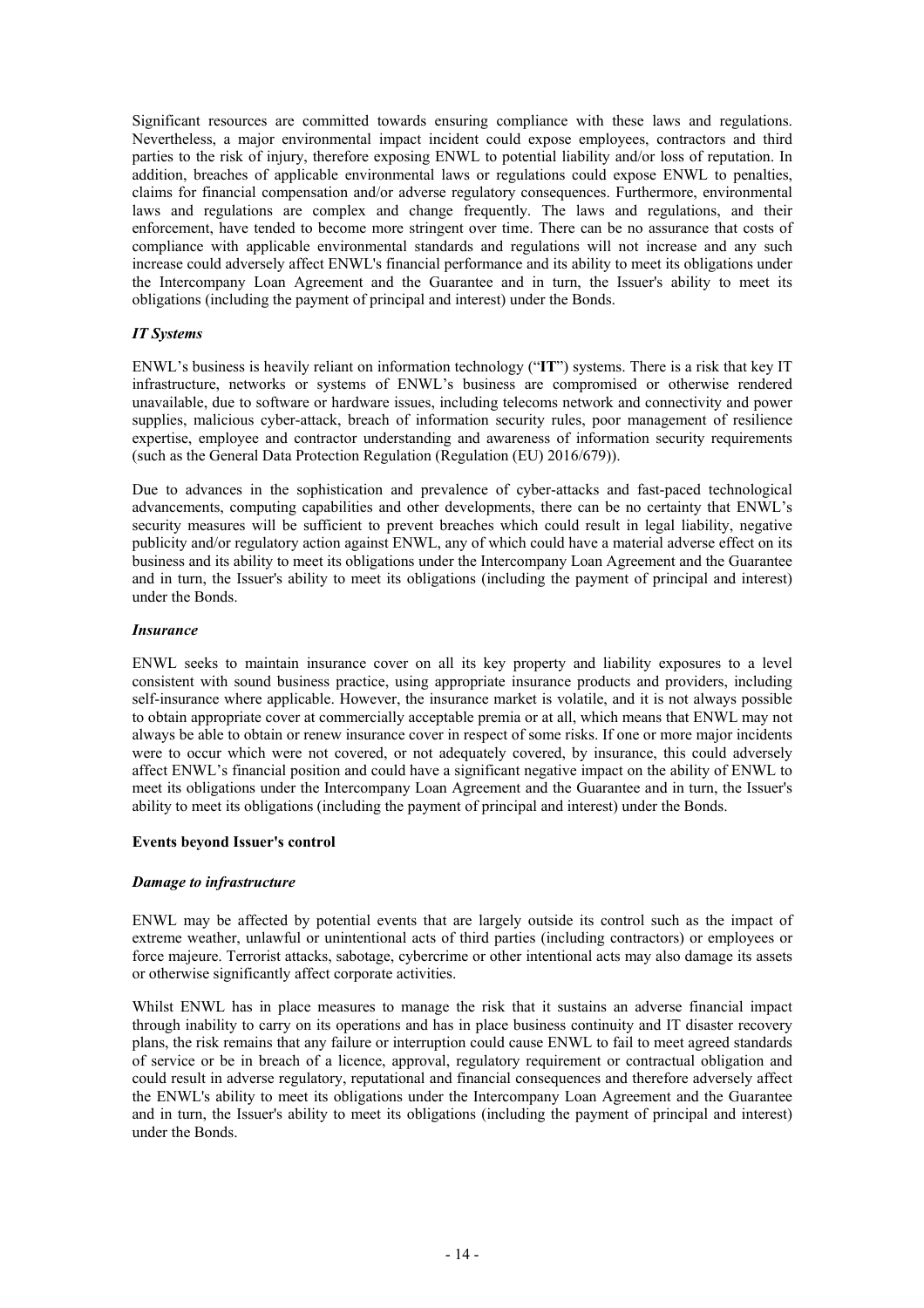## *Financial risk*

ENWL depends on being able to access financial markets to finance its operations and to refinance existing indebtedness as it becomes due. As evidenced during the global financial crisis, the 2016 UK referendum vote to leave the European Union and recently the Covid-19 pandemic, financial markets can be subject to periods of volatility and shortages of liquidity. The stability of the global economy and financial institutions remains uncertain and if ENWL were unable to access the capital markets or other sources of finance at competitive rates for a prolonged period, this could adversely affect the ability of ENWL to meet its funding requirements, which could have a significant negative impact on the ability of ENWL to meet its obligations under the Intercompany Loan Agreement and the Guarantee and in turn, the Issuer's ability to meet its obligations (including the payment of principal and interest) under the Bonds.

ENWL is also exposed to a variety of other financial risks, including interest rate, liquidity and taxation risk. Although these risks are, wherever possible, monitored, reported on and managed within a strict framework of controls and procedures, adverse market, political or legislative developments could result in these risks having a material adverse effect on ENWL's financial position.

## *Pensions*

ENWL participates in both defined benefit (closed to new members on 1 September 2006) and defined contribution pension schemes. Further details of both schemes are set out in "*Description of the Guarantor* " below.

UK legislation requires the Trustee Board of the DB Scheme to carry out triennial valuations. The defined benefit scheme is currently in deficit and the deficit as at the last approved valuation date of 31 March 2019, was £69.5m with the deficit recovery plan aiming to repay this deficit by 2023.

The deficit can be affected by a number of factors including asset volatility, bond yields, interest rates, inflation and life expectancy of scheme members and could result in ENWL being required to make higher ongoing contributions and/or deficit repair payments.

Under the electricity regulatory framework, the deficit repair payments relating to regulated distribution businesses and cash contributions payable in respect of new benefit accrual in defined benefit schemes, along with cash contributions payable to any defined contribution arrangements are subject to efficiency reviews and will only be funded under the price control mechanism if deemed to be efficient.

Following an efficiency review of the defined benefit scheme by Ofgem in 2017, it was confirmed that the deficit would continue to be funded through the price control mechanism. However, if Ofgem deems under future efficiency reviews that any cash contributions have not been efficiently incurred, it may restrict the amount that can be recovered from customers in the future which could adversely affect ENWL 's financial position and ENWL's ability to meet its obligations under the Intercompany Loan Agreement and the Guarantee and in turn, the Issuer's ability to meet its obligations (including the payment of principal and interest) under the Bonds.

## *Special Administration Regime for electricity distribution network operators ("DNO")*

The Energy Act 2004 provides for a special administration regime for the holders of electricity distribution licences. This regime makes provisions for energy administration orders and is designed to ensure the uninterrupted operation of electricity networks essential to secure supply of electricity in the event of actual or threatened insolvency of such a licence holder.

An application for an energy administration order can only be made by the Secretary of State, or by Ofgem with the consent of the Secretary of State. Upon application, a court can only make an energy administration order if it is satisfied that the DNO is or is likely to be unable to pay its debts or that, on a petition from the Secretary of State under the Insolvency Act 1986, it would be just and equitable (aside from the objective of energy administration) to wind up the DNO in the public interest.

The making of an application for an administration order in respect of ENWL would give rise to a moratorium on the enforcement of debts against ENWL.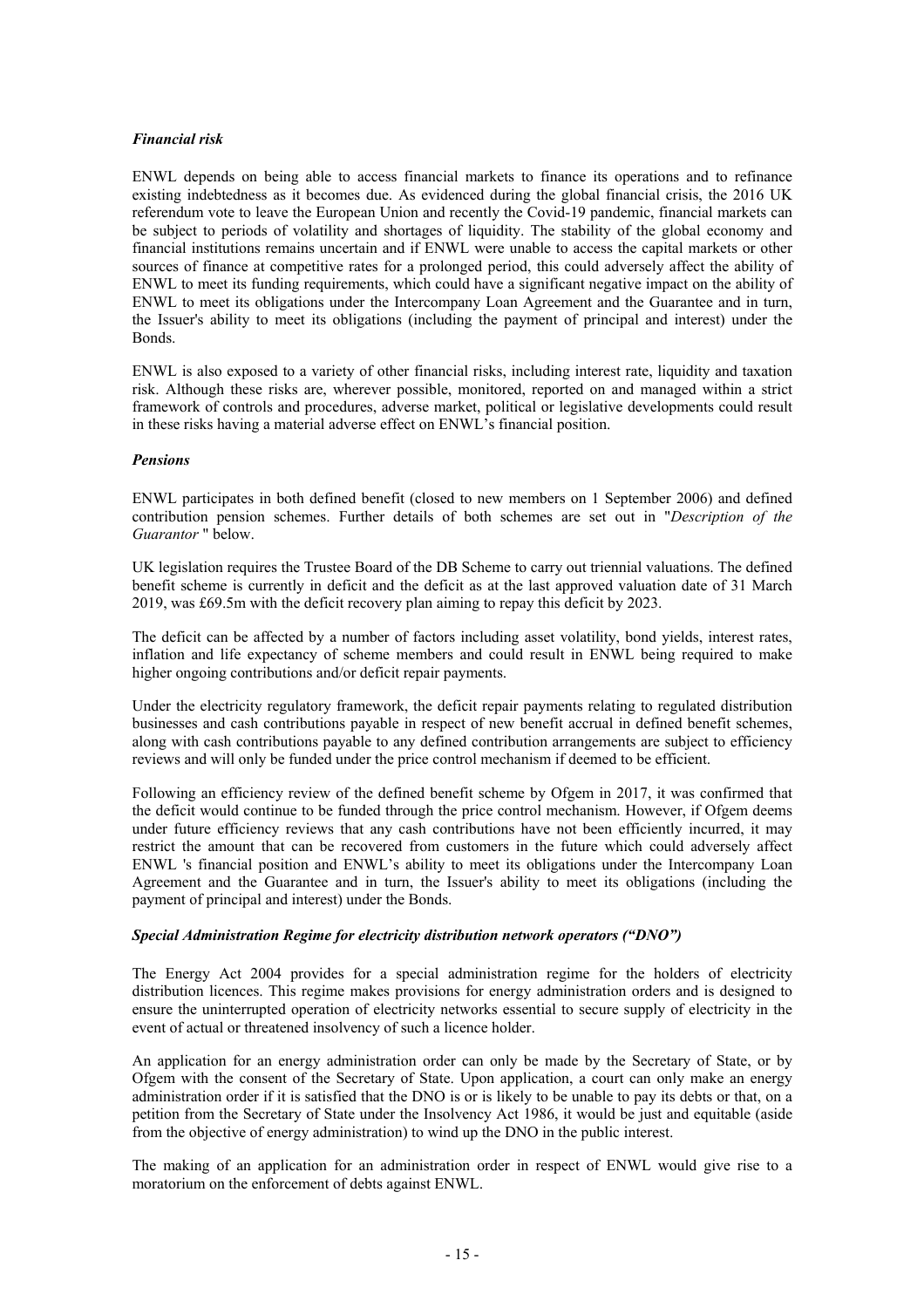The energy administrator may preserve the DNO as a going concern or may transfer its undertaking as a going concern to one or more other companies. The objective of an energy administrator is to ensure that a DNO's distribution network is maintained and developed efficiently and economically and this objective takes precedence over the protection of the respective interests of members and creditors of the DNO and therefore could adversely affect the interests of the holders of the Bonds.

## *The coronavirus pandemic*

ENWL is a critical service provider and has continued to operate during the Covid-19 pandemic. For information on the impact of the coronavirus pandemic on ENWL, see the section headed "*Impact of the coronavirus pandemic*" on page 45 of this Prospectus. As set out in that section of the Prospectus the coronavirus pandemic has had a short-term impact on demand for electricity in the ENWL region and a resulting impact on ENWL's revenue.

At the date of this Prospectus, for the reasons stated in the section headed "*Impact of the coronavirus pandemic*" on page 45, neither ENWL's revenue nor its costs are expected to be materially adversely affected by the current pandemic. However, should there be a further outbreak, localised or national, depending on severity, this could adversely affect ENWL 's financial performance and its ability to meet its obligations under the Issuer/ ENWL Loan Agreement and the Guarantee and in turn, the Issuer's ability to meet its obligations (including the payment of principal and interest) under the Bonds.

## **Risk Relating To The Bonds**

## *There is no active trading market for the Bonds.*

The Bonds are new securities which may not be widely distributed and for which there is currently no active trading market. If the Bonds are traded after their initial issuance, they may trade at a discount to their initial offering price, depending upon prevailing interest rates, the market for similar securities, general economic conditions and the financial condition of the Issuer and the Guarantor. Although application has been made for the Bonds to be admitted to listing on the Official List of the FCA and to trading on the Regulated Market of the London Stock Exchange, there is no assurance that such application will be accepted or that an active trading market will develop. Accordingly, there is no assurance as to the development or liquidity of any trading market for the Bonds.

## *The Bonds may be redeemed prior to maturity.*

In the event that the Issuer or the Guarantor would be obliged to increase the amounts payable in respect of any Bonds due to any withholding or deduction for or on account of, any present or future taxes, duties, assessments or governmental charges of whatever nature imposed, levied, collected, withheld or assessed by or on behalf of the United Kingdom or any political subdivision thereof or any authority therein or thereof having power to tax, the Issuer may redeem all outstanding Bonds in accordance with the Conditions.

In addition the Conditions provide that the Bonds are redeemable at the Issuer's option in certain other circumstances and accordingly the Issuer may choose to redeem the Bonds at times when prevailing interest rates may be relatively low. In such circumstances an investor may not be able to reinvest the redemption proceeds in a comparable security at an effective interest rate as high as that of the Bonds.

## *Because the Global Bonds are held by or on behalf of Euroclear and Clearstream, Luxembourg, investors will have to rely on their procedures for transfer, payment and communication with the Issuer and/or the Guarantor.*

The Bonds will be represented by the Global Bonds except in certain limited circumstances described in the Permanent Global Bond. The Global Bonds will be deposited with a common safekeeper for Euroclear and Clearstream, Luxembourg. Except in certain limited circumstances described in the Permanent Global Bond, investors will not be entitled to receive definitive Bonds. Euroclear and Clearstream, Luxembourg will maintain records of the beneficial interests in the Global Bonds. While the Bonds are represented by the Global Bonds, investors will be able to trade their beneficial interests only through Euroclear and Clearstream, Luxembourg.

The Issuer and the Guarantor will discharge their payment obligations under the Bonds by making payments to or to the order of the common safekeeper for Euroclear and Clearstream, Luxembourg for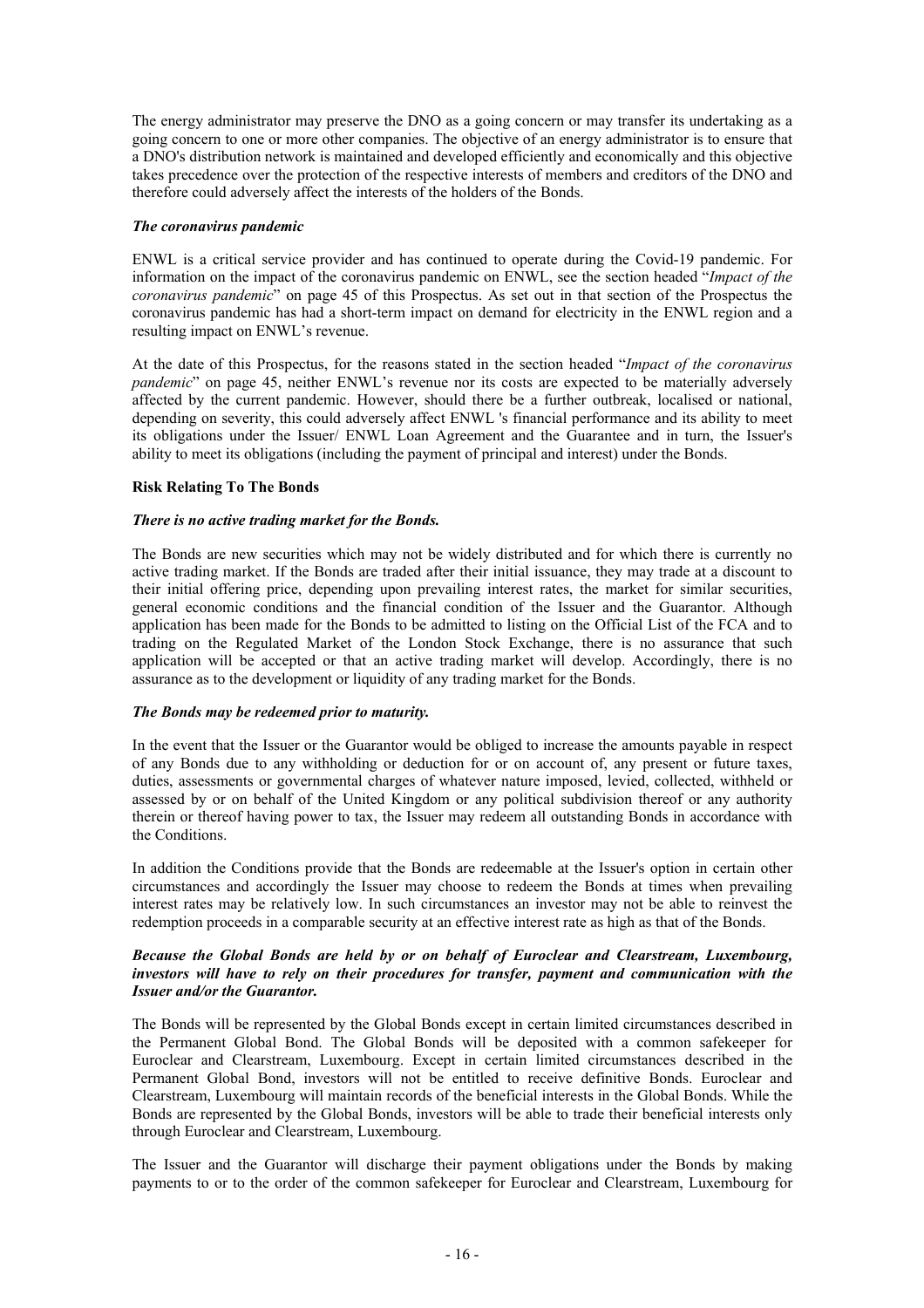distribution to their account holders. A holder of a beneficial interest in a Global Bonds must rely on the procedures of Euroclear and Clearstream, Luxembourg to receive payments under the Bonds. The Issuer and the Guarantor have no responsibility or liability for the records relating to, or payments made in respect of, beneficial interests in the Global Bonds.

Holders of beneficial interests in the Global Bonds will not have a direct right to vote in respect of the Bonds. Instead, such holders will be permitted to act only to the extent that they are enabled by Euroclear and Clearstream, Luxembourg to appoint appropriate proxies.

## **Minimum Denomination**

As the Bonds have a denomination consisting of the minimum denomination plus a higher integral multiple of another smaller amount, it is possible that the Bonds may be traded in amounts in excess of GBP 100,000 (or its equivalent) that are not integral multiples of GBP 100,000 (or its equivalent). In such case a Bondholder who, as a result of trading such amounts, holds a principal amount of less than the minimum denomination may not receive a Definitive Bond in respect of such holding (should Definitive Bonds be printed) and would need to purchase a principal amount of Bonds such that its holding amounts to the minimum denomination.

## *Credit Rating*

The Bonds have been assigned a rating of "BBB+" by S&P and "A-" by Fitch. A security rating is not a recommendation to buy, sell or hold securities and may be subject to suspension, reduction or withdrawal at any time by the assigning rating agency. Any adverse change in an applicable credit rating could adversely affect the trading price for the Bonds.

In general, European regulated investors are restricted from using a rating for regulatory purposes if such rating is not issued by a credit rating agency established in the EEA or the United Kingdom and registered under the CRA Regulation unless (1) the rating is provided by a credit rating agency not established in the EEA or the United Kingdom but is endorsed by a credit rating agency established in the EEA or the United Kingdom and registered under the CRA Regulation or (2) the rating is provided by a credit rating agency not established in the EEA or the United Kingdom which is certified under the CRA Regulation.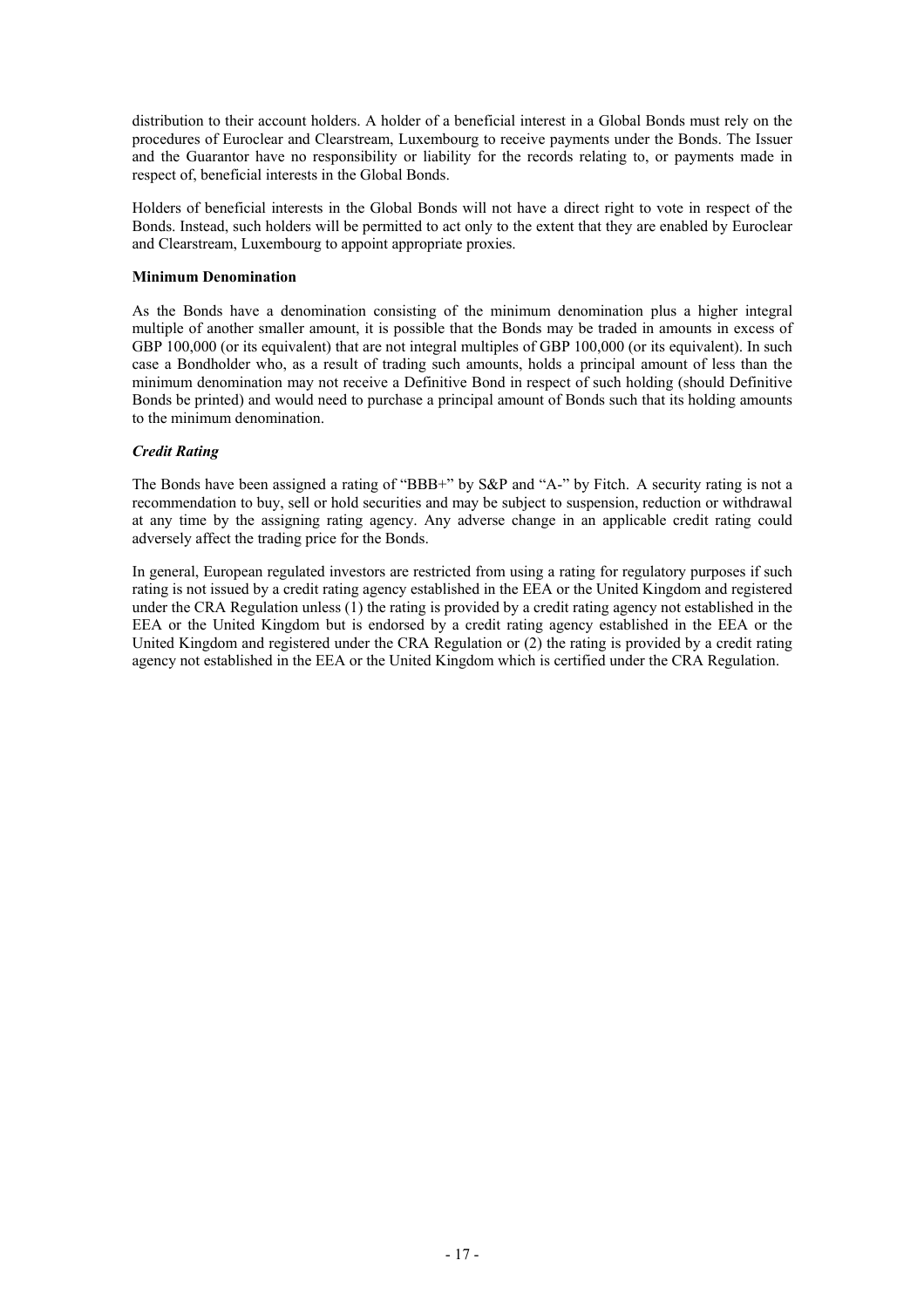## **TERMS AND CONDITIONS OF THE BONDS**

*The following is the text of the terms and conditions of the Bonds which, subject to amendment, will be endorsed on each definitive Bond. Bonds in definitive form will only be issued in certain limited circumstances. For a summary of the provisions relating to the Bonds in global form, see "Summary of provisions relating to the Bonds in global form" below.* 

The £300,000,000 1.415 per cent Guaranteed Bonds due 2030 (the "**Bonds**", which expression shall, unless the context otherwise requires, include any Further Bonds (as defined in Condition 3 (*Definitions*)) of ENW Finance plc (the "**Issuer**") are constituted by and subject to a trust deed dated 30 July 2020 (as the same may be amended and/or supplemented from time to time, the "**Trust Deed**") between the Issuer, Electricity North West Limited in its capacity as guarantor of the Bonds (the "**Guarantor**") and HSBC Corporate Trustee Company (UK) Limited (the "**Trustee**", which expression shall, wherever the context so admits, include its successors as trustee under the Trust Deed) as trustee for the holders of the Bonds (the "**Bondholders**"). The statements in these Terms and Conditions include summaries of and are subject to, the detailed provisions of the Trust Deed. Copies of the Trust Deed and the Paying Agency Agreement dated 30 July 2020 (the "**Paying Agency Agreement**") between the Issuer, the Guarantor, HSBC Bank plc (the "**Principal Paying Agent**") and any paying agent appointed thereunder (each a "**Paying Agent**" and together with the Principal Paying Agent, the "**Paying Agents**") and the Trustee will be available for inspection by Bondholders and the holders of the interest coupons appertaining to the Bonds (respectively, the "**Couponholders**" and the "**Coupons**") at the specified office(s) of each of the Paying Agents. The Bondholders and the Couponholders are entitled to the benefit of, are bound by, and are deemed to have notice of, all the provisions of the Trust Deed and the provisions of the Paying Agency Agreement applicable to them.

#### 1. **Form, Denomination and Title**

The Bonds are serially numbered and in bearer form in the denominations of £100,000 and integral multiples of £1,000 in excess thereof up to and including £199,000, each with Coupons attached on issue. No definitive Bonds will be issued with a denomination above £199,000. Title to the Bonds and to the Coupons will pass by delivery. Bonds of one denomination may not be exchanged for Bonds of the other denomination. The holder of any Bond or Coupon will (except as otherwise required by law) be treated as its absolute owner for all purposes (whether or not it is overdue and regardless of any notice of ownership, trust, or any interest in it, any writing on it, or its theft or loss) and no person will be liable for so treating the holder. No person shall have any right to enforce any term or condition of the Bonds or the Trust Deed under the Contracts (Rights of Third Parties) Act 1999.

## 2. **Status of the Bonds and the Guarantee**

- (a) *Status of the Bonds:* The Bonds and Coupons constitute direct, unconditional and (subject to the provisions of Condition 4 (*Negative Pledge*)) unsecured obligations of the Issuer and rank pari passu and without any preference among themselves. The payment obligations of the Issuer under the Bonds and the Coupons shall, subject as aforesaid and save for such obligations as may be preferred by laws that are both mandatory and of general application, at all times rank at least equally with all its present and future unsecured and unsubordinated obligations.
- (b) *Guarantee of the Bonds:* The Guarantor has in the Trust Deed unconditionally and irrevocably guaranteed the due and punctual payment of all sums from time to time payable by the Issuer in respect of the Bonds. This guarantee (the "**Guarantee**") constitutes a direct, unconditional and (subject to the provisions of Condition 4 (*Negative Pledge*)) unsecured obligation of the Guarantor. The payment obligations of the Guarantor under the Guarantee shall, subject as aforesaid and save for certain obligations required to be preferred by laws that are both mandatory and of general application, at all times rank at least equally with all its present and future unsecured and unsubordinated obligations.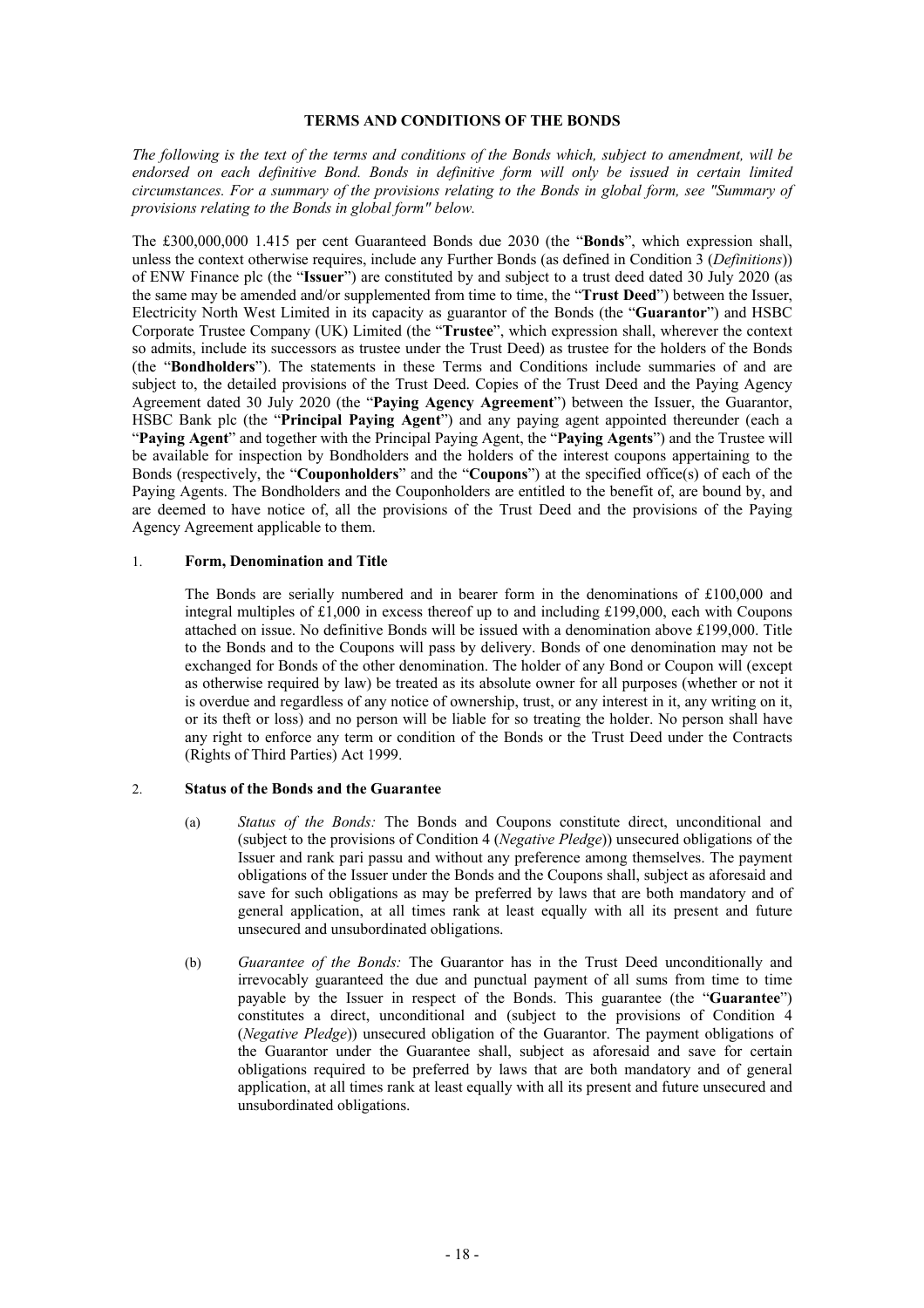#### 3. **Definitions**

**"Business Day"** means any day (other than a Saturday or Sunday) on which banks and other financial institutions are open for business in London.

**"Companies Act"** means the Companies Act 2006 as amended or re-enacted from time to time and all subordinate legislation made pursuant thereto.

**"Electricity Act"** means the Electricity Act 1989 as amended or re-enacted from time to time and all subordinate legislation made pursuant thereto.

**"Energy Act"** means the Energy Act 2004 as amended or re-enacted from time to time and all subordinate legislation made pursuant thereto.

**"ENWL Group"** means the Issuer, the Guarantor and each of the Guarantor's Subsidiaries from time to time.

**"Event of Default"** means any of the events set out in Condition 10 (*Events of Default*).

**"Fitch"** means Fitch Ratings Limited.

**"Further Bonds"** means all further bonds created and issued by the Issuer and guaranteed by the Guarantor in accordance with Condition 17 (*Further Bonds*) and/or for the time being outstanding or, as the context may require, a specific proportion thereof.

**"Issue Date"** means 30 July 2020.

"Licence" means the Guarantor's licence pursuant to Section  $6(1)(c)$  of the Electricity Act with respect to the distribution of electricity to the North West of England and such other parts of Great Britain as approved by Ofgem from time to time.

**"Moody's"** means Moody's Investors Service Limited.

**"Ofgem"** means the Gas and Electricity Markets Authority and/or the Office of Gas and Electricity Markets, including their successor office or body, as appropriate.

**"Potential Event of Default**" means an event or circumstance which would with the giving of notice and/or the expiry of a grace period and/or the issuing of a certificate become an Event of Default.

A **"Put Event"** occurs on the date of the last to occur of (i) a Restructuring Event, (ii) a Rating Downgrade, and (iii) the relevant Negative Certification.

**"Rating Agencies"** means S&P and Fitch, and "**Rating Agency**" means any one of them.

**"Reference Gilt"** means the 0.375 per cent Treasury Stock due 22 October 2030 or such other conventional (i.e. not index linked) UK Government Stock as the Issuer (with the advice of an independent financial institution of international repute appointed by the Issuer) may determine to be the most appropriate benchmark conventional UK Government Stock.

**"Relevant Indebtedness"** means any indebtedness (whether being principal, premium, interest or other amounts) in the form of or represented by notes, bonds, debentures, debenture stock, loan stock or other securities, whether issued for cash or in whole or in part for a consideration other than cash, and which, with the agreement of the person issuing the same, are quoted, listed or ordinarily dealt in on any stock exchange or recognised securities market.

**"Relevant Subsidiary"** means a Subsidiary of the Guarantor (a) in respect of which the Guarantor holds a majority of the voting shares in that Subsidiary, (b) in respect of which the Guarantor has the right to appoint or remove a majority of its board of directors and (c) carries on the Distribution Business or a De Minimis Business (each as defined in the Licence).

**"S&P"** means S&P Global Ratings Europe Limited, a division of The McGraw-Hill Companies, Inc.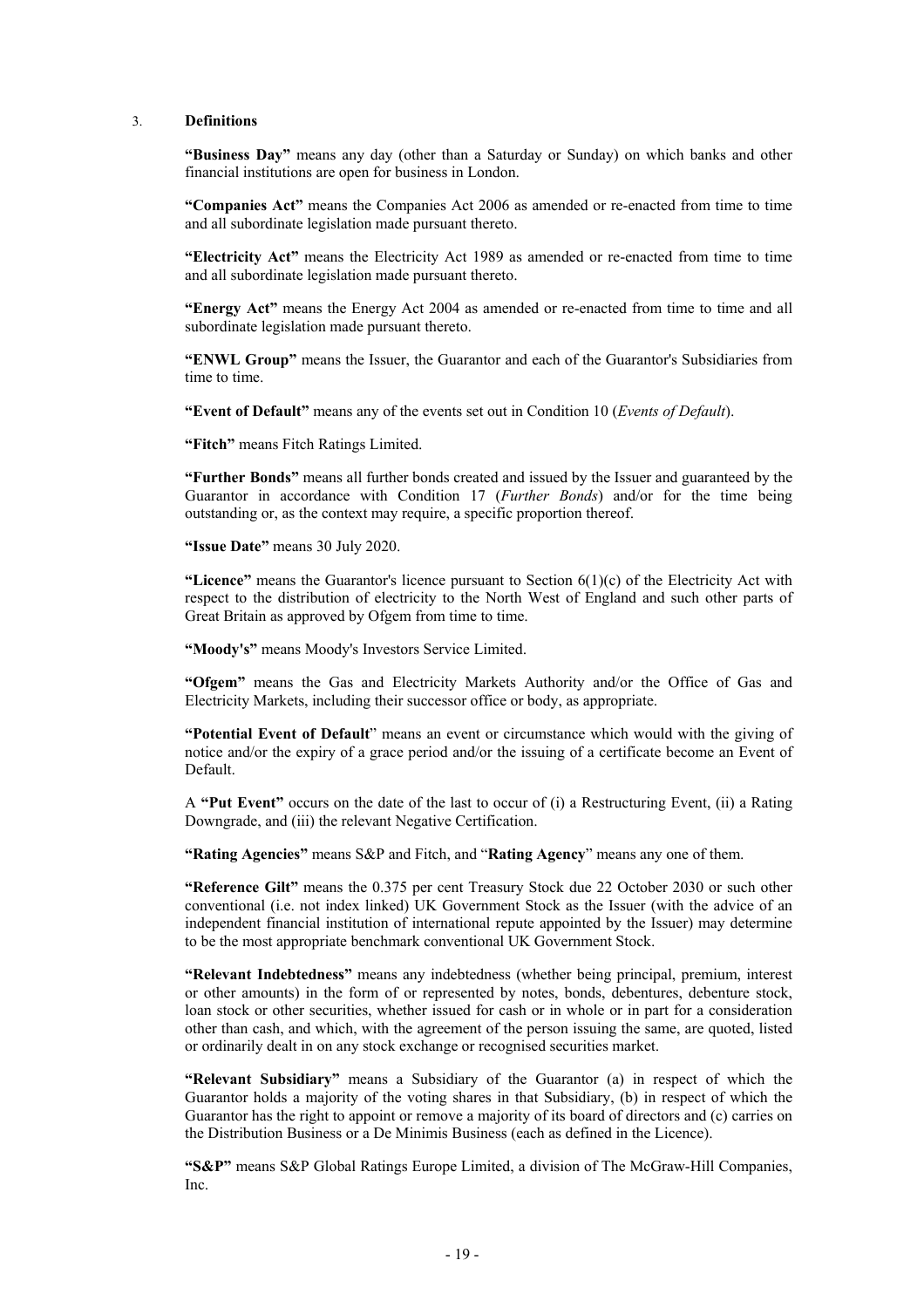**"Security Interest"** means a mortgage, charge, lien, pledge or other security interest.

**"Subsidiary"** means a subsidiary within the meaning of the Companies Act.

**"Subsidiary Undertaking"** has the meaning ascribed thereto in Section 1162 of the Companies Act 2006 (but, in relation to the Relevant Company shall exclude any Subsidiary Undertaking whose accounts are not included in the then latest accounts, or (in the case of a Subsidiary Undertaking which has first become a Subsidiary Undertaking of a member of the ENWL Group since the date as at which such accounts were prepared) would not have been so included or consolidated if it had become so on or before that date.

A **"Substantial Purchase Event"** shall be deemed to have occurred if at least 80 per cent. of the aggregate principal amount of the Bonds originally issued (which for these purposes shall include any Further Bonds) have been purchased or redeemed by the Issuer, the Guarantor or any subsidiary of the Guarantor (and in each case cancelled in accordance with Condition 7(e) (*Redemption and Purchase - Cancellation*)).

## 4. **Negative Pledge**

So long as any of the Bonds remain outstanding (as defined in the Trust Deed), each of the Issuer and the Guarantor will ensure that none of its Relevant Indebtedness or the Relevant Indebtedness of any of their respective Subsidiaries nor any guarantee given by it or by any such Subsidiary of the Relevant Indebtedness of any other person will be secured by a Security Interest upon, or with respect to, any of the present or future business, undertaking, assets or revenues (including any uncalled capital) of the Issuer, the Guarantor or any such Subsidiary unless the Issuer or, as applicable, the Guarantor shall, before or at the same time as the creation of the Security Interest, take any and all action necessary to ensure that:

- (a) all amounts payable by the Issuer under the Bonds, the Coupons and the Trust Deed or, as the case may be, all amounts payable by the Guarantor under the Guarantee and the Trust Deed are secured to the satisfaction of the Trustee equally and rateably with the Relevant Indebtedness or guarantee of Relevant Indebtedness, as the case may be, by such Security Interest; or
- (b) such other Security Interest or guarantee or other arrangement (whether or not including the giving of a Security Interest) is provided in respect of all amounts payable by the Issuer under the Bonds, the Coupons and the Trust Deed or, as the case may be, all amounts payable by the Guarantor under the Guarantee and the Trust Deed either (i) as the Trustee shall in its absolute discretion deem not materially less beneficial to the interests of the Bondholders, or (ii) as shall be approved by an Extraordinary Resolution (as defined in the Trust Deed) of the Bondholders.

#### 5. **Interest**

The Bonds bear interest from (and including) the Issue Date at the rate of 1.415 per cent per annum payable annually in arrear on 30 July in each year (each, an "**Interest Payment Date**"). Each Bond will cease to bear interest from the due date for redemption thereof, unless upon due presentation, payment of principal or premium (if any) is improperly withheld or refused. In such event, each Bond shall continue to bear interest at such rate (both before and after judgment) until whichever is the earlier of (i) the day on which all sums due in respect of such Bond up to that day are received by or on behalf of the relevant holder and (ii) the day falling seven days after the Trustee or the Principal Paying Agent has notified Bondholders in accordance with Condition 14 (*Notices*) of receipt of all sums then due in respect of all the Bonds up to that seventh day (except to the extent that there is failure in the subsequent payment to the relevant holder under these Terms and Conditions). In these Conditions, the period beginning on and including 30 July 2020 and ending on but excluding the first Interest Payment Date and each successive period beginning on and including an Interest Payment Date and ending on but excluding the next succeeding Interest Payment Date is called an "**Interest Period**". Where interest is to be calculated in respect of a period which is equal to or shorter than an Interest Period the day-count fraction used will be the number of days in the relevant period, from and including the date from which interest begins to accrue to but excluding the date on which it falls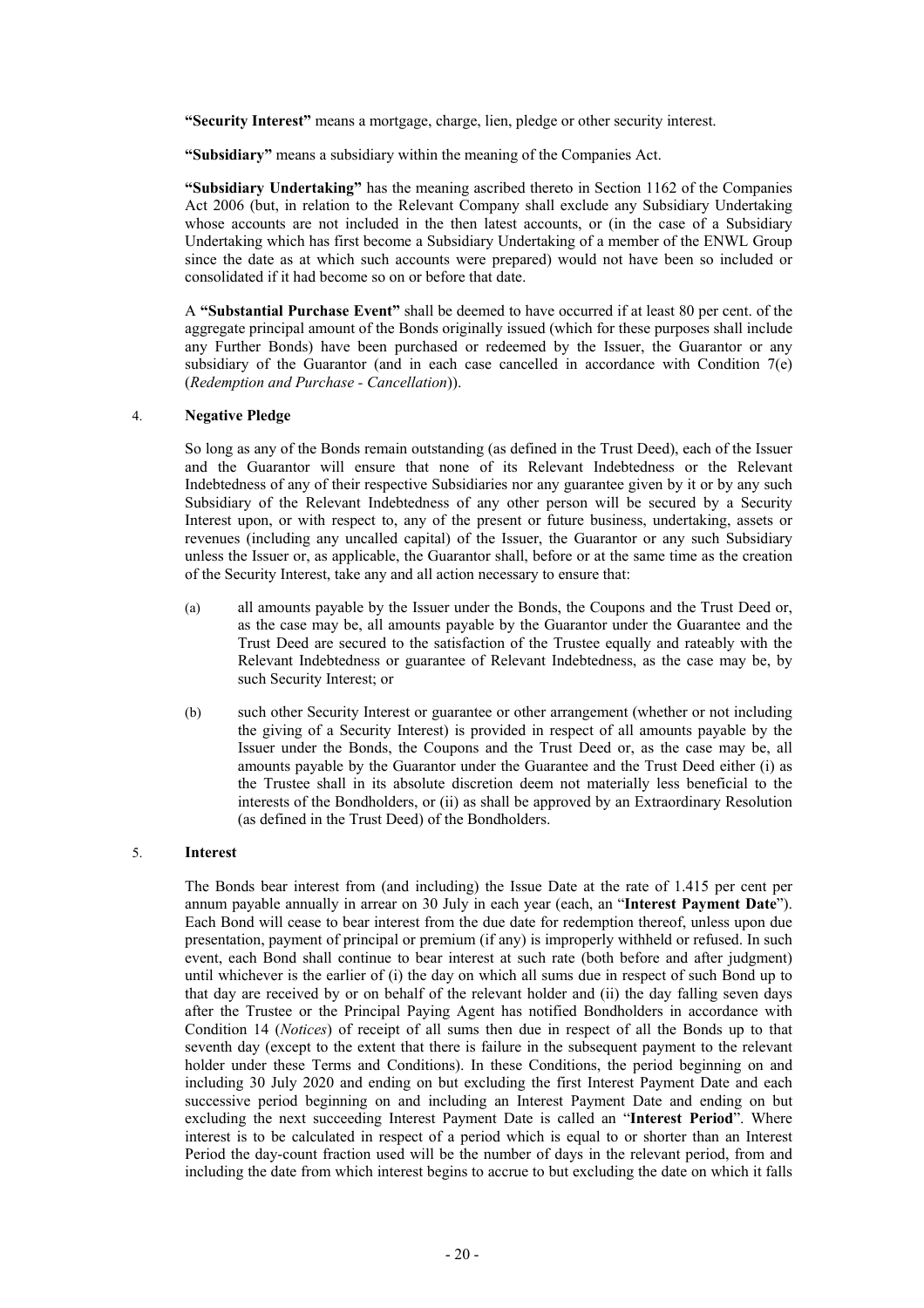due, divided by the number of days in the Interest Period in which the relevant period falls (including the first such day but excluding the last). Interest in respect of each  $\pounds$ 1,000 in principal amount of the Bonds (the "**Calculation Amount**") for any period shall be equal to the product of 1.415 per cent, the Calculation Amount and the day-count fraction for the relevant period, rounding the resulting figure to the nearest pence (half a pence being rounded upwards).

## 6. **Payments**

Payments of principal, premium (if any) or interest in respect of the Bonds will be made against surrender of Bonds or, in the case of payments of interest due on an Interest Payment Date, against surrender of Coupons, at the specified office of any Paying Agent by a sterling cheque drawn on, or at the option of the holder, by transfer to a sterling account maintained by the payee with a branch of a bank in the City of London, subject in all cases to (i) any fiscal or other laws and regulations applicable thereto in the place of payment, but without prejudice to the provisions of Condition 8 (*Taxation*) and (ii) any withholding or deduction required pursuant to an agreement described in Section 1471(b) of the U.S. Internal Revenue Code of 1986 (the "**Code**") or otherwise imposed pursuant to Sections 1471 through 1474 of the Code, any regulations or agreements thereunder, any official interpretations thereof, or (without prejudice to the provisions of Condition 8 (*Taxation*)) any law implementing an intergovernmental approach thereto.

Upon the due date for redemption of any Bond, all unmatured Coupons relating to such Bond (whether or not attached) shall become void and no payment shall be made in respect of them. Where any Bond is presented for redemption without all unmatured Coupons relating to it, redemption shall be made only against the provision of such indemnity as the Issuer or the Guarantor may require.

If the due date for redemption of any Bond is not 30 July in any year, interest accrued in respect of such Bond from (and including) the last preceding 30 July will be paid only against presentation and surrender of such Bond.

If the due date for payment of any amount in respect of any Bond or Coupon is not a business day, then the holder thereof shall not be entitled to payment of the amount due until the next following business day nor to any further interest or other payment in respect of such delay. The expression "**business day**" in this Condition means a day other than a Saturday or Sunday on which banks are open for business in the place where the Bond or Coupon is presented and, in the case of payment by transfer to a sterling account as referred to above, in the City of London.

The names of the initial Principal Paying Agent and the other initial Paying Agents and their initial specified offices are set out at the end of these Terms and Conditions. The Issuer and the Guarantor reserve the right, subject to the prior written approval of the Trustee, at any time to vary or terminate the appointment of any Paying Agent and to appoint additional or other Paying Agents *provided that* the Issuer and the Guarantor will at all times maintain a principal paying agent. Notice of any such termination or appointment and of any changes in the specified offices of the Paying Agents will be given to the Bondholders in accordance with Condition 14 (*Notices*) as soon as practicable thereafter. Under no circumstances will interest be payable in the United States of America or any possession of the United States of America.

## 7. **Redemption and Purchase**

- (a) *Scheduled redemption:* Unless previously redeemed, or purchased and cancelled, the Issuer will redeem the Bonds on 30 July 2030 (the "**Maturity Date**") at their outstanding principal amount.
- (b) *Redemption at the option of the Issuer*: The Issuer may, having given not less than 10 nor more than 30 days' notice in accordance with Condition 14 (*Notices*) (which notice shall be irrevocable), redeem the Bonds in whole (in the case of a redemption for a Substantial Purchase Event) or in whole or in part (in a principal amount of at least £5,000,000 or integral multiples thereof) at any time prior to the Maturity Date at a price equal to the Redemption Price together with interest accrued up to and including the date of redemption.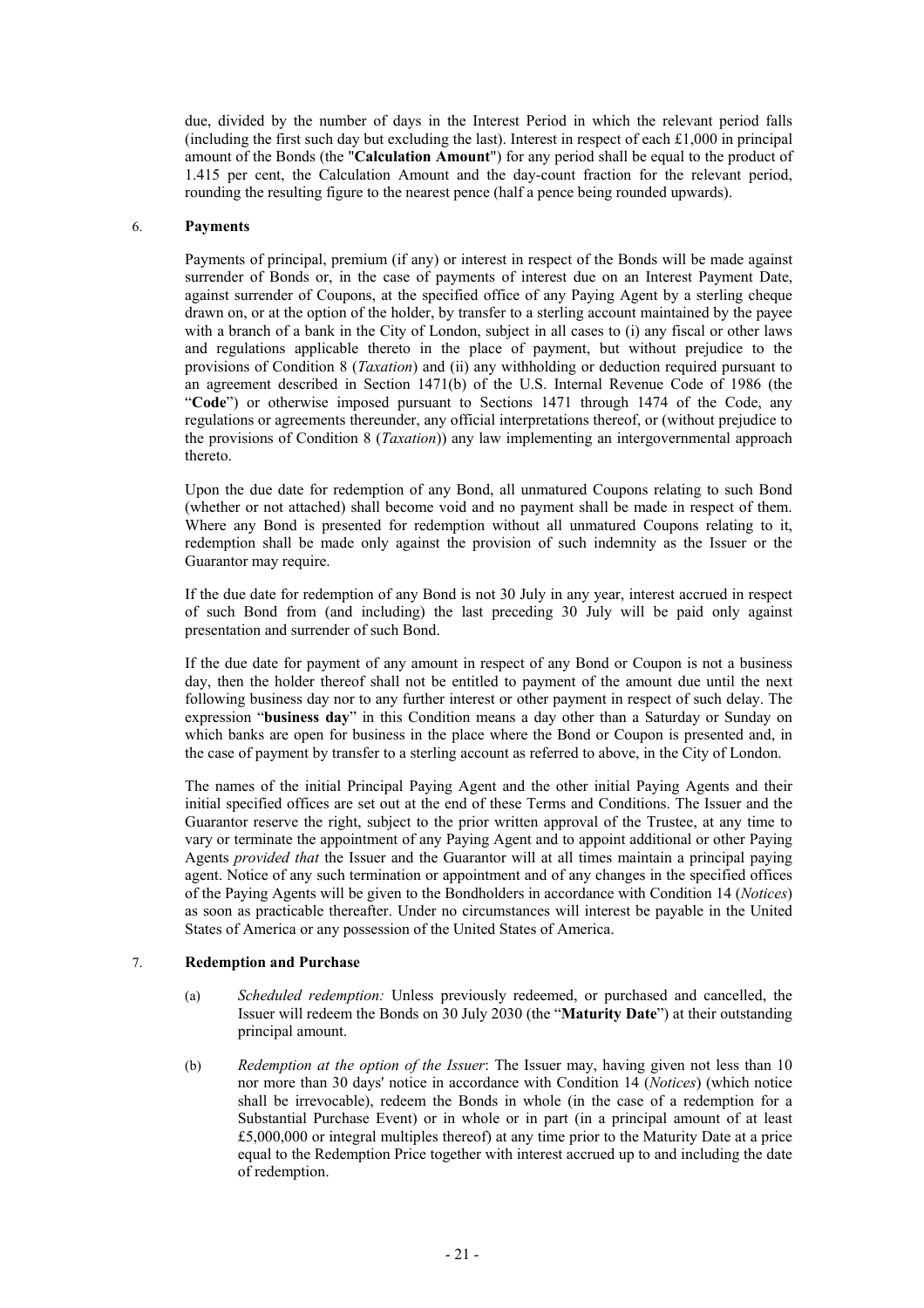In this Condition, "**Redemption Price**" means:

- (i) Save as provided in paragraph (iii) below, in relation to any date fixed for redemption which falls in the period up to and including the date falling three months prior to the Maturity Date, the higher of the following:
	- (A) par; and
	- (B) that price, expressed as a percentage (rounded to three decimal places, 0.0005 being rounded upwards), at which the Gross Real Redemption Yield (calculated as described below) on the Bonds, if they were to be purchased at such price on the second dealing day prior to the publication of the notice of redemption, would be equal to the sum of (i) 0.2 per cent. and (ii) the Gross Real Redemption Yield on such dealing day of the Reference Gilt, on the basis of the middle market price of the Reference Gilt prevailing at 11:00 a.m. on such dealing day, as determined by an investment bank of international repute selected by the Issuer and approved by the Trustee); or
- (ii) in relation to any date fixed for redemption which falls in the period from but excluding the date falling three months prior to the Maturity Date to but excluding the Maturity Date, par; or
- (iii) in relation to any dated fixed for redemption where a Substantial Purchase Event has occurred or prior to the date on which the Issuer delivers a notice of redemption to Bondholders, and provided that the Issuer has not redeemed any of the Bonds at a price above par at any time during the 12 months prior to the date fixed for redemption, par.

Any reference in these Terms and Conditions to principal shall be deemed to include any sum payable as the Redemption Price.

Notices of redemption will specify the date fixed for redemption, the applicable Redemption Price and, in the case of partial redemption, the aggregate principal amount of the Bonds to be redeemed, the serial numbers of the Bonds called for redemption, the serial numbers of the Bonds previously called for redemption and not presented for payment and the aggregate principal amount of the Bonds to remain outstanding after the redemption. Upon the expiry of any notice of redemption the Issuer shall be bound to redeem the Bonds called for redemption at the applicable Redemption Price. Any partial redemption of the Bonds shall be on the basis of selection by drawings (the method of such drawings to be approved by the Trustee in its absolute discretion).

"**Gross Real Redemption Yield**" means a yield expressed as a percentage and calculated on a basis consistent with the basis indicated by the United Kingdom Debt Management Office publication "Formulae for calculating Gilt Prices from Yields" published on 8 June 1998 with effect from 1 November 1998, page 5 and updated on 15 January 2002 and 16 March 2005 and as further updated or amended from time to time.

(c) *Redemption for tax reasons:* If, as a result of any change in, or amendment to, the laws or regulations of the United Kingdom or any political sub-division of, or any authority in, or of, the United Kingdom having power to tax, or any change in the application or official interpretation of such laws or regulations, which change or amendment becomes effective after 22 July 2020, the Issuer or the Guarantor (if a demand were made under the Guarantee) has or will become obliged to pay additional amounts as provided or referred to in Condition 8 (*Taxation*) (and such amendment or change has been evidenced by the delivery by the Issuer or, as applicable, the Guarantor to the Trustee (who shall accept such certificate as sufficient evidence thereof) of a certificate signed by two Directors of the Issuer or, as applicable, the Guarantor stating that such amendment or change has occurred (irrespective of whether such amendment or change is then effective), describing the facts leading thereto and stating that such obligation cannot be avoided by the Issuer or, as applicable, the Guarantor taking reasonable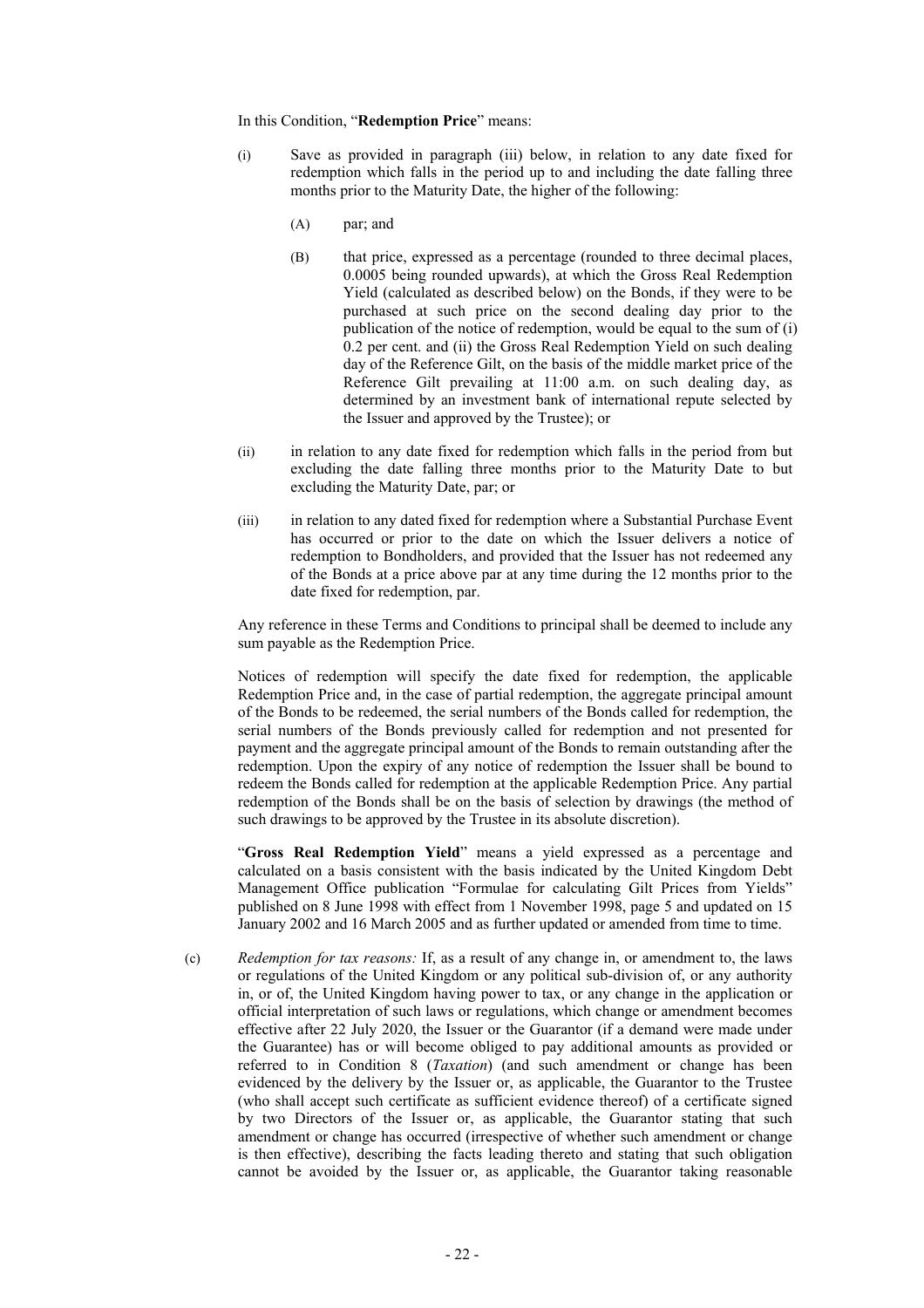measures available to it) the Issuer may at its option, having given not less than 30 nor more than 60 days' notice to the Bondholders in accordance with Condition 14 (*Notices*) (which notice shall be irrevocable), redeem all the Bonds (other than Bonds in respect of which the Issuer shall have given a notice of redemption pursuant to Condition 7(b) (*Redemption at the option of the Issuer*) prior to any notice being given under this Condition 7(c)), but not some only, at their outstanding principal amount together with interest accrued to (but excluding) the date of redemption, *provided that* no notice of redemption shall be given earlier than 90 days before the earliest date on which the Issuer or the Guarantor would be required to pay the additional amounts were a payment in respect of the Bonds (or, as the case may be, the Guarantee) then due.

- (d) *Purchase:* The Issuer, the Guarantor or any of their respective Subsidiaries may at any time purchase or otherwise acquire Bonds (provided that all unmatured Coupons are attached thereto or are surrendered therewith) at any price in the open market or otherwise.
- (e) *Cancellation:* All Bonds which are redeemed pursuant to this Condition by the Issuer shall be cancelled (together with all relative unmatured Coupons attached thereto or surrendered therewith) and accordingly may not be reissued or resold. Bonds purchased by or on behalf of the Issuer, the Guarantor or any of their respective Subsidiaries may be held or reissued or resold or surrendered for cancellation.

## 8. **Taxation**

- (a) All payments in respect of the Bonds and Coupons by or on behalf of the Issuer or the Guarantor shall be made without withholding or deduction for, or on account of, any present or future taxes, duties, assessments or governmental charges of whatever nature ("**Taxes**") imposed or levied by or on behalf of the United Kingdom, or any political subdivision of, or authority in, or of, the United Kingdom having power to tax, unless the withholding or deduction of the Taxes is required by law. In that event, the Issuer or (as the case may be) the Guarantor will pay such additional amounts as may be necessary in order that the net amounts received by the Bondholders and Couponholders after the withholding or deduction shall equal the respective amounts which would have been receivable in respect of the Bonds or, as the case may be, Coupons in the absence of the withholding or deduction; except that no additional amounts shall be payable in relation to any payment in respect of any Bond or Coupon:
	- (i) to, or to a third party on behalf of, a holder who is liable to the Taxes in respect of the Bond or Coupon by reason of such holder having some connection with the United Kingdom other than the mere holding of the Bond or Coupon; or
	- (ii) to, or to a third party on behalf of, a holder who would not be liable or subject to the withholding or deduction by making a declaration of non-residence or other similar claim for exemption to the relevant tax authority; or
	- (iii) presented for payment more than 30 days after the Relevant Date except to the extent that the holder would have been entitled to additional amounts on presenting the same for payment on the last day of the period of 30 days.
- (b) In these Terms and Conditions, "**Relevant Date**" means the date on which the payment first becomes due, but if the full amount of the money payable has not been received in London by the Principal Paying Agent or the Trustee on or before the due date, it means the date on which, the full amount of the money having been so received, notice to that effect shall have been duly given to the Bondholders by the Issuer in accordance with Condition 14 (*Notices*).
- (c) Any reference in these Terms and Conditions to any amounts in respect of the Bonds shall be deemed also to refer to any additional amounts which may be payable under this Condition or under any undertakings given in addition to, or in substitution for, this Condition 8 pursuant to the Trust Deed.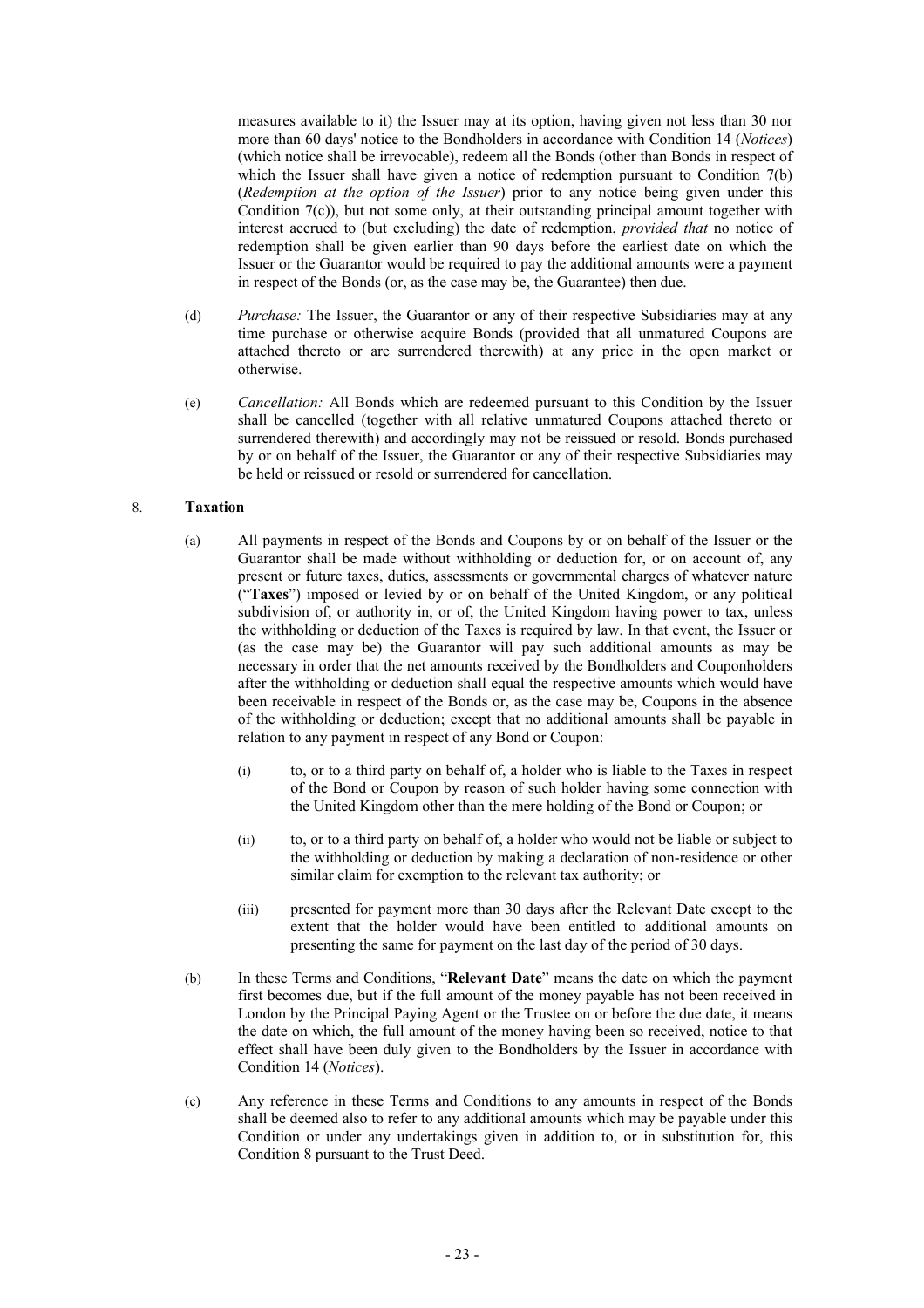## 9. **Prescription**

Bonds and Coupons will become void unless presented for payment within periods of ten years and five years, respectively, from the Relevant Date for payment in respect thereof, subject to the provisions of Condition 6 (*Payments*).

## 10. **Events of Default**

If:

- (a) **Non-payment:** default is made in the payment of any interest, principal or premium (if any due) in respect of any Bond pursuant to Condition 7 (*Redemption and Purchase*), and the default continues for a period of 14 days (in the case of principal) or 21 days (in the case of interest); or
- (b) **Breach of obligations:** the Issuer or the Guarantor, as the case may be, fails to perform or observe any of its other obligations, covenants, conditions or provisions under the Bonds or the Trust Deed and (except where the Trustee shall have certified to the Issuer or the Guarantor, as applicable, in writing that it considers such failure to be incapable of remedy in which case no such notice or continuation as is hereinafter mentioned will be required) such failure continues for the period of 60 days following the service by the Trustee on the Issuer or the Guarantor, as applicable, of notice requiring the same to be remedied; or
- (c) **Cross-Default:** (A) any other present or future indebtedness of the Issuer or the Guarantor or any of its Relevant Subsidiaries for or in respect of moneys borrowed or raised becomes (or becomes capable of being declared) due and payable prior to its stated maturity by reason of any actual default or event of default (howsoever described) (unless such default or event of default is waived or remedied within 30 Business Days), or (B) any such indebtedness is not paid when due or, as the case may be, within any originally applicable grace period, or (C) the Issuer or the Guarantor or any of its Relevant Subsidiaries fails to pay when due or, as the case may be, within any originally applicable grace period, any amount payable by it under any present or future guarantee for, or indemnity in respect of, any moneys borrowed or raised provided that the aggregate amount of the relevant indebtedness, guarantees and indemnities in respect of which one or more of the events mentioned above in this paragraph (c) (*Cross-Default*) have occurred equals or exceeds the greater of £30,000,000 or its equivalent in other currencies; or
- (d) **Enforcement Proceedings:** a distress, attachment, execution or other legal process is levied, enforced or sued out on or against any part of the property, assets or revenues of the Issuer or the Guarantor or any of its Principal Subsidiaries and is not discharged or stayed within 90 days; or
- (e) **Insolvency:** any of the Issuer or the Guarantor or any of its Subsidiaries is (or is, or could be, deemed by law or a court to be) insolvent or bankrupt or unable to pay its debts within the meaning of Section 123 of the Insolvency Act 1986, stops, suspends or threatens to stop or suspend payment of all or a material part of (or of a particular type of) its debts, proposes or makes a general assignment or an arrangement or composition with or for the benefit of the relevant creditors in respect of any of such debts or a moratorium is agreed or declared or comes into effect in respect of or affecting all or any part of (or of a particular type of) the debts of the Issuer, the Guarantor or any of its Subsidiaries.

For the purpose of this Condition 10(e) and in relation to the Guarantor only, Section  $123(1)(a)$  of the Insolvency Act 1986 shall have effect as if for "£750" there was substituted "£250,000 (indexed)"; or

## (f) **Winding-up:**

(A) in respect of the Issuer, the Guarantor and any of the Principal Subsidiaries of the Guarantor, an administrator is appointed, an order is made or an effective resolution passed for the winding-up or dissolution or administration of the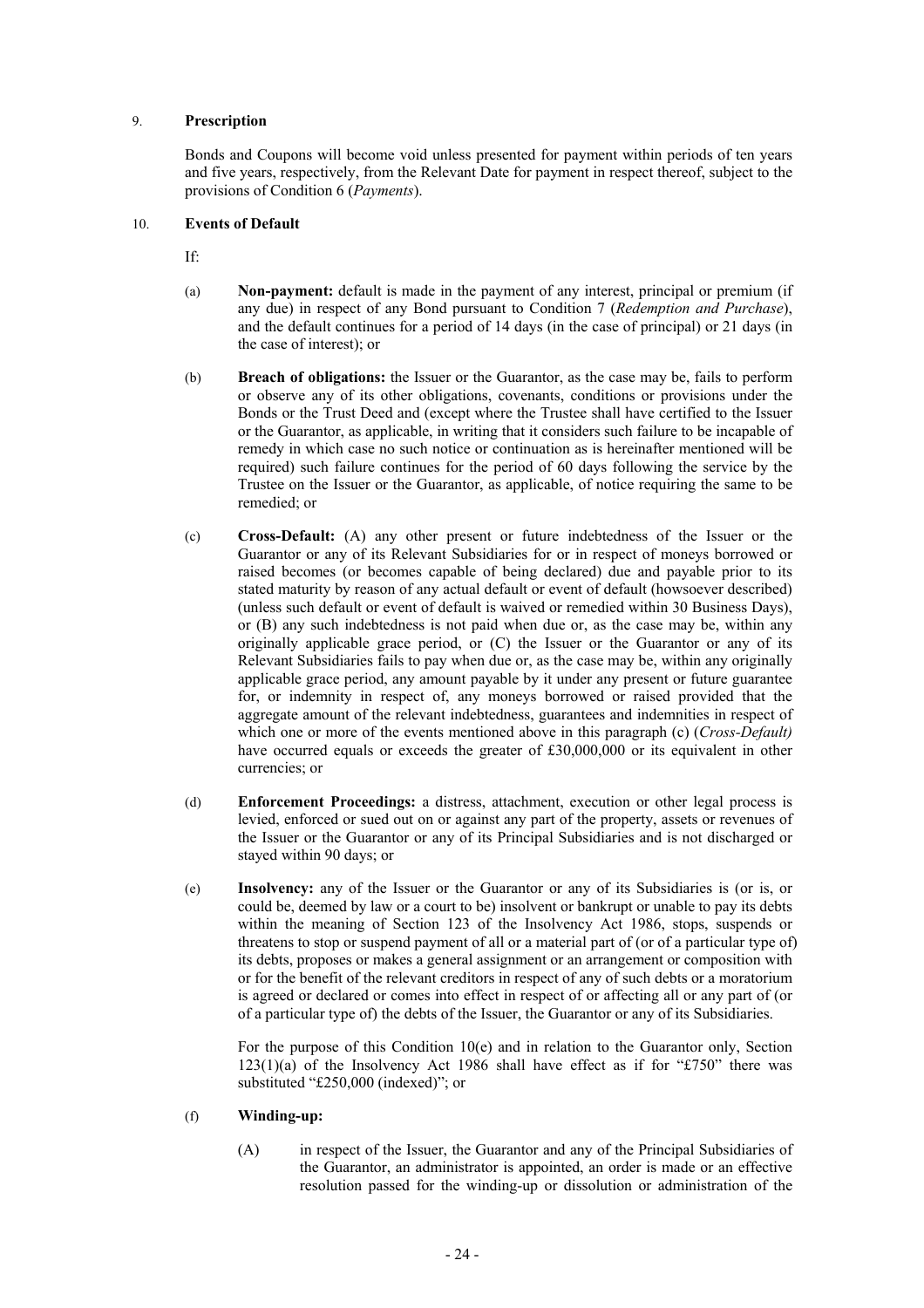Issuer, the Guarantor or any of the Principal Subsidiaries (as the case may be), or the Issuer, the Guarantor or any of the Principal Subsidiaries (as the case may be) shall apply or petition for a winding-up or administration order in respect of itself or cease or through an official action of its board of directors threaten to cease to carry on all or substantially all of its business or operations, in each case except for the purpose of and followed by a solvent reconstruction, amalgamation, reorganisation, merger or consolidation (i) on terms approved by an Extraordinary Resolution (as defined in the Trust Deed) of the Bondholders or (ii) in the case of a Subsidiary of the Guarantor, whereby the undertaking and assets of the relevant Subsidiary are transferred to or otherwise vested in the Guarantor or another of its Subsidiaries. No Event of Default pursuant to this Condition 10(f) shall arise in respect of the solvent liquidation of any of the Guarantor's Subsidiaries which is dormant (as defined in Section 1169 of the Companies Act 2006); or

(B) in respect of the Guarantor, an application is made under Section 156 of the Energy Act and is not dismissed within 60 days or an Energy Administration Order is made by a court under Chapter 3 of Part 3 of the Energy Act;

For the purpose of paragraphs (d), (e) and (f) above, "**Principal Subsidiaries**" means the Subsidiaries of the Guarantor, but excluding Electricity North West Number 1 Company Limited and the Nor Web JV Company.

- (g) **Illegality:** it is or will become unlawful for the Issuer or the Guarantor to perform or comply with any one or more of its obligations under any of the Bonds or the Trust Deed; and
- (h) **Guarantee:** the Guarantee is not (or is claimed by the Guarantor not to be) in full force any effect, provided that, for the avoidance of doubt, this provision shall not apply where, substitution of the Guarantor in place of the Issuer occurs,

and, in the case of sub-paragraph (b), (d), (e) and (f), (except in the case of (d), (e) and (f), in the case of the Issuer or the Guarantor), the Trustee shall have certified in writing that the relevant event is in its opinion materially prejudicial to the interests of the Bondholders, the Trustee may at its discretion (and the Trustee shall on the request in writing of the holders of at least one quarter in principal amount of the Bonds then outstanding or upon being so directed by an Extraordinary Resolution of the Bondholders), by notice in writing to the Issuer and the Guarantor declare that the Bonds are, and they shall accordingly thereby forthwith become, immediately due and repayable at their principal amount together with accrued interest (as provided in the Trust Deed), *provided always that* the giving of any notice in relation to any Event of Default shall not operate as a waiver of any of the Trustee's rights (including the right to give a further notice) or prevent the Trustee from giving a further notice in the manner referred to above in relation to that Event of Default at any time thereafter.

So long as any of the Bonds remain outstanding the Issuer or the Guarantor will, forthwith upon becoming aware of any Event of Default or Potential Event of Default, give notice in writing thereof to the Trustee.

## 11. **Restructuring Event:**

- (a) Upon the occurrence of a Restructuring Event (as defined below) Bondholders may require the Issuer to redeem, or at the option of the Issuer, purchase (or procure the purchase of) their Bonds in accordance with this Condition 11 if:
	- (i) a Rating Downgrade in respect of such Restructuring Event occurs; and
	- (ii) an Independent Financial Adviser has certified in writing to the Trustee that such Restructuring Event is, in its opinion, materially prejudicial to the interests of Bondholders (a "**Negative Certification**")**,**

provided that prior to any Negative Certification being issued, an event shall be deemed not to be a Restructuring Event if, notwithstanding the occurrence of a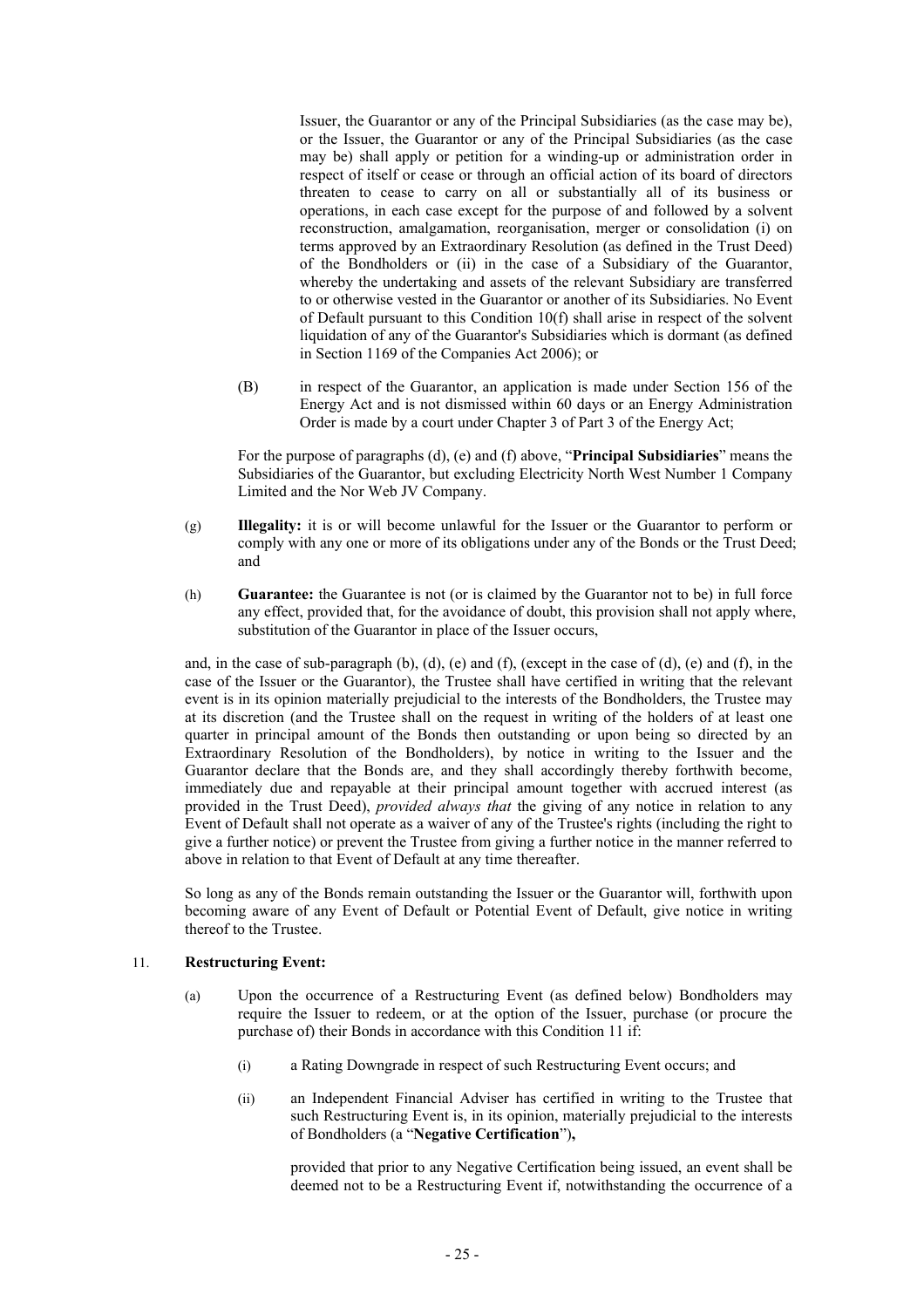Rating Downgrade, the rating for the time being assigned to the Bonds by any Rating Agency is subsequently increased to, or, as the case may be, there is assigned to the Bonds or any other unsecured, unguaranteed and unsubordinated debt obligation of the Guarantor having an initial maturity of five years or more by any Rating Agency, an investment grade rating (BBB-/Baa3 or their respective equivalents for the time being) or better.

Any Negative Certification shall, in the absence of any manifest error, be conclusive and binding on the Trustee, the Issuer, the Guarantor and the Bondholders and the Trustee shall be entitled to accept the Negative Certification as sufficient evidence of the satisfaction of the conditions precedent set out in (i) and (ii) above.

(b) In these conditions:

**"Independent Financial Adviser**" means a financial adviser appointed by the Issuer and the Guarantor (at the expense of the Issuer) and approved by the Trustee or, if the Issuer and the Guarantor shall not have appointed such an adviser within 21 days after becoming aware of the occurrence of a Restructuring Event and the Trustee is indemnified and/or secured and/or prefunded to its satisfaction, appointed by the Trustee following consultation with the Issuer and the Guarantor where practicable in the circumstances.

A "**Rating Downgrade**" shall be deemed to have occurred in respect of a Restructuring Event if, within 60 days of the occurrence of a Restructuring Event, the rating assigned to the long-term unsecured, unguaranteed and unsubordinated debt obligations of the Guarantor (whether provided by a Rating Agency at the invitation of the Guarantor or at its own volition) immediately prior to the announcement of such Restructuring Event is withdrawn or reduced from an investment grade rating (BBB-/Baa3, or their respective equivalents for the time being, or better) to a non-investment grade rating (BB+/Bal, or their respective equivalents for the time being, or worse) or, if the rating assigned to the long-term unsecured, unguaranteed and unsubordinated debt obligations of the Guarantor for the time being by any Rating Agency immediately prior to such Restructuring Event is below investment grade (as described above), the rating is lowered at least one rating notch (for example, from BB+/Bal to BB/Ba2 or such similar lowering) and, in either case, if the Rating Agency making the Rating Downgrade announces or publicly confirms, or informs the Trustee in writing, that the Rating Downgrade was the result, in whole or in part, of any event or circumstance comprised in or arising as a result of the applicable Restructuring Event.

"**Restructuring Event**" means the occurrence of any of the following events:

- (i) (i) the Regulator (or any successor) giving the Guarantor written notice of any revocation of the Licence or (ii) the Guarantor or any subsidiary agreeing in writing with the Regulator (or any successor) to any revocation or surrender of its Licence or (iii) any legislation (whether primary or subordinate) is enacted terminating or revoking the Licence of the Guarantor, except in any such case in circumstances where a licence or licences on substantially no less favourable terms is or are granted to the Guarantor or a wholly-owned subsidiary of the Guarantor and in the case of such relevant subsidiary at the time of such grant it either executes in favour of the Trustee an unconditional and irrevocable guarantee in respect of the Bonds substantially in the same form as the Guarantee, or becomes the primary obligor under the Bonds; or
- (ii) any material rights, benefits or obligations of the Guarantor as an electricity distribution network operator under the Licence or any material terms of the Licence are modified (whether not with the consent of the Guarantor and whether pursuant to the Electricity Act 1989 (as amended) or otherwise but excluding an adjustment to prices) or any other material consents, licences or authorisations are revoked unless two directors of the Guarantor have certified in writing to the Trustee that: (i) the modified terms and conditions would not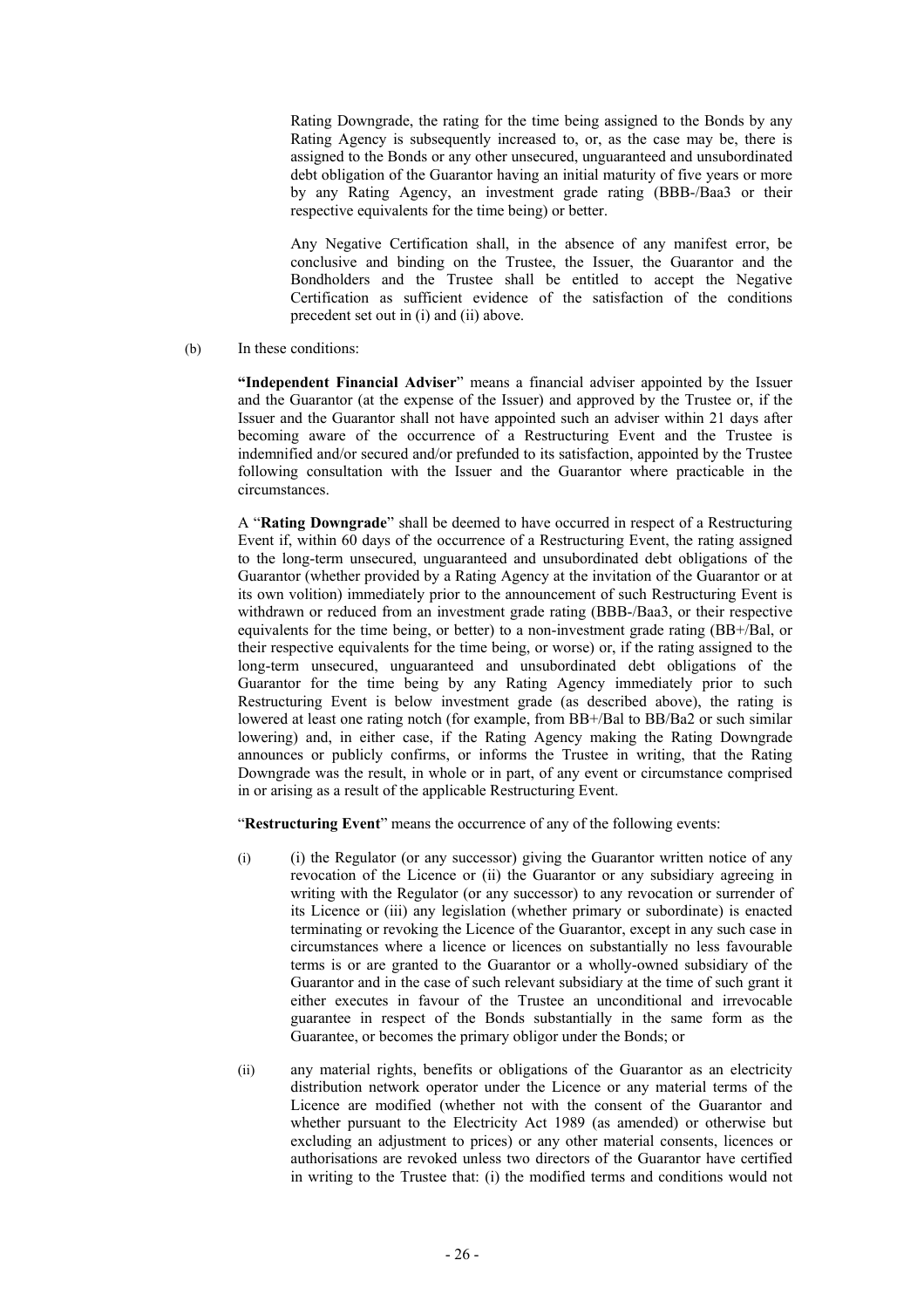have a material adverse effect on the Guarantor; or (ii) any such revocation would not have a material adverse effect on the Guarantor; or

- (iii) any legislation (whether primary or subordinate) is enacted removing, reducing or qualifying in any material way the duties or powers of the Secretary of State (or any successor) and/or Ofgem (or any successor) (including without limitation any such legislation removing, reducing or qualifying such duties or powers under or pursuant to Section 15 of the Electricity Act 1989 (as amended)) unless two directors of the Guarantor have certified to the Trustee that such removal, reduction or qualification of any such duties or powers would not have a material adverse effect on the Guarantor.
- (c) Promptly upon the Issuer or the Guarantor becoming aware that a Put Event (as defined in Condition 3 (*Definitions*)) has occurred, and in any event not later than 14 days after the occurrence of a Put Event, the Issuer or the Guarantor (as the case may be) shall, and at any time upon the Trustee becoming similarly so aware the Trustee may, and (subject to it being indemnified and/or prefunded and/or secured to its satisfaction) if so requested by the holders of at least one-quarter in principal amount of the Bonds then outstanding shall, give notice (a "**Put Event Notice**") to the Bondholders in accordance with Condition 14 (*Notices*) specifying the nature of the Put Event and the procedure for exercising the Put Option.
- (d) To exercise the Put Option, the holder of a Bond must deliver such Bond to the specified office of any Paying Agent, on a day which is a business day (as defined in Condition 6 (*Payments*)) in London and in the place of such specified office falling within the period (the "**Put Period**") of 45 days after that on which a Put Event Notice is given, accompanied by a duly completed and signed notice of exercise in the form (for the time being current) obtainable from any specified office of any Paying Agent (a "**Put Notice**") and in which the holder may specify a bank account complying with the requirements of Condition 6 (*Payments*) to which payment is to be made under this Condition. Each Bond should be delivered together with all Coupons appertaining thereto maturing after the day (the "**Put Date**") being the fifteenth day after the date of expiry of the Put Period, failing which any such missing Coupon will become void and no payment shall be made in respect of it. The Paying Agent to which such Bond and Put Notices are delivered shall issue to the Bondholder concerned a non-transferable receipt in respect of the Bond so delivered. Payment in respect of any Bond so delivered shall be made, if the holder duly specifies a bank account in the Put Notice to which payment is to be made on the Put Date, by transfer to that bank account and, in every other case, on or after the Put Date, in each case against presentation and surrender or (as the case may be) endorsement of such receipt at any specified office of any Paying Agent, subject in any such case as provided in Condition 6 (*Payments*). A Put Notice, once given, shall be irrevocable. For the purposes of Conditions 9 (*Prescription*), 10 (*Events of Default*), 12 (*Enforcement*), 13 (*Replacement of Bonds and Coupons*) and 15 (*Meetings of Bondholders*, *Modification and Waiver*) receipts issued pursuant to this Condition shall be treated as if they were Bonds. The Issuer shall redeem or, at the option of the Issuer, purchase (or procure the purchase of) the relevant Bond on the applicable Put Date unless previously redeemed or purchased.

## 12. **Enforcement**

- (a) *Limitation on Bondholders*: Only the Trustee may pursue the remedies available under general law or under the Trust Deed to enforce the rights of the Bondholders and Couponholders and no such holder will be entitled to proceed against the Issuer or the Guarantor unless the Trustee, having become bound to act in accordance with the terms of the Trust Deed, fails to do so within a reasonable amount of time and such failure is continuing.
- (b) *Enforcement Proceedings*: At any time after amounts in respect of principal of and interest on the Bonds shall have become due and payable but are unpaid, the Trustee may, at its discretion, and without further notice but subject as mentioned below, take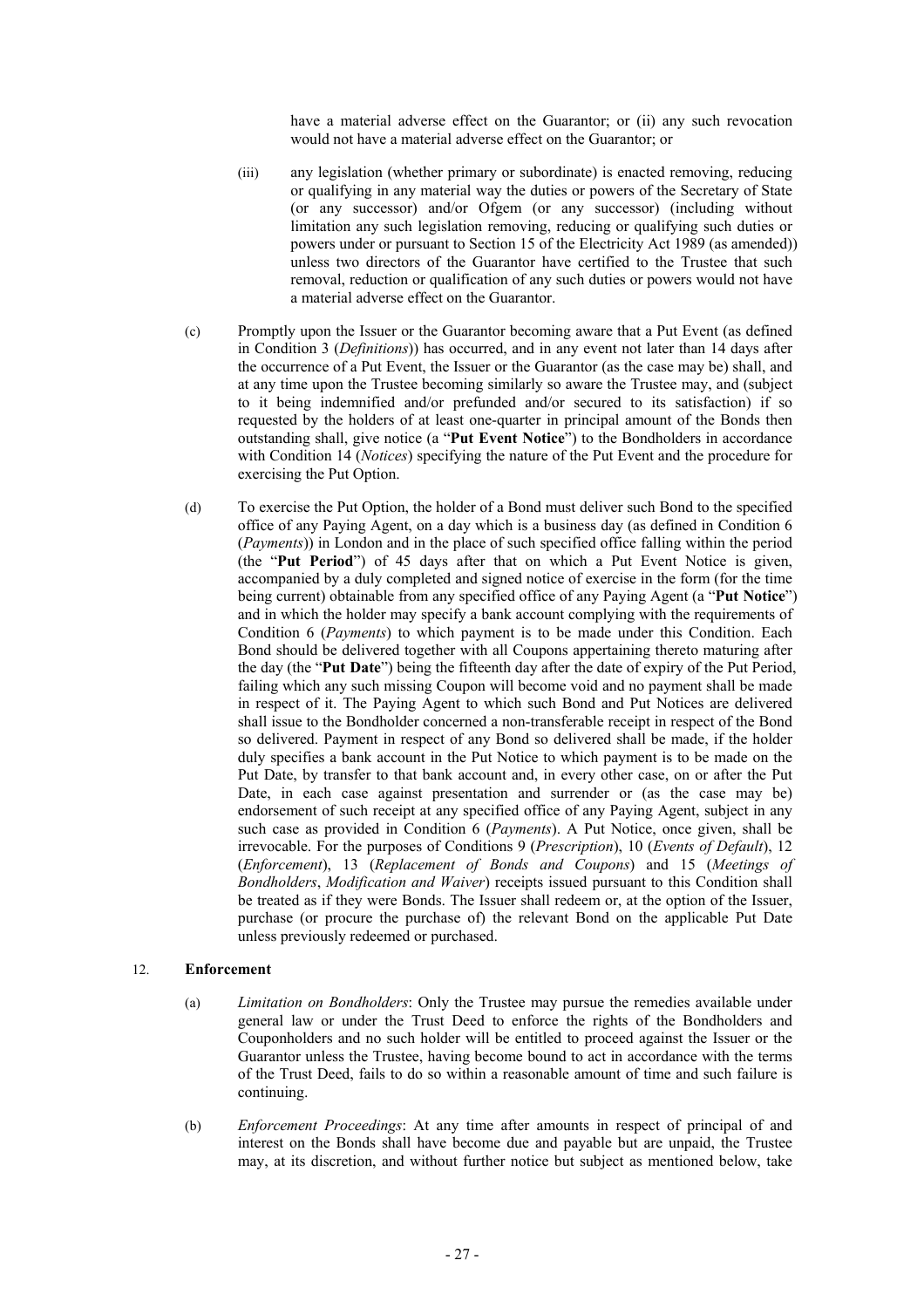such proceedings against the Issuer and/or the Guarantor as it may think fit to enforce the provisions of the Trust Deed in accordance with the terms thereof.

The Trustee shall only be bound to take proceedings pursuant to this Condition 12(b) if it has been indemnified and/or prefunded and/or secured to its satisfaction by the Bondholders and if it has been so requested in writing by the holders of not less than 25 per cent of the principal amount outstanding (as defined in the Trust Deed) of the Bonds or has been so directed by an Extraordinary Resolution (as defined in the Trust Deed)).

#### 13. **Replacement of Bonds and Coupons**

Should any Bond or Coupon be lost, stolen, mutilated, defaced or destroyed it may, subject to all applicable laws and stock exchange requirements, be replaced at the specified office of the Principal Paying Agent (or such other Paying Agent as may be approved by the Trustee for such purpose) upon payment by the claimant of the expenses, taxes and duties incurred in connection therewith and on such terms as to evidence and indemnity as the Issuer may reasonably require. Mutilated or defaced Bonds or Coupons must be surrendered before replacements will be issued.

## 14. **Notices**

All notices to Bondholders shall be valid if published in a leading English language national daily newspaper (which is expected to be the *Financial Times*) or, if this is not practicable, in a leading English language daily newspaper with a circulation in Europe. Such notices shall be deemed to have been given on the date of such publication or, if published more than once or on different dates, on the date of the first such publication. If publication is not practicable, notice shall be given in such other manner, and shall be deemed to have been given on such date, as the Trustee may approve.

Couponholders will be deemed for all purposes to have notice of the contents of any notice given to the Bondholders in accordance with this Condition.

## 15. **Meetings of Bondholders, Modification and Waiver**

- (a) The Trust Deed contains provisions for convening meetings of the Bondholders to consider any matter affecting their interests, including modification by Extraordinary Resolution of these Terms and Conditions or the provisions of the Trust Deed. The quorum at any such meeting for passing an Extraordinary Resolution shall be one person holding or representing more than half in principal amount of the Bonds for the time being outstanding, or at any adjourned such meeting one or more persons being or representing Bondholders whatever the principal amount of the Bonds so held or represented, except that, at any meeting the business of which includes the modification of certain of these Terms and Conditions and certain of the provisions of the Trust Deed (including altering the currency of payment of the Bonds or Coupons), the necessary quorum for passing an Extraordinary Resolution will be one or more persons holding or representing not less than two-thirds, or at any adjourned such meeting not less than onequarter, in principal amount of the Bonds for the time being outstanding. An Extraordinary Resolution passed at any meeting of Bondholders shall be binding on all Bondholders, whether or not they are present or represented at the meeting, and on all Couponholders.
- (b) The Trustee may, without the consent of the Bondholders or Couponholders, agree (i) other than in respect of Reserved Matters (as specified and defined in Schedule 5 to the Trust Deed), to any modification to these Terms and Conditions or to any of the provisions of the Trust Deed or to any waiver or authorisation of any breach or proposed breach by the Issuer or the Guarantor of these Terms and Conditions or of any of the provisions of the Trust Deed or determine that any event, condition or act which would otherwise be an Event of Default, Potential Event of Default or Restructuring Event shall not be so treated provided that, in the opinion of the Trustee, so to do would not be materially prejudicial to the interests of the Bondholders, and provided further that the Trustee will not do so in contravention of any express direction given by any Extraordinary Resolution or a written request made pursuant to Condition 10 (*Events of*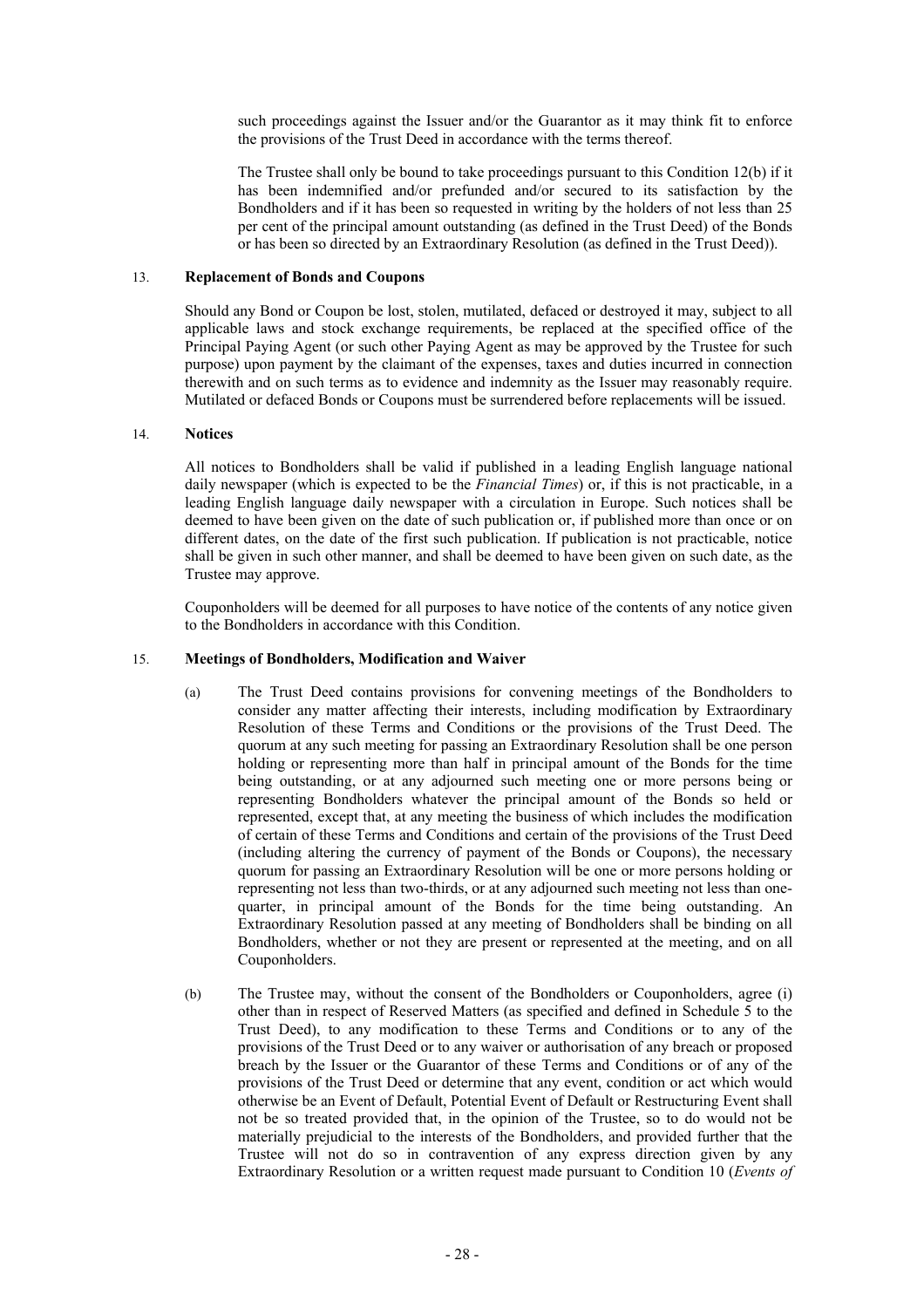*Default*) but no such direction or request will affect any previous waiver, authorisation or determination, or (ii) to any modification to these Terms and Conditions or to any of the provisions of the Trust Deed which is made to correct a manifest error or which is of a formal, minor or technical nature.

- (c) In connection with the exercise of its trusts, powers, authorities or discretions (including, but not limited to, any modification, waiver, authorisation or substitution) the Trustee shall have regard to the interests of Bondholders as a class and, in particular, but without limitation, shall not have regard to the consequences of the exercise of its trusts, powers or discretions for individual Bondholders and Couponholders resulting from their being for any purpose domiciled or resident in, or otherwise connected with, or subject to the jurisdiction of, any particular territory and the Trustee shall not be entitled to require, nor shall any Bondholder or Couponholder be entitled to claim, from the Issuer, the Guarantor or any other person any indemnification or payment in respect of any tax consequence of any such exercise upon individual Bondholders or Couponholders, except to the extent already provided for in Condition 8 (*Taxation*) and/or any undertaking given to, or in substitution for, Condition 8 (*Taxation*) pursuant to the Trust Deed.
- (d) Any modification to these Terms and Conditions or to any of the provisions of the Trust Deed or any waiver or authorisation of any breach or proposed breach by the Issuer or the Guarantor of these Terms and Conditions or any of the provisions of the Trust Deed shall be binding on the Bondholders and the Couponholders and, unless the Trustee agrees otherwise, any modification shall be notified by the Issuer to the Bondholders as soon as practicable thereafter in accordance with Condition 14 (*Notices*).

## 16. **Substitution**

The Trustee may, without the consent of the Bondholders or Couponholders, agree with the Issuer and the Guarantor to the substitution of the Guarantor or any wholly-owned Subsidiary of the Issuer or the Guarantor in place of the Issuer (or of any previous substitute under this Condition) as the principal debtor under the Bonds, the Coupons and the Trust Deed, subject to the Trustee being of the opinion that the interests of the Bondholders will not be materially prejudiced thereby and certain other conditions set out in the Trust Deed (including, in the case of a Substitution of the Issuer with a company other than the Guarantor, a requirement that the Guarantee of the Bonds is fully effective in relation to the obligations of the new principal debtor under the Trust Deed) being complied with.

#### 17. **Further Bonds**

- (a) Subject as mentioned below, power will be reserved to the Issuer to create and issue Further Bonds forming (or so as to form after the first payment of interest thereon) a single series with the Bonds *provided that* such issue shall be constituted by a deed supplemental to the Trust Deed (in such form as the Trustee may approve) and guaranteed by the Guarantor.
- (b) The Issuer shall not be entitled to exercise the power reserved in this Condition 17 (*Further Bonds*) while any default exists in relation to any payment by the Issuer of any amounts due under the Trust Deed.

## 18. **Trustee**

The Trust Deed contains provisions governing the responsibility of the Trustee and providing for its indemnification and relief from responsibility in certain circumstances, (including provisions relieving it from taking proceedings against the Issuer and/or the Guarantor unless indemnified and/or secured and/or prefunded to its satisfaction) and to be paid its costs and expenses in priority to the claims of the Bondholders. The Trustee may not resign its appointment unless a successor, willing to act in such capacity, has been appointed by the Issuer and the Guarantor (acting together) and the Bondholders by Extraordinary Resolution, *provided that* the Trustee shall not be prevented from resigning its appointment if, having given notice in writing to the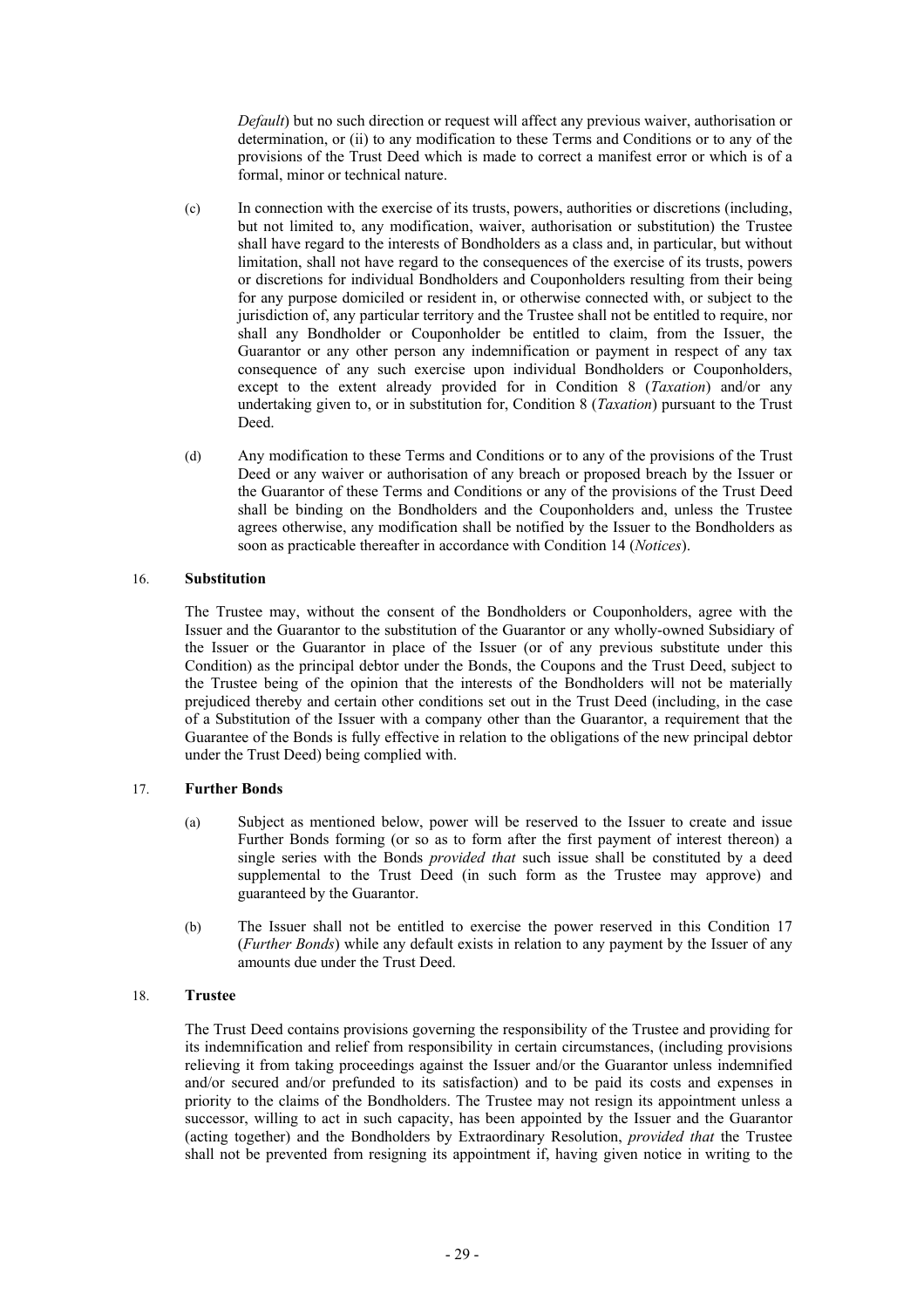Issuer and the Guarantor of its intention to so resign its appointment, a successor is not appointed within the period of three months from the date of such notice.

## 19. **Governing Law**

The Trust Deed, the Bonds and the Guarantee and any non-contractual obligations arising out of or in connection with the Trust Deed, the Bonds and the Guarantee are governed by, and shall be construed in accordance with, English law.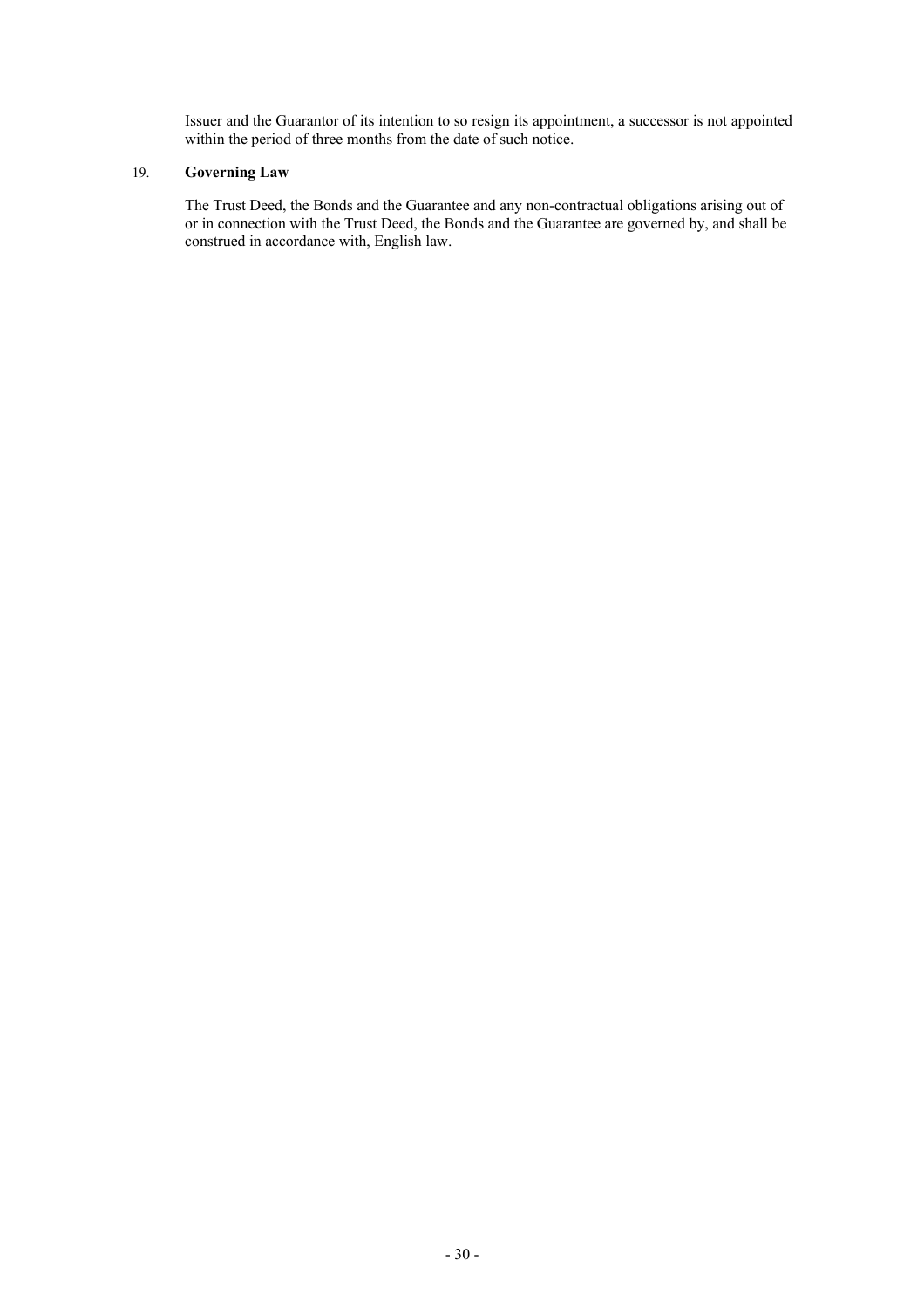## **SUMMARY OF PROVISIONS RELATING TO THE BONDS IN GLOBAL FORM**

The Bonds will initially be in the form of the Temporary Global Bond which will be deposited on or around the Closing Date with a common safekeeper for Euroclear and Clearstream, Luxembourg.

The Bonds will be issued in new global note ("**NGN**") form. On 13 June 2006 the European Central Bank (the "**ECB**") announced that Bonds in NGN form are in compliance with the "Standards for the use of EU securities settlement systems in ESCB credit operations" of the central banking system for the euro (the "**Eurosystem**"), **provided that** certain other criteria are fulfilled. At the same time the ECB also announced that arrangements for Bonds in NGN form will be offered by Euroclear and Clearstream, Luxembourg as of 30 June 2006 and that debt securities in global bearer form issued through Euroclear and Clearstream, Luxembourg after 31 December 2006 will only be eligible as collateral for Eurosystem operations if the NGN form is used.

The Bonds are intended to be held in a manner which would allow Eurosystem eligibility - that is, in a manner which would allow the Bonds to be recognised as eligible collateral for Eurosystem monetary policy and intra-day credit operations by the Eurosystem either upon issue or at any or all times during their life. Such recognition will depend upon satisfaction of the Eurosystem eligibility criteria.

The Temporary Global Bond will be exchangeable in whole or in part for interests in the Permanent Global Bond not earlier than 40 days after the Closing Date upon certification as to non-U.S. beneficial ownership. No payments will be made under the Temporary Global Bond unless exchange for interests in the Permanent Global Bond is improperly withheld or refused. In addition, interest payments in respect of the Bonds cannot be collected without such certification of non-U.S. beneficial ownership.

The Permanent Global Bond will become exchangeable in whole, but not in part, for Bonds in definitive form ("**Definitive Bonds**") in the denominations of £100,000 and integral multiples of £1,000 in excess thereof up to and including £199,000 at the request of the bearer of the Permanent Global Bond against presentation and surrender of the Permanent Global Bond to the Principal Paying Agent if either of the following events (each, an "**Exchange Event**") occurs: (a) Euroclear or Clearstream, Luxembourg is closed for business for a continuous period of 14 days (other than by reason of legal holidays) or announces an intention permanently to cease business or (b) any of the circumstances described in Condition 10 (*Events of Default*) occurs.

Whenever the Permanent Global Bond is to be exchanged for Definitive Bonds, the Issuer shall procure the prompt delivery (free of charge to the bearer) of such Definitive Bonds, duly authenticated and with Coupons attached, in an aggregate principal amount equal to the principal amount of the Permanent Global Bond to the bearer of the Permanent Global Bond against the surrender of the Permanent Global Bond to or to the order of the Principal Paying Agent within 30 days of the occurrence of the relevant Exchange Event.

In addition, the Temporary Global Bond and the Permanent Global Bond will contain provisions which modify the Terms and Conditions of the Bonds as they apply to the Temporary Global Bond and the Permanent Global Bond. The following is a summary of certain of those provisions:

*Payments:* All payments in respect of the Temporary Global Bond and the Permanent Global Bond will be made against presentation and (in the case of payment of principal in full with all interest accrued thereon) surrender of the Temporary Global Bond or (as the case may be) the Permanent Global Bond to or to the order of any Paying Agent and will be effective to satisfy and discharge the corresponding liabilities of the Issuer in respect of the Bonds. On each occasion on which a payment of principal or interest is made in respect of the Temporary Global Bond or (as the case may be) the Permanent Global Bond, the Issuer shall procure that the payment is noted in a schedule thereto.

*Payments on business days*: In the case of all payments made in respect of the Temporary Global Bond and the Permanent Global Bond "**business day**" means any day which is a day on which dealings in foreign currencies may be carried on in London.

*Exercise of put option:* In order to exercise the option contained in Condition 11 (*Restructuring Event*) the bearer of the Permanent Global Bond must, within the period specified in the Conditions for the deposit of the relevant Bond and put notice, give written notice of such exercise to the Principal Paying Agent, in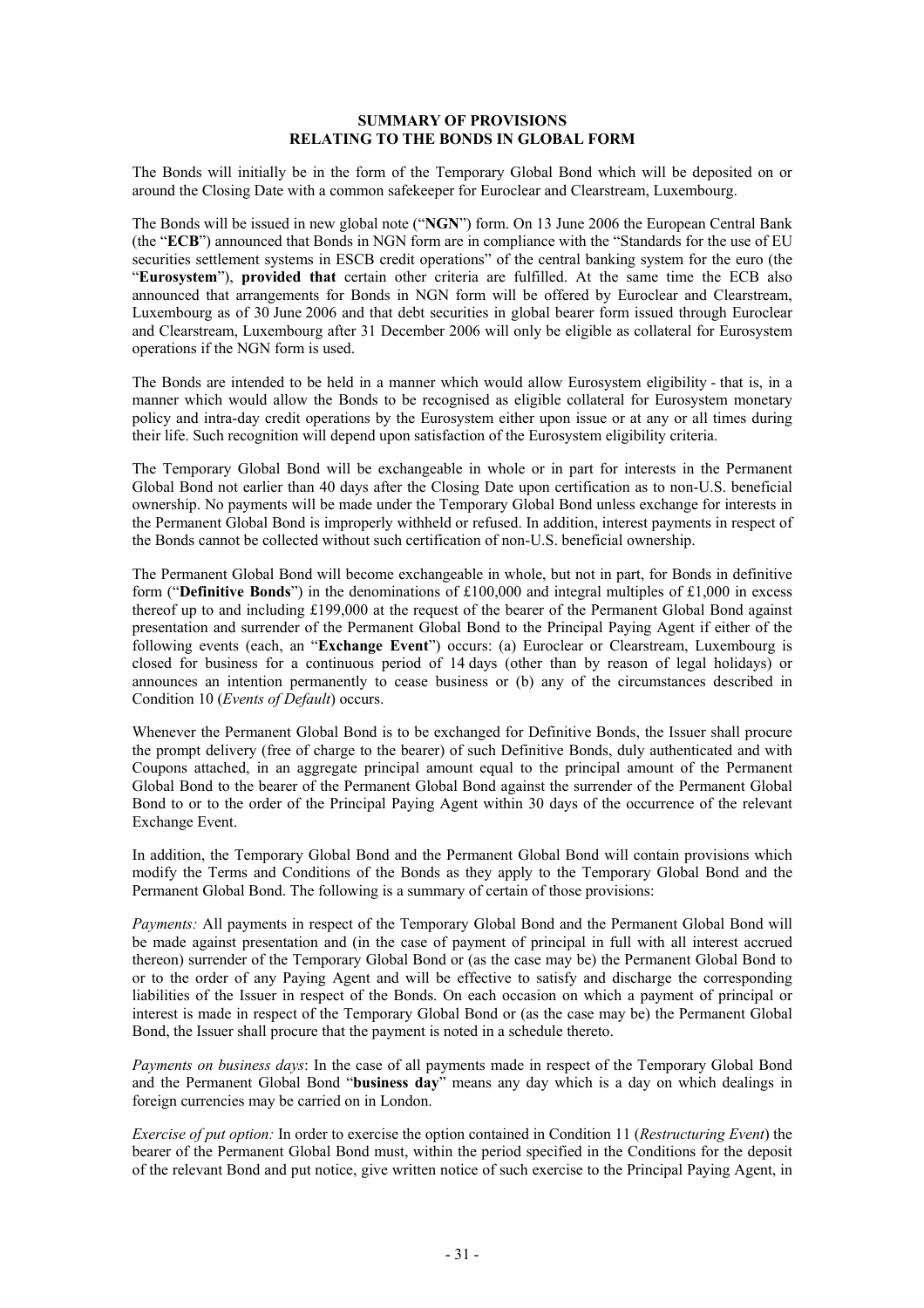accordance with the rules and procedures of Euroclear, Clearstream, Luxembourg and/or other relevant clearing system, specifying the principal amount of Bonds in respect of which such option is being exercised. Any such notice will be irrevocable and may not be withdrawn.

*Partial exercise of call option:* In connection with an exercise of the option contained in Condition 7(b) (*Redemption at the option of the Issuer*) in relation to some only of the Bonds, the Permanent Global Bond may be redeemed in part in the principal amount specified by the Issuer in accordance with the Conditions and the Bonds to be redeemed will not be selected as provided in the Conditions but in accordance with the rules and procedures of Euroclear and Clearstream, Luxembourg (to be reflected in the records of Euroclear and Clearstream, Luxembourg as either a pool factor or a reduction in principal amount at their discretion.

*Notices:* Notwithstanding Condition 14 (*Notices*), while all the Bonds are represented by the Permanent Global Bond (or by the Permanent Global Bond and/or the Temporary Global Bond) and the Permanent Global Bond is (or the Permanent Global Bond and/or the Temporary Global Bond are) deposited with a common safekeeper for Euroclear and Clearstream, Luxembourg, notices to Bondholders may be given by delivery of the relevant notice to Euroclear and Clearstream, Luxembourg and, in any case, such notices shall be deemed to have been given to the Bondholders in accordance with Condition 14 (*Notices*) on the date of delivery to Euroclear and Clearstream, Luxembourg.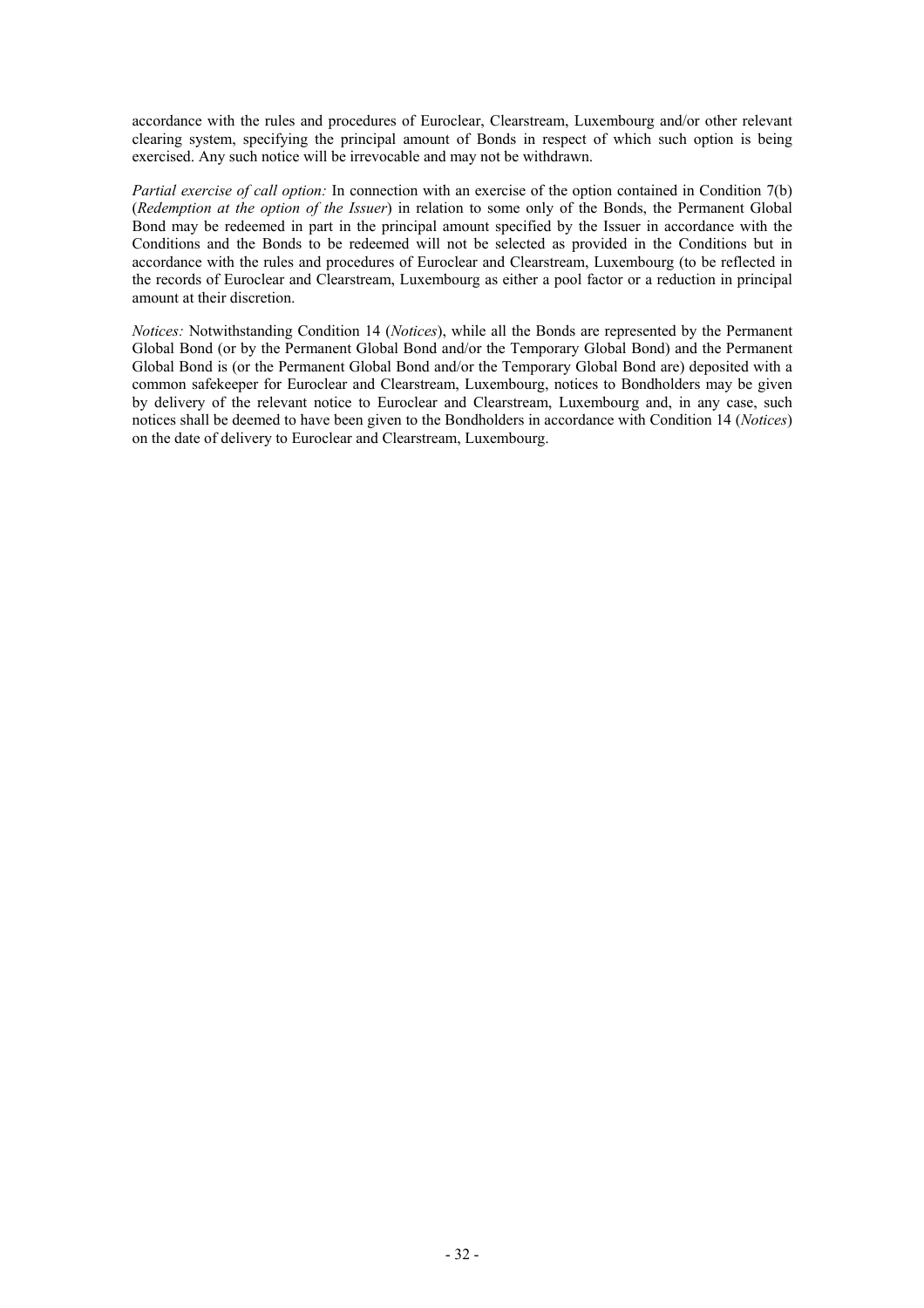## **USE AND ESTIMATED NET AMOUNT OF PROCEEDS**

The net proceeds of the issue of the Bonds are expected to amount to £299,175,000 after deduction of the combined management and underwriting commission and the other expenses incurred in connection with the issue of the Bonds. The Issuer will on-lend the net proceeds of the issue to ENWL pursuant to the Issuer/ ENWL Loan Agreement and used by ENWL for its general corporate purposes.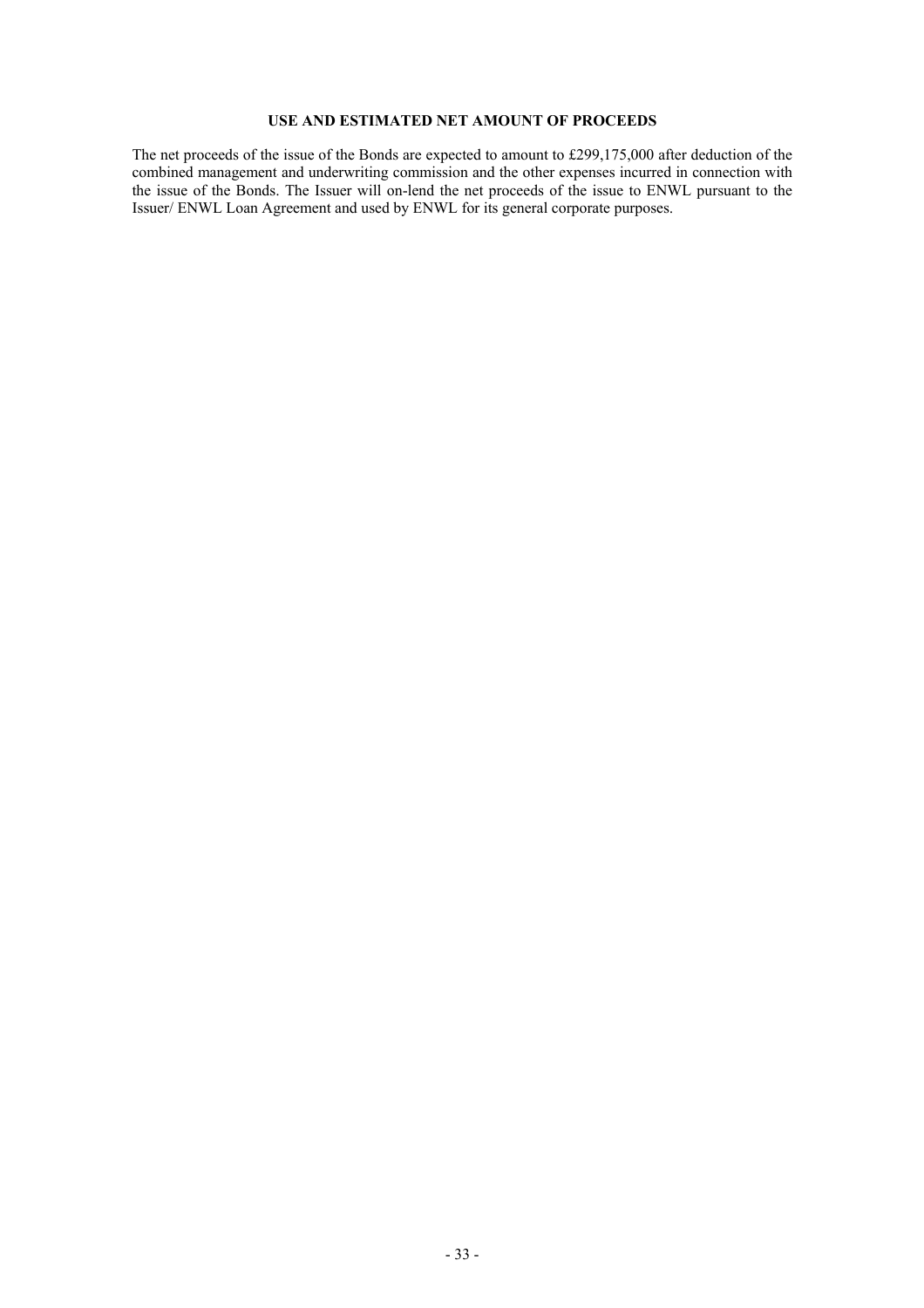#### **DESCRIPTION OF THE ISSUER**

The Issuer, ENW Finance Plc, was incorporated in England and Wales on 12 March 2009 (registered number 06845434), as a public company with limited liability under the Companies Act 1985. The registered office of the Issuer is at Electricity North West, Borron Street, Stockport, England, SK1 2JD. The telephone number for the Issuer is 0800 195 4141. The Issuer has no subsidiaries or employees.

#### **1 Principal Activities**

The principal objects of the Issuer are set out in Clause 4 of its Memorandum of Association and are, among other things: (i) to borrow and raise money and accept money on deposit and to secure or discharge any debt or obligation in any manner and in particular (without prejudice to the generality of the foregoing) by mortgages, pledges, liens or charges upon all or any part of the undertaking, property and assets (present and future) and uncalled capital of the Issuer or by the creation and issue of securities and financial instruments; (ii) to accept, draw, make, create, issue, execute, discount, endorse, negotiate and deal in bills of exchange, promissory notes, bills of lading, warrants, debentures and other instruments and securities, whether negotiable, transferable or otherwise; (iii) to enter into (whether directly or indirectly, as principal or agent, trustee or beneficiary) any guarantee, interest rate exchange transaction, currency exchange transaction, option, swaption, repurchase transaction, securities lending transaction, contract for differences, contract of indemnity or suretyship; and (iv) to distribute any of its property or assets among its creditors and members in specie or kind.

The Issuer acts as a financing company within the Group. It has no business operations of its own, other than raising funding for ENWL through the issuance of external debt. As at 31 March 2020 the Issuer had outstanding £200 million 6.125 per cent. Fixed Rate Unwrapped Notes due 2021 (the "**2021 Notes**"), the net proceeds of which were on-lent to ENWL through a loan agreement between the Issuer and the Guarantor (the "**Existing Intercompany Loan Agreement**"). The net proceeds of the issue of the Bonds will also be on-lent to ENWL through a loan agreement between the Issuer and the Guarantor dated 28 July 2020 (the "**Intercompany Loan Agreement**").

The Issuer entered into an index-linked swap transaction with ENWL dated 5 August 2009 (the "**Issuer**/ **ENWL Index-Linked Swap**"). The terms of the Issuer/ENWL Index-Linked Swap match the terms of selected existing swap transactions entered into by ENWL with external hedge counterparties. The Existing Intercompany Loan Agreement contains obligations on ENWL and the Issuer to make net payments to each other with the effect that the Issuer has no economic exposure to movements under the Issuer/ENWL Index Linked Swap.

The latest audited financial statements of the Issuer are for the year ended 31 March 2020.

The Issuer will covenant to observe certain restrictions on its activities, which are detailed in the Trust Deed and the Conditions.

#### **2 Directors and Secretary**

The directors of the Issuer and their respective business addresses and other principal activities are:

| <b>Name</b>    | <b>Business Address</b>                                                  | <b>Principal Activities</b> |
|----------------|--------------------------------------------------------------------------|-----------------------------|
| David Brocksom | Electricity North West, Borron<br>Street, Stockport, England, SK1<br>2JD | Director                    |
| Peter Emery    | Electricity North West, Borron<br>Street, Stockport, England, SK1<br>2JD | Director                    |
| Sion Jones     | Electricity North West, Borron<br>Street, Stockport, England, SK1<br>2JD | Non-Executive Director      |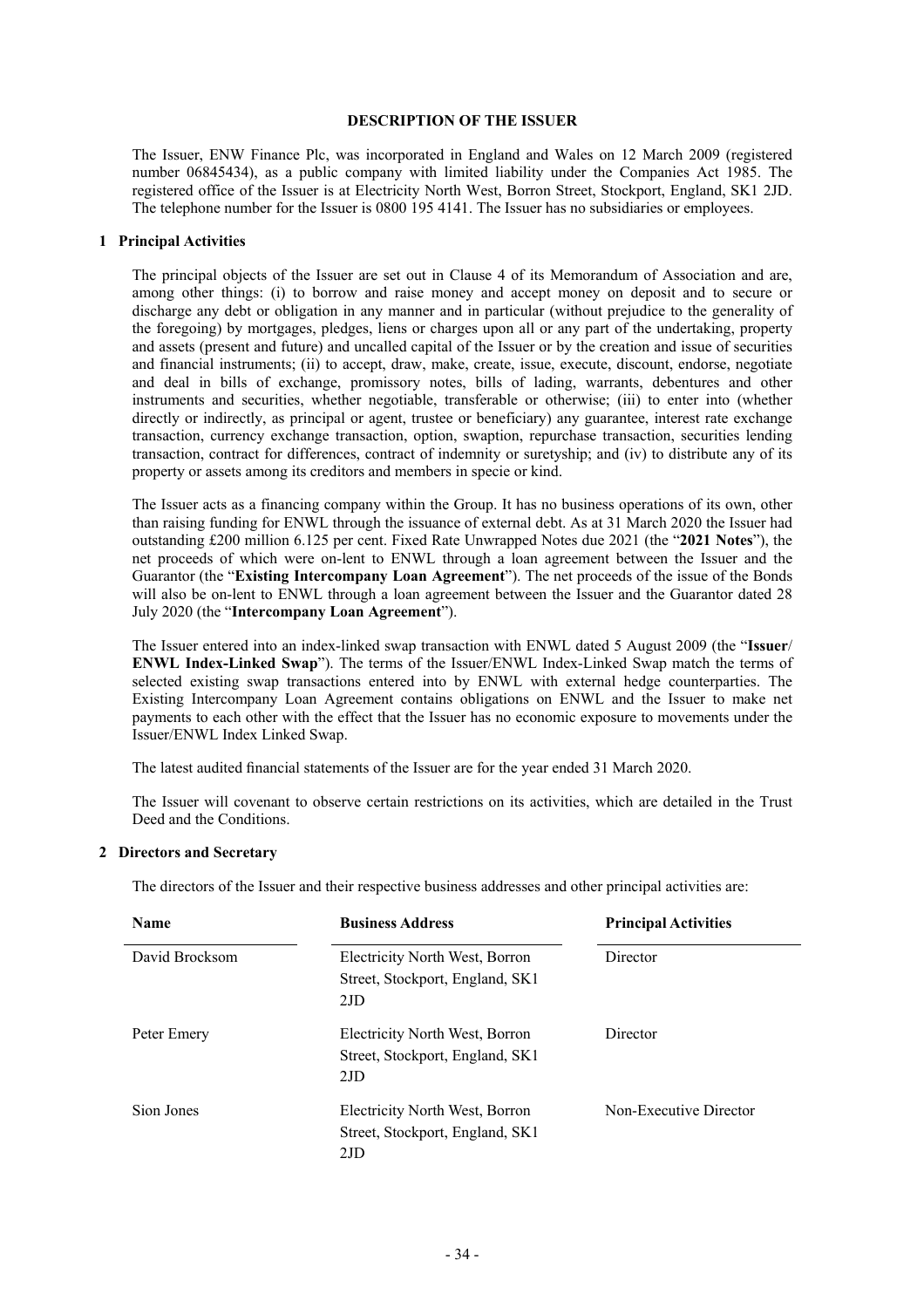| Genping Pan         | Electricity North West, Borron<br>Street, Stockport, England, SK1<br>2JD | Non-Executive Director |
|---------------------|--------------------------------------------------------------------------|------------------------|
| Shinichiro Sumitomo | Electricity North West, Borron<br>Street, Stockport, England, SK1<br>2JD | Non-Executive Director |
| Takeshi Tanaka      | Electricity North West, Borron<br>Street, Stockport, England, SK1<br>2JD | Non-Executive Director |
| Peter O'Flaherty    | Electricity North West, Borron<br>Street, Stockport, England, SK1<br>2JD | Non-Executive Director |
| Robert Holden       | Electricity North West, Borron<br>Street, Stockport, England, SK1<br>2JD | Non-Executive Director |

Except as described in the next paragraph, there are no potential or actual conflicts of interest between the private interests or other duties of the Directors of the Issuer and their duties to the Issuer.

Peter Emery is also a director of NG Bailey Group Limited, the parent company of Freedom, with which ENWL has a business relationship and, as a result (because of the Issuer's dependence on ENWL), may have potential conflicts of interest between his duties to the Issuer and his duties to NG Bailey Limited. For example, a potential conflict of interest could arise if he were called upon to vote in relation to a transaction between ENWL and Freedom or NG Bailey.

The Board of Directors monitors potential and actual conflicts of interest in a conflicts register, and has processes to deal with them. Directors of the Issuer are required to disclose potential and actual conflicts of interest to the Board and the Board addresses potential and actual conflicts in accordance with legal requirements. If such conflicts exist, the relevant Director excuses themselves from consideration of the relevant matter.

As a matter of English law, each director of the Issuer is under a duty to act honestly and in good faith with regard to the best interests of the Issuer, regardless of any other directorships such director may hold.

## **3 Auditors**

Deloitte LLP has been appointed as auditor of the Issuer. Deloitte LLP is registered to carry on audit work in the UK and Ireland by the Institute of Chartered Accountants in England and Wales.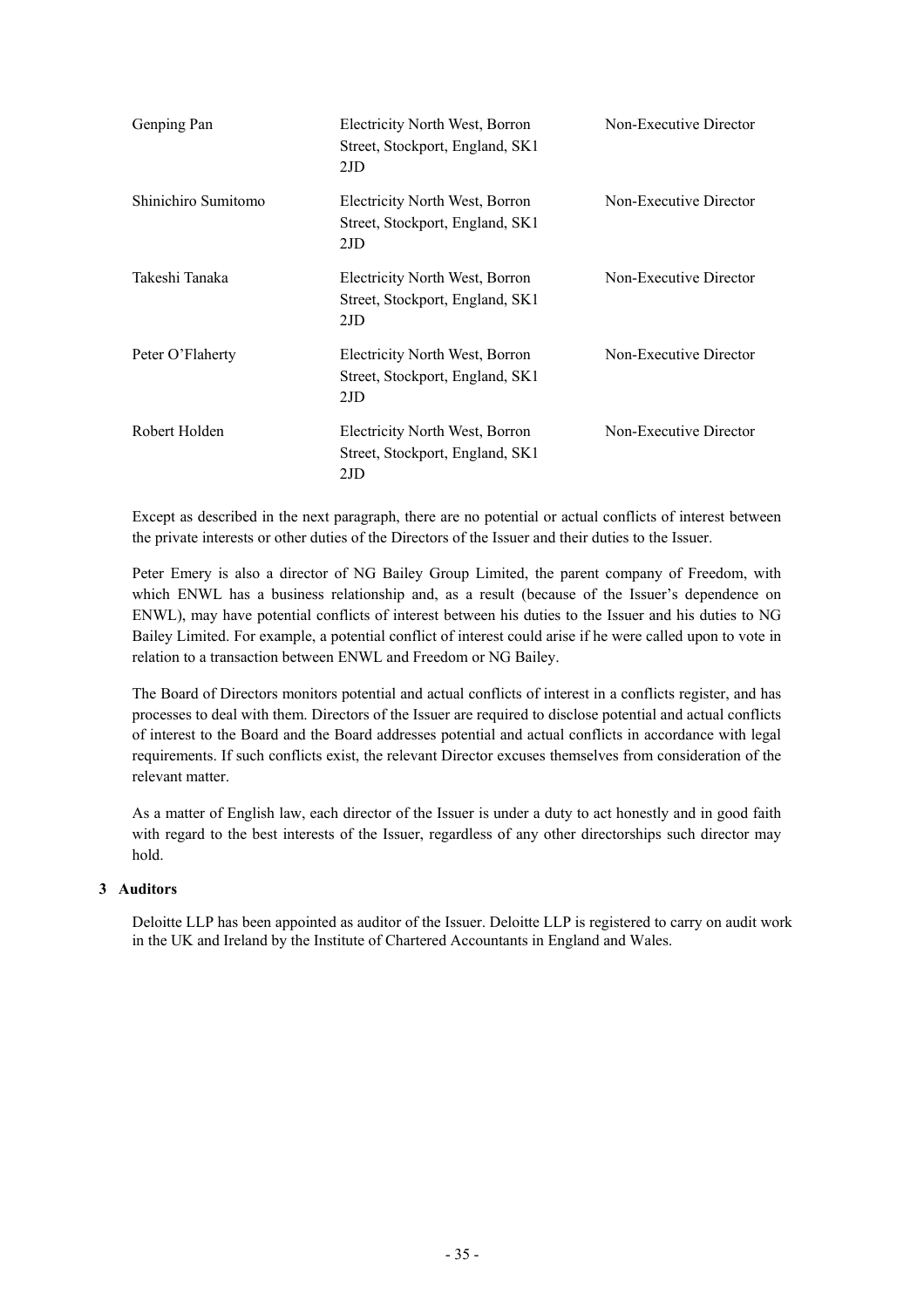## **DESCRIPTION OF THE GUARANTOR**

## **Background**

Electricity North West Limited ("**ENWL**") was incorporated in England and Wales on 1 April 1989 (registered number 02366949) as a public company with limited liability under the name NORWEB plc, to succeed the North Western Electricity Board for the purposes of privatisation of the electricity industry in 1990. It was acquired by United Utilities plc (formerly North West Water Group plc) ("**UU**") in November 1995 and was renamed United Utilities Electricity plc in 2001. On 31 August 2007, it re-registered as a private company. On 19 December 2007, UU disposed of its interest in United Utilities Electricity Limited to North West Electricity Networks Limited and, on 20 December 2007, its name was changed to Electricity North West Limited. The registered office of ENWL is at Electricity North West, Borron Street, Stockport, England, SK1 2JD. The website of ENWL is https://www.enwl.co.uk/.

ENWL is a regulated electricity distribution network operator ("**DNO**"). The immediate parent undertaking is North West Electricity Networks plc ("**NWEN plc**"), a company incorporated and registered in the United Kingdom. The ultimate parent undertaking of the Group is North West Electricity Networks (Jersey) Limited ("**NWEN (Jersey)**"), a company incorporated and registered in Jersey. The shareholdings of NWEN (Jersey) are as follows: KDM Power Limited (40.0 per cent.); Equitix ENW 6 Limited (25.0 per cent.); Equitix MA North HoldCo Limited (15.0 per cent.); and Swingford Holdings Corporation Limited (20.0 per cent.). This ownership structure has been in place since 3 December 2019, following a staged acquisition.

The figure below is a summary of the organisational structure showing certain holding companies and affiliated companies of ENWL. This includes certain affiliates of ENWL that carry out non-regulated activities, such as construction, operation, maintenance and repair of high voltage assets.

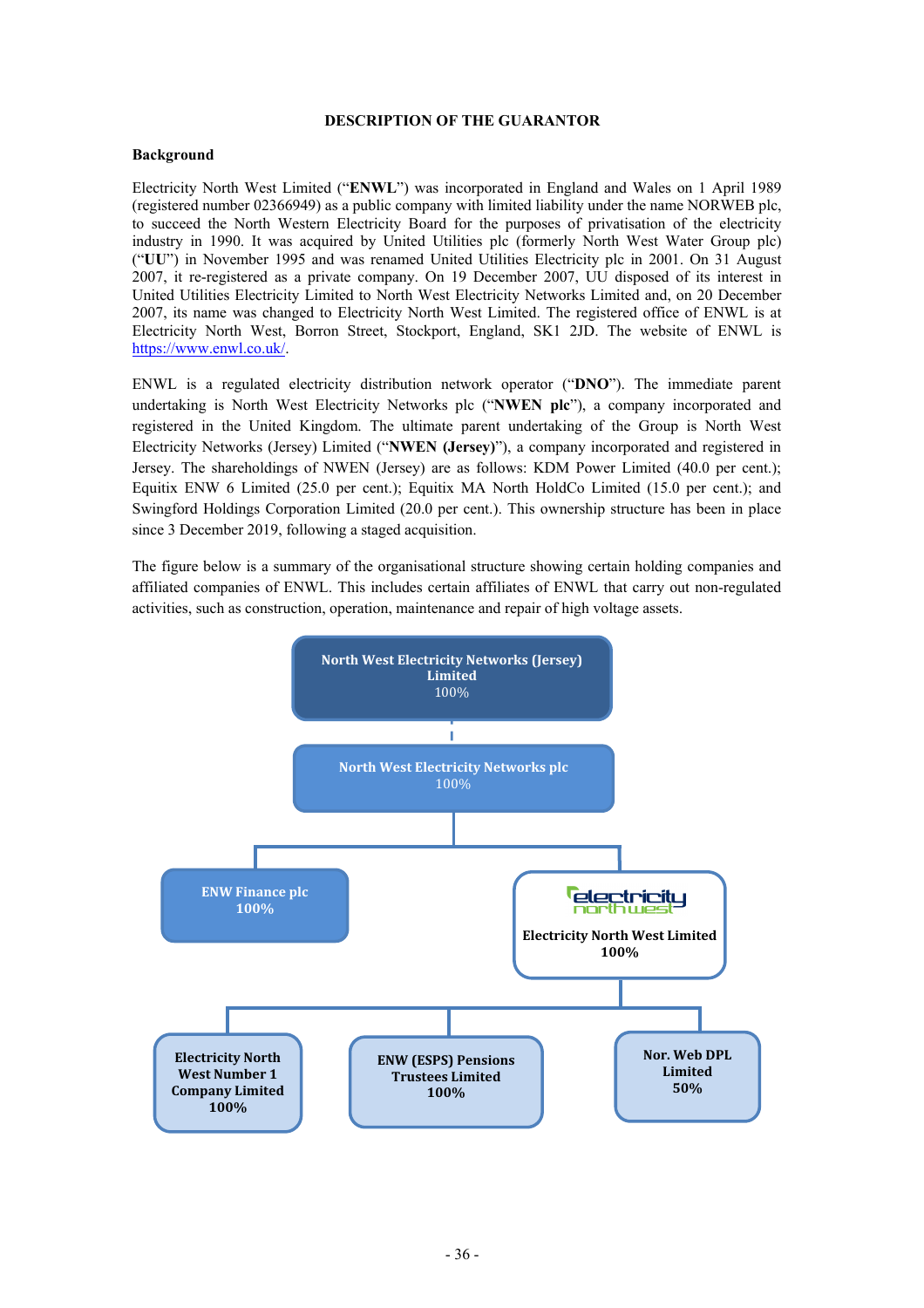## **Distribution Business**

ENWL is one of the fourteen DNOs in England, Wales and Scotland. Its distribution service area is in the north-west of England, and ranges between the city of Manchester and the Lake District National Park (which covers the Greater Manchester area, Lancashire, Cumbria and parts of Cheshire, Derbyshire and North Yorkshire). ENWL's electricity distribution network includes over 57,000 kilometres of overhead lines and underground cables, and almost 35,000 transformers.

ENWL's principal function is to own, invest in, operate and maintain the electricity network through which end-users receive a supply of electricity, and connect distributed generation and local storage. ENWL is also responsible for repair of the network in the event of a power cut or fault in order to restore electricity. ENWL receives electricity from National Grid's transmission network and locally connected generators; and distributes this to approximately 5 million end-users  $6$  connected to its electricity distribution network on behalf of the electricity supply companies who are ENWL's principal customers. Approximately 22 terawatt hours of electricity are distributed to end-users each year. ENWL does not generate or trade electricity.

ENWL holds an electricity distribution licence granted by the Secretary of State under the Electricity Act 1989 authorising it to distribute electricity for the purpose of supply to premises. ENW is regulated by Ofgem.



## **ENWL Distribution Service Area Map**

<sup>6</sup> Source: ONS Lower layer Super Output Area population density data, October 2019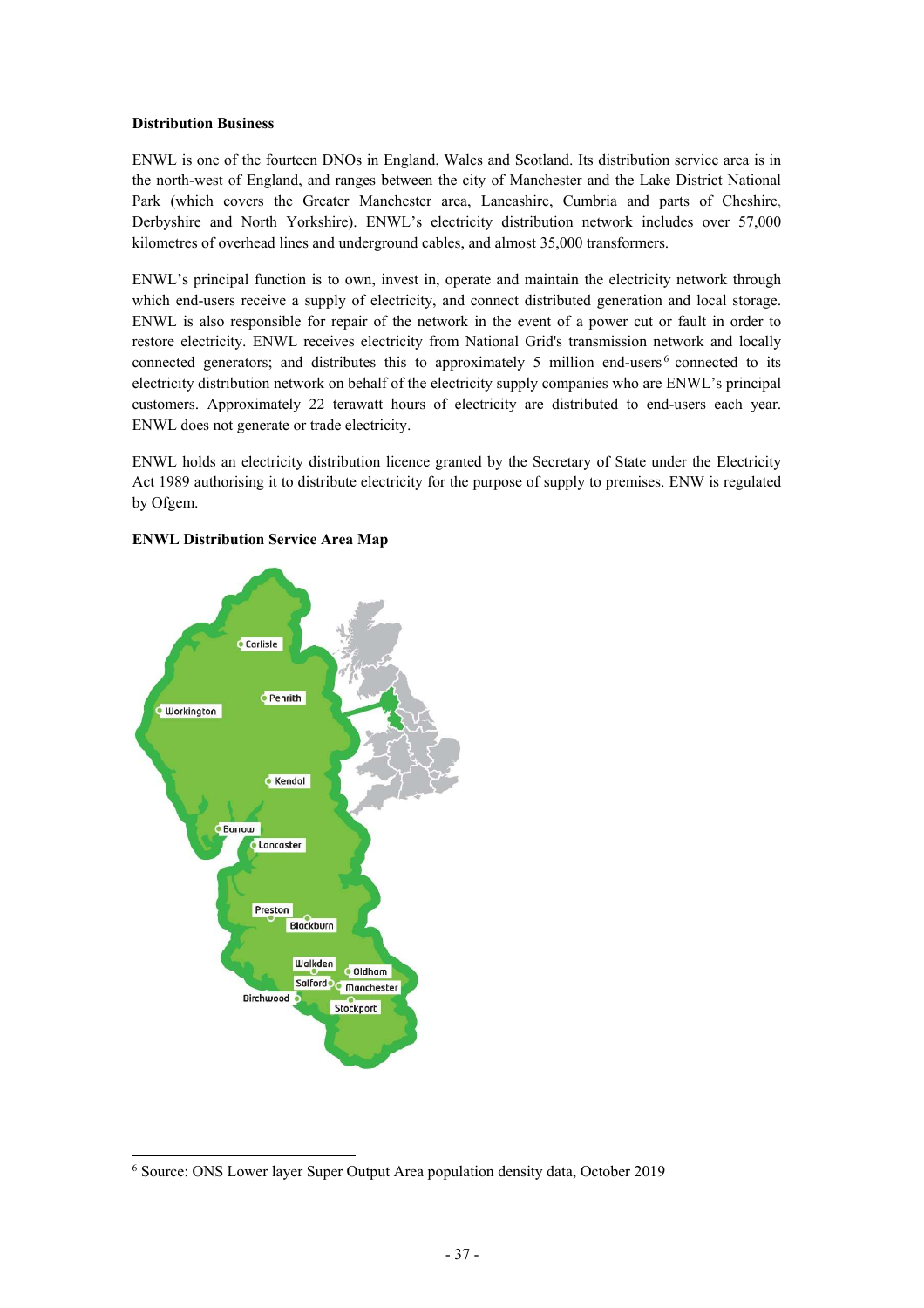## **Financial Overview**

For the year ended 31 March 2020, revenue increased to £478.1 million (£458.3 million for the year ended 31 March 2019), in line with the allowed Distribution of Use System ("**DUoS**") revenue under the ED1 price control. Operating profit increased to £212.2 million  $(f190.5 \text{ million for the year ended})$ 31 March 2019), primarily reflecting the increase in revenue. Capital investment in property, plant and equipment for the year ended 31 March 2020 was £210.5 million (£232.5 million for the year ended 31 March 2019). As at 31 March 2020, ENWL's Adjusted Net Debt to Nominal RAV Ratio was 62.4% (63.5% as at 31 March 2019, 62% as at 31 March 2018, 60.1% as at 31 March 2017 and 62.5% as at 31 March 2016) and its Interest Cover Ratio was 4.7 (4.2 as at 31 March 2019, 3.7 as at 31 March 2018, 5.5 as at 31 March 2017 and 4.5 as at 31 March 2016). For the year ended 31 March 2020, Capital Expenditure was £218.5 million (£241.4 million for the year ended 31 March 2019, £218.5 million for the year ended 31 March 2018, £210.5 million for the year ended 31 March 2017 and £221.3 million for the year ended 31 March 2016).

## **Regulatory Framework**

Each of the fourteen licensed DNOs distributes electricity within its respective distribution service area.

As a DNO, ENWL is subject to regulation by Ofgem under the terms of the Electricity Act 1989 and its distribution licence. Ofgem has a duty to carry out its functions, including its price control functions, in a manner which it considers promotes value for money and protects the interests of consumers. In performing that duty, Ofgem must have regard to the need for efficient licence holders to be able to finance their regulated activities. In addition, DNOs have a duty to maintain an investment grade credit rating.

DNOs are subject to price controls, set and enforced by Ofgem, which limit the revenue that may be recovered and retained from their electricity distribution activities (by way of DUoS charges). The regulatory regime that has been applied to DNOs encourages companies to look for efficiency gains in order to improve profits.

The distribution price control formula determines the maximum revenue that the DNO is entitled to recover. It adjusts the revenue received by DNOs to reflect a number of factors, including, but not limited to, the rate of inflation as measured by the Retail Price Index ("**RPI**") (though there is a proposal to move from RPI to other indexes, for more information see the risk factor headed "*Retail prices index movements and cost-base variations and other financial risk*") and the quality of service delivered by the DNO's distribution system. The price control formula has been, and may be, reviewed at Ofgem's discretion. The current price control has been set for a period of eight years. The procedure and methodology adopted at a price control review are at the reasonable discretion of Ofgem. Ofgem's judgment of the future allowed revenue of DNOs has been based upon, among other things:

- efficient operating and capital costs;
- expected taxes;
- the value ascribed by Ofgem to the capital employed in the regulated business (the Regulated Asset Value, "**RAV**"), which takes account of network expenditure allowed by Ofgem;
- rate of return to be allowed on the RAV;
- financial ratios and licence requirements to maintain investment grade status;
- allowances in respect of the repair of the pension deficits in the defined benefit pension schemes sponsored by the DNO; and
- under / over-recoveries of revenues, relative to allowed revenues, in the previous price control period.

There is a common charging regime for all the DNOs, approved by Ofgem, which reasonably recovers the allowed revenue from customers. Changes to the common methodology are governed by the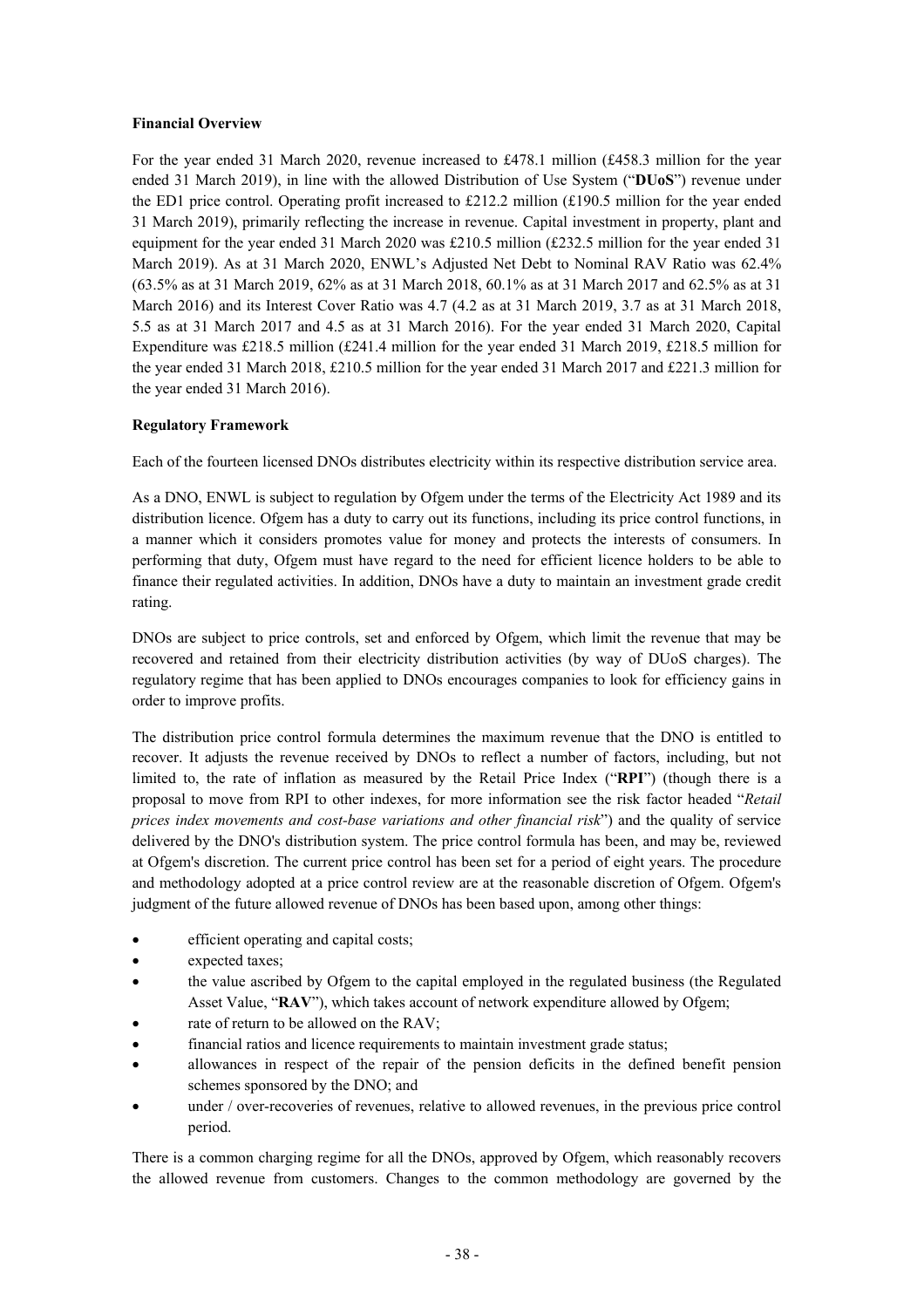Distribution Connection and Use of System Agreement ("**DCUSA**"). Parties to DCUSA and parties authorised by Ofgem can propose changes to the common methodology.

A number of incentive schemes also operate within the price control period to encourage DNOs to provide an appropriate quality of service to end users, which can increase or decrease (by way of penalty payments) the DNOs allowed revenue during the period. Such incentive schemes relate to, for example, the DNO's performance in respect of the level of electrical interruptions and the average length of those interruptions, time to quote and time to connect with new customers and levels of customer satisfactions. Additionally, as part of setting price controls, Ofgem defines total expenditure ("**Totex**") allowances for each of the DNOs, which is designed to encourage them to deliver their outputs at the lowest total cost, without preferring operational expenditure or capital expenditure. Totex underspends are shared between the companies and their customers. After enduring value adjustments, Totex for the year ending 31 March 2019 was £234.7 million compared to an Ofgem allowance of £266.1 million in outturn prices. From the beginning of ED1 to 31 March 2019, ENWL has reported a cumulative totex outperformance of 5.0% (after enduring value adjustments).

ENWL's investment programme is targeted at maintaining asset condition, ensuring that sufficient network capacity is available to meet the needs of its customers, as well as meeting the prescribed outputs over the price control period and improving the performance and reliability of its network in order to reduce customer interruptions and minutes lost. ENWL is the only DNO group to achieve all outputs set by Ofgem over the last three years.<sup>7</sup> In the year ended 31 March 2020, ENWL achieved network availability of 99.9 per cent. Additionally, ENWL's Customer Interruptions (CIs) (i.e. the average number of interruptions per 100 customers) and Customer Minutes Lost (CMLs) (i.e. the average number of minutes for which customers were without supply during the year) measures were 'best-ever' results at 28.0 (33.6 in 2018/2019) and 27.2 (33.0 in 2018/2019) respectively, outperforming the maximum targets set by Ofgem of 47.2 and 43.0 respectively.

Changes to the price controls can be made by GEMA without the consent of the DNO, but this is subject to a right of appeal by the DNO to the Competition and Markets Authority ("**CMA**") on specified grounds. Certain other interested parties also have the same right.

The next price control for electricity distribution, RIIO-ED2 ("**ED2**"), is set to run for five years from April 2023. Ofgem published its initial consultation on ED2 on 6 August 2019, followed by a framework decision on 17 December 2019 which set out the context for the development of ED2 and the proposed framework for the price control. The timetable for the methodology consultation is quarter three 2020, with a decision to be published during quarter four 2020. The initial and final determinations are planned for quarters two and four of 2022 respectively.

ENWL will be directly affected by the electricity distribution price control review, and as such has been actively involved in all these price control discussions. ENWL has already started the business planning process and stakeholder engagement for ED2. The ENWL management team considers early preparation important to position itself to maximise from the opportunities and overcome the challenges that ED2 presents, in particular the transition to a low-carbon economy.

Ofgem monitors compliance by DNOs with their licence conditions. As well as imposing price controls, licence conditions govern terms of service, financial ring-fencing and the financial strength of the DNO, the provision of information to Ofgem and the public, the maintenance of transparency and nondiscrimination, and the avoidance of cross-subsidy in the provision of regulated services. Ofgem also monitors and enforces DNO compliance with certain statutory duties set out in the Electricity Act 1989, including the duty to develop and maintain an efficient, coordinated and economical system of electricity distribution.

<sup>7</sup> Source - Ofgem RIIO-ED1 Annual Reports.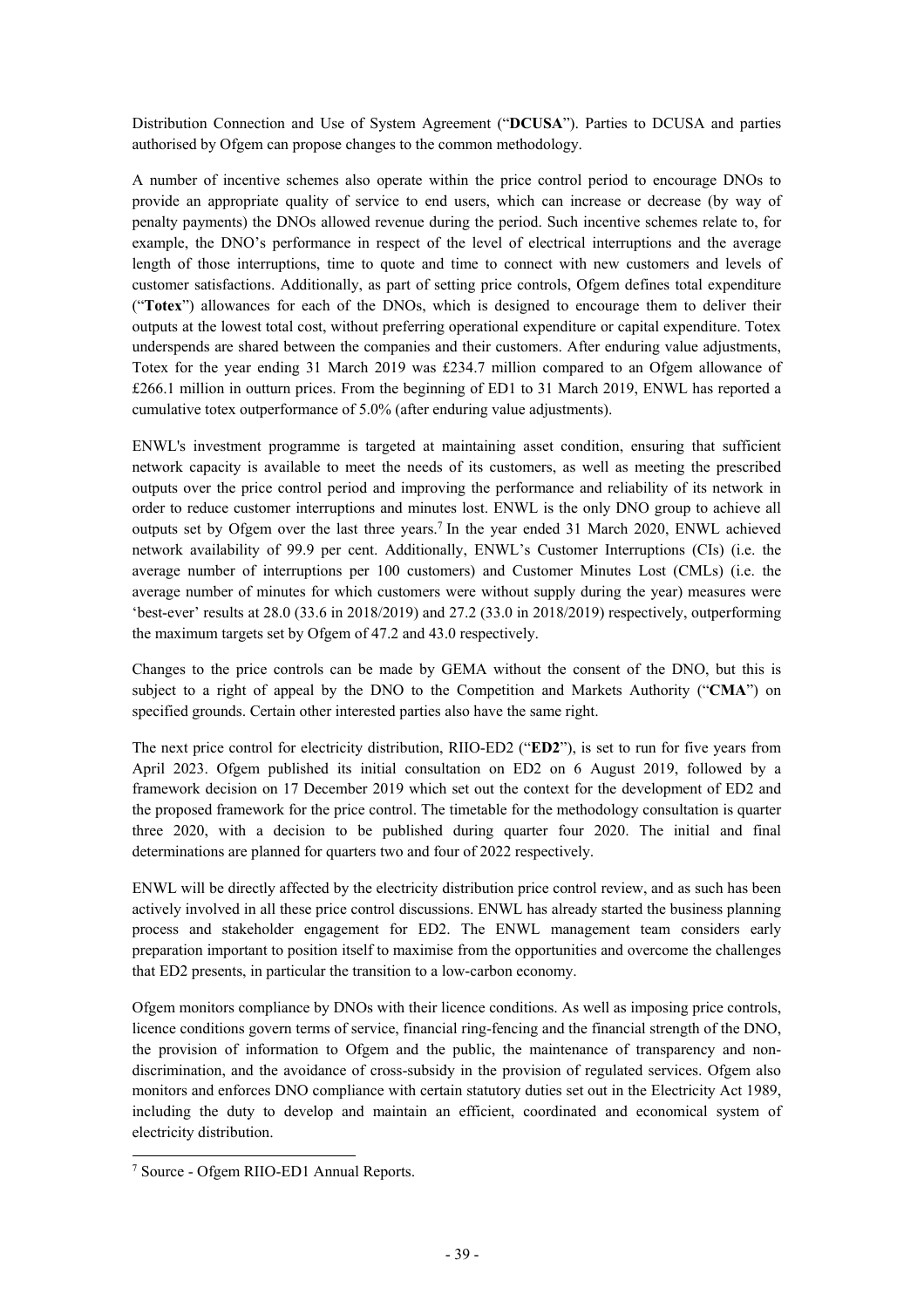Ofgem is able to issue enforcement orders to and/or impose financial penalties on DNOs that contravene any licence condition and/or statutory duties under the Electricity Act 1989 (as amended), or which are failing to achieve a satisfactory performance in relation to the individual standards of performance. Any penalty imposed must be reasonable and may not exceed 10 per cent. of the DNO's revenue.

While the distribution licence may be terminated immediately in exceptional circumstances, such as in the event of insolvency proceedings, it otherwise continues indefinitely until revoked following no less than 25 years' written notice. Ofgem has formal powers to modify each distribution licence. ENWL may appeal against any modifications to its distribution licence on one or more specified grounds.

## **RAV**

RAV is the regulated asset base of the company as determined by Ofgem. The latest RAV values for the ED1 price control period, as outlined by Ofgem in its electricity distribution price control financial model published in November 2019, are shown in the following table. All values are expressed in 2012/13 prices. The base RPI index for the 2012/13 prices is based on an average RPI index published between April 2012 and March 2013 and is 244.675.

|                                 | Annual Values as at March (£m, 2012/2013 prices) |       |       |       |       |       |       |       |
|---------------------------------|--------------------------------------------------|-------|-------|-------|-------|-------|-------|-------|
|                                 | 2016                                             | 2017  | 2018  | 2019  | 2020  | 2021  | 2022  | 2023  |
| Opening RAV                     | 1,526                                            | 1,538 | 1,534 | 1,549 | 1,567 | 1,585 | 1,607 | 1,639 |
| Net additions (after disposals) | 159                                              | 145   | 155   | 158   | 154   | 156   | 164   | 154   |
| Depreciation                    | (148)                                            | (149) | (141) | (139) | (136) | (134) | (132) | (130) |
| Closing RAV                     | 1,538                                            | 1,534 | 1,549 | 1,567 | 1,585 | 1,607 | 1,639 | 1,664 |

The above values are subject to adjustment to reflect the rate of inflation as measured by RPI (such adjusted figure being the Nominal RAV, as set out in the reconciliation table on page 6 of this Prospectus).

## **Strategy**

ENWL's long-term strategy is to operate the business in order to remain competitive by providing a high-quality and reliable service to its customers whilst keeping costs as low as reasonably practicable to meet the affordability challenges for customers.

ENWL operates a business model and strategy based on four pillars: (i) improving performance in respect of ED1 regulatory targets, (ii) improving customer experiences and engagement, (iii) reducing and managing risk (financial or otherwise), and (iv) maximising the potential gains from ED2 through advanced planning.

## *(i) Maximise ED1 performance*

This pillar involves maximising performance in the short and medium-term to the end of ED1 and beyond.

ENWL has prioritised investment in the first half of ED1 so that the benefits can be seen in the second half of the period. For example, ENWL has invested in a number of innovation projects that support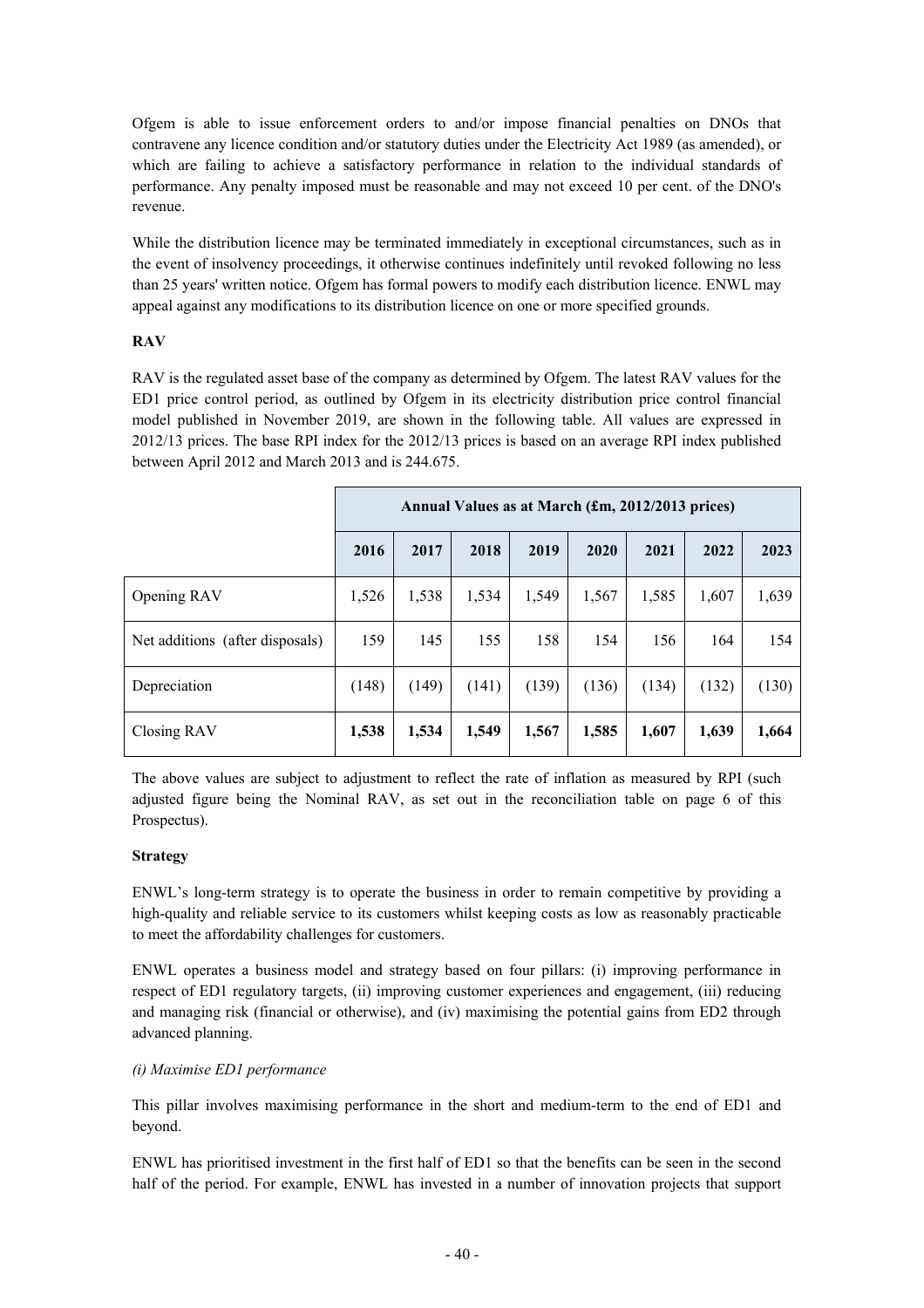ENWL's objective of optimising ED1 performance. These projects include commissioning a new Network Management System ("**NMS**"), a new distribution systems operator, to enable the ongoing improvement of customer service based on delivery of better customer data around service impact and restoration. The NMS has already delivered a number of innovative technologies, including the CLASS (Customer Load Active System Services) control communication dashboard ("**CLASS**"). CLASS is a new technology which uses voltage controllers in substations to manage demand for electricity, reducing the need for additional generation during periods of peak demand, thereby reducing carbon emissions and contributing to lower customer bills.

The NMS project will complete in 2020 with a follow-on project to deploy Advanced Network Management ("**ANM**").

## *(ii) Getting closer to the customer*

ENWL recognises that engagement across all stakeholders, including end-customers, is increasingly important and places a significant emphasis on improving customer engagement to ensure it is well placed to meet end-users' changing needs.

## Customer engagement

Ofgem's commitment to giving customers a stronger voice in setting outputs and shaping and assessing business plans for the ED2 period has required companies to establish Customer Engagement Groups ("**CEG**"s). The role of the CEG is to scrutinise independently the relevant company's stakeholder engagement, with full access to the Board and the Executive Leadership Team ("**ELT**") to question them on how stakeholder engagement insight is informing the ED2 business plan.

ENWL holds annual strategic stakeholder advisory panels, with outputs provided to the Board to support development of the business plan and informing the development of ENWL's plan for ED2 and transition to the low-carbon economy.

## Customer communication

ENWL has invested in its customer contact centre, customer service and IT systems in order to improve customer experiences.

According to its customer satisfaction surveys, ENWL's customer satisfaction performance has continued to improve in all areas, achieving an overall score of 88.5 per cent for 2019/2020 (86.5 per cent. in 2018/2019), which is close to the approximate 89 per cent level required to earn the maximum level of incentive. Complaints resolution performance has also improved significantly, currently achieving an 84 per cent. 24-hour resolution performance (82.1 per cent. in 2018/2019).

## Customer interface

ENWL believes that its direct relationship with customers is critical to achieving high levels of customer satisfaction. ENWL has taken direct control of key customer interfacing activities, such as domestic connections, planning of essential interruptions to customers' electricity and substation ground maintenance. ENWL is taking steps to ensure that, wherever possible, contact with customers is made directly and not through contractors.

In 2019 ENWL launched the Customer Voice panel allowing customers and colleagues to participate as a voting panel for customer service improvement ideas and recently launched its Powering our Communities fund to support projects in the community and local energy sector.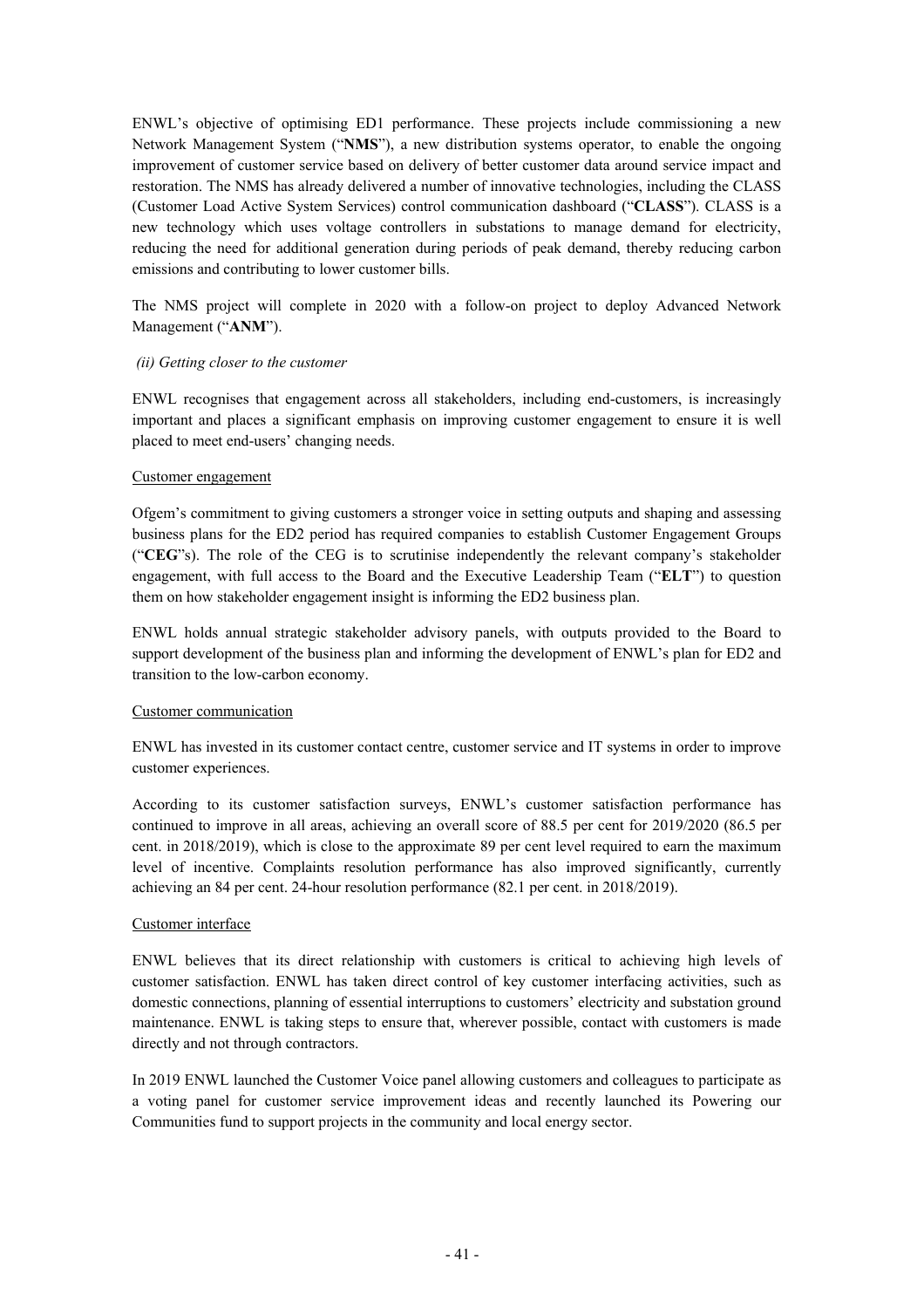## Worst served customers

ENWL, along with other DNOs, has made a concerted effort to reduce the number of 'worst-served customers' (i.e. customers who experience 12 or more higher voltage unplanned interruptions over a three-year period, with at least three higher voltage interruptions each year). Through targeted investment, ENWL has reduced its number of worst-served customers, and has a target of having no worst served customers by 2023.

## More vulnerable customers

There are a number of locations on the network where high concentrations of more vulnerable customers are found, including hospitals, nursing homes and sheltered housing. At these locations, ENWL has made focused investments to improve network reliability and automate restoration should a fault occur, including the provision of enhanced customer support.

## Fuel poverty

A household which needs to spend more than 10 per cent of its income to heat the home to an adequate standard of warmth is classified as fuel poor. ENWL is committed to continuing its investment programme so as to keep costs down for end-users. From the start of the regulatory period to 31 March 2019, ENWL shared over £20 million of efficiency savings with its customers via reduction in the cost of electricity. ENWL's average domestic bill for 2019/20 was £87, compared to the UK average of £93. Additionally, in 2019 ENWL continued to provide home visits to assess circumstances and provide a range of support to fuel poor customers, including home insulation, benefits checks, debt advice, energy switching and grant applications for higher cost measures such as new boilers.

## *(iii) Reducing and managing risks*

#### Governance

ENWL aims to manage risks through a clear Risk Policy set by the Board, with controls and policies consistently applied and overseen by the Health, Safety and Environmental Committee and the Audit Committee with the assistance of the Risk and Audit team.

## Safety

The safety of ENWL's employees, contractors and customers remains a priority. ENWL's health and safety management system is certified to the international standards OHSAS 18001. Additionally, ENWL has set up asset risk management policies and an investment programme which seeks to ensure asset safety (i.e. the safety of employees, contractors and the public from the inherent risks of electrical assets). This includes investments to develop safety-enhancing technologies and techniques, such as blast bags which ENWL developed as a low cost, but effective, means by which the risk to the public of link-box failures can be mitigated.

## Environment

ENWL's operations generally have a small direct environmental impact. However certain underground EHV cables are filled with a low-pressure liquid insulant. The pressure and leakage rates of these cables are continually monitored so that any leaks can be located and repaired as fast as reasonably practical. The insulant itself is biodegradable, but any leakage near watercourses presents an increased risk and is therefore carefully managed. Additionally, in common with other networks, certain items of the network use sulphur hexafluoride ("**SF6**"), a known potent greenhouse gas, as an insulant. ENWL operates a management system to monitor the use of SF6 and to intervene as quickly as is practicable to minimse any leakage of the gas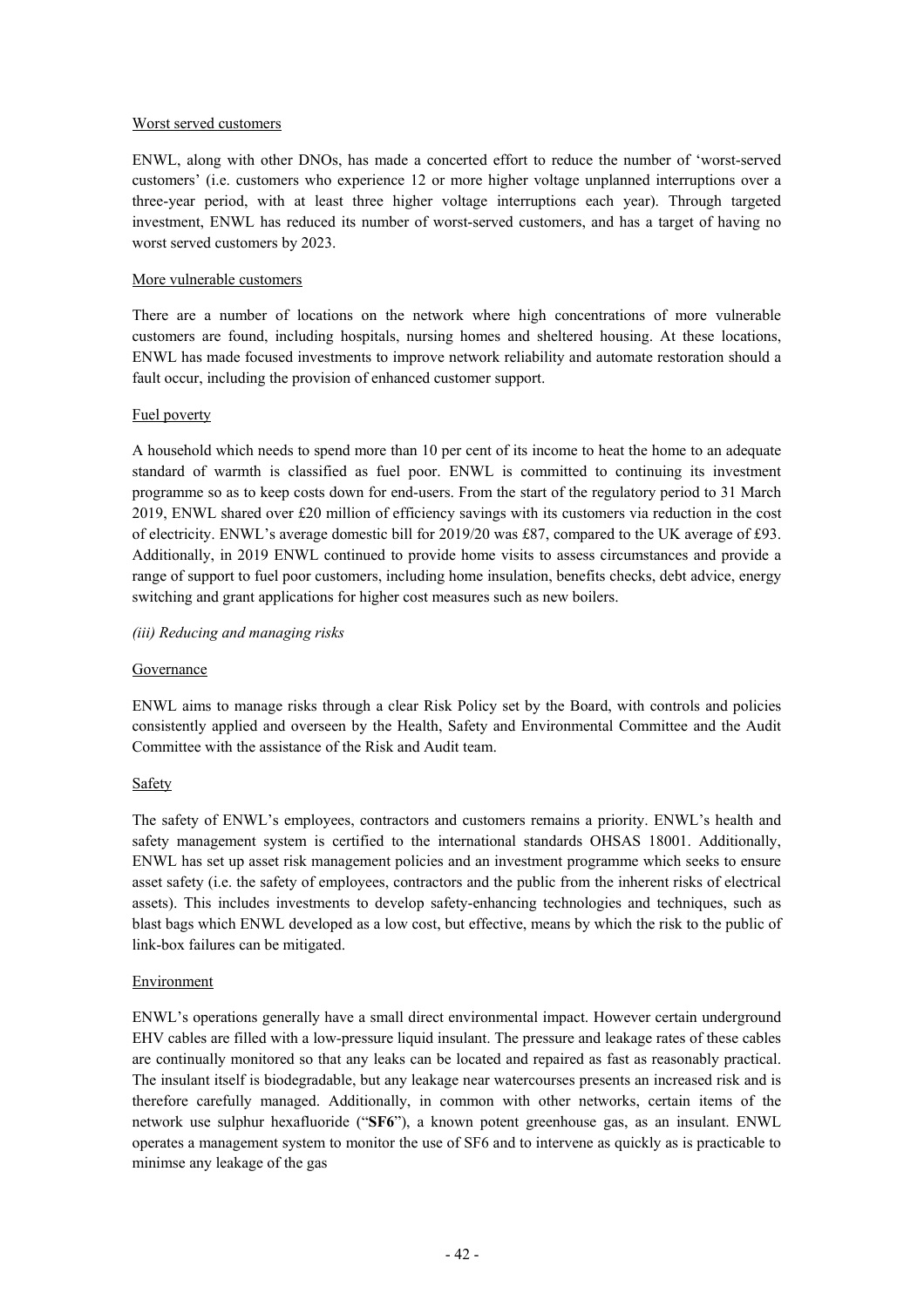ENWL operates a UK Accreditation Service scheme for environmental management and is certified to the environmental management systems standard ISO 14001:2015, which is designed to enhance environmental performance, fulfil compliance obligations and achieve environmental objectives. For more information on ENWL's approach to sustainability and the environment see "*Sustainability and Environment*" below.

## Regulatory

ENWL faces both regulatory risks by reason of being a DNO and wider regulatory risks that all businesses face. The impact of the former is managed primarily through engagement with Ofgem and other governmental organisations, both as an industry through the Energy Networks Association ("**ENA**") and bilaterally. Wider regulatory risks are mitigated through engagement with relevant regulators and ensuring adherence to the legal requirements though policies, procedures and controls as well as effective training of ENWL's employees and contractors.

## *(iv) ED2 strategy*

Early preparation for ED2 is an important area of focus for the ENWL management team. ENWL has deployed a number of projects to ensure it is in a strong position when submitting its business plan to Ofgem and over the ED2 period. These aim to:

- enable the transition to becoming a Distribution System Operator ("**DSO**");
- support new investment cases that deliver stakeholder requirements;
- enable the continuation of strong outperformance of the price control settlement; and
- influence the regulatory framework.

## Transition to DSO

Over the remainder of ED1, ENWL plans to support the development of the low-carbon economy and the evolution to DSO (as explained in more detail in the "*Description of the Guarantor –Environment*").

## Supporting new investment cases

ENWL is assessing the investment requirements for the ED2 period and beyond.

ENWL expects that a significant investment case may arise from the further development of its Smart Street technology. Smart Street is a project aimed at enhancing connection of Low Carbon Technologies, lowering electricity bills and carbon emissions and improving supplier reliability through voltage control techniques, without impacting power quality. Smart Street comprises two controllable switching devices, called Weezap and Lynx and stabilises voltage levels such that they remain within statutory levels. In July 2019, Ofgem awarded £15 million (2012/13 prices) to ENWL through the Innovation Roll-Out Mechanism to facilitate the roll-out of the technology to part of its network in the final three years of ED1. There is strong stakeholder support for a much wider roll-out in ED2.

Further investment is also likely to be driven by the need to reduce customer bills and carbon emissions.

## Enabling the continuation of strong performance against regulatory targets

ENWL recognises that strong performance against regulatory targets, such as CIs and CMLs, will inevitably lead to tighter targets and greater expectations from customers, stakeholders and regulatory bodies and continues to develop and invest in the business in a way that reflects this.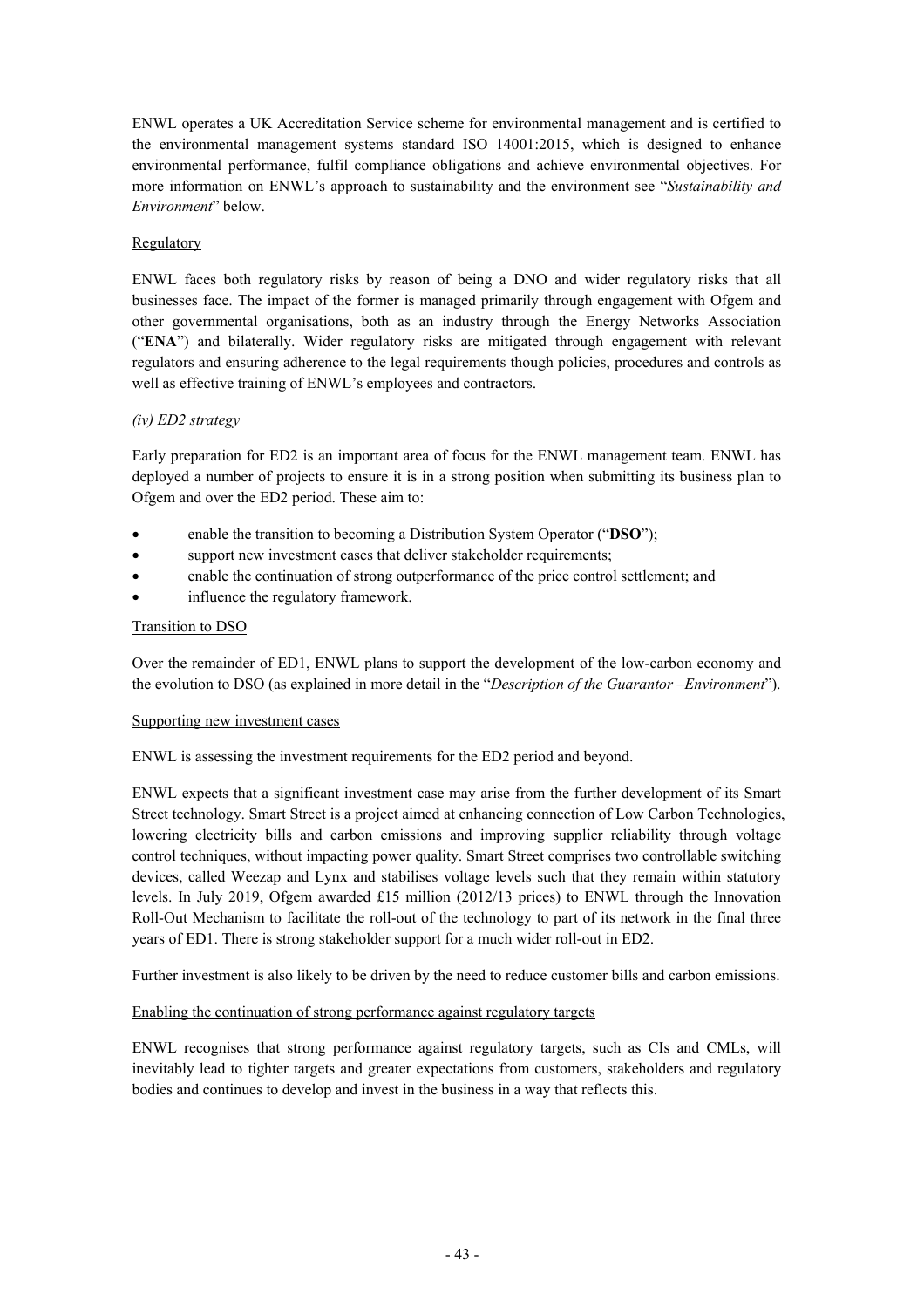## Influencing the regulatory framework

ENWL is taking an active role in engaging with a range of stakeholders on the formulation of the ED2 approach and in starting to develop its ED2 business plan. ENWL is working with Ofgem and other national stakeholders to ensure that the regulatory framework reflects the industry's changing role.

#### **Sustainability and Environment**

As outlined in the Climate Change Act (2008), the UK government has committed to reducing carbon emissions by at least 80 per cent of 1990 levels by 2050 and, as such, the way in which electricity is produced and used is expected to have a substantial impact on ENWL's distribution network over time.

The UK's commitment to decarbonisation is driving electricity generation to become renewable, intermittent and smaller scale.

As a DNO, ENWL expects to be a key partner in this transition and is working together with the local authorities in its region to drive this development. Additionally, ENWL is adapting to allow for more low-carbon generation sources such as wind and solar power to connect directly to the network.

In 2019, ENWL launched its plan, '*Leading the North West to Zero Carbon*', setting out how it plans to decarbonise its operations and support the transition to a low carbon economy for the rest of the region. In particular, it details ENWL's plan to invest £63.5 million between 2019-2023 to drive down its carbon emissions and help businesses, customers and employees to do the same. For example, ENWL has committed to a carbon budget to meet the target of zero carbon by 2038, with a planned decrease in emissions of 10 per cent. each year. ENWL is also enabling customers to connect low carbon technologies to its network.

In addition, programmes are in place to reduce the carbon footprint of ENWL's day-to-day operations, such as buildings, vehicles, generators and sulphur hexafluoride (SF6).

At the start of the current regulatory period, ENWL made a commitment to customers to reduce carbon emissions, in tCO2e, by 10 per cent. from a 2014/15 base year, by 2020. Through targeted investment in the efficiency of its buildings and other efficiency measures, the level of emissions reduction has exceeded this level, having been reduced by 26 per cent. from 2014/15 levels to 18,051 tonnes CO2 equivalent ("**tCO2e**") in the year ended 31 March 2020. In addition to this reduction, ENWL's CLASS innovation has reduced carbon-based generation in the economy, saving an estimated 2,400 tCO2e.

The ongoing CLASS project also has a positive environmental impact as it effectively replaces fossilfuelled spinning reserve with a zero-carbon low-cost alternative. At present we are the only network business in the UK to provide this service.

ENWL has also made two depots and two substations carbon neutral during 2019/2020, using a range of low carbon technologies. Additionally, in 2019, ENWL became the region's first company to purchase two state-of-the-art electric mini diggers which have zero exhaust emissions.

## **Customer Information**

ENWL distributes electricity to end-users connected to its electricity distribution network on behalf of the electricity supply companies who are ENWL's principal customers.

In all regulatory periods to date, the permitted charges for distributing electricity have been directly related to the quantity of electricity distributed for the electricity supply companies which have contracts to supply energy to consumers' premises in ENWL 's area, with the result that revenues are sensitive to changes in the demand for electricity in north-west England.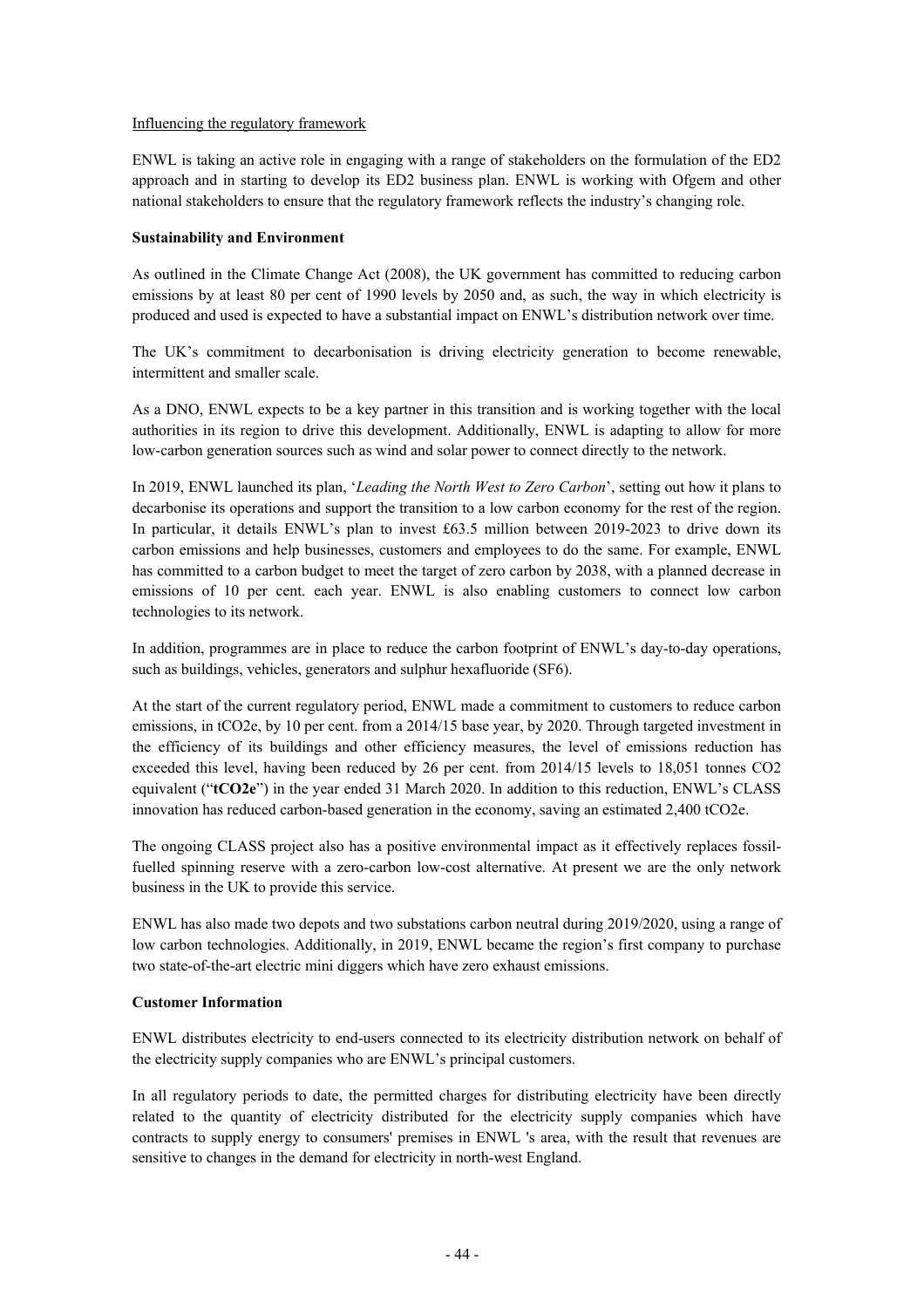Demand for electricity is affected by such factors as growth and movements in population, social trends, economic and business growth or decline, changes in the mix of energy sources used by consumers, weather conditions, energy efficiency measures and other factors.

Variations in demand from end-users can affect the revenues that are received by ENWL in any year, but such variations have no effect on the total revenue that the Issuer is allowed to recover in a price control period as under or over recoveries against price-controlled revenues are carried forward into prices for future years.

DNOs remain relatively insulated from the downward pressure on electricity bills given that they represent a small component of the overall bill. Of the typical domestic electricity bill charged by suppliers to North West customers, ENWL's costs make up approximately 15 per cent, at approximately £87 per home per annum for the 2019/20 year (2019/20 price base).

In addition to regulated revenues through DUoS charges, ENWL receives revenues to cover directly remunerated services ("**DRS**") which are directly charged to customers and third parties.

In recent years, there has been dramatic growth in the number of distributed generators seeking to connect to the distribution network. ENWL provides connection services to a range of distributed generation customers, from small domestic-sized installations through to large business and industrial scale generation projects.

ENWL also offers an end-to-end connections service at the request of individual customers. Customers can also choose to use an Independent Connection Provider who will complete the work required and then transfer ownership of the equipment installed to ENWL to operate and maintain, or an Independent Distribution Network Operator who will complete the work, retain ownership and operate and maintain the equipment.

ENWL also provides other DRSs such as:

- Diversion costs where ENWL has to move assets as a result of a customer's work, for example construction of a new highway;
- Where a customer wishes to move their service position;
- Revenue protection activities to combat theft of electricity; and
- Construction of assets for other DNOs or National Grid at shared sites.

## **Impact of the coronavirus pandemic**

The coronavirus pandemic has had a limited financial impact on ENWL to date. ENWL's revenue derives principally from regulated electricity distribution. The level of billed Direct Use of Service ("**DUoS**") Revenue in any year is in part driven by the level of electricity demand on the network. The regulatory regime allows for the recovery of allowed costs in full over the medium-term and, as such, any revenue shortfalls in the current year relating to lower electricity demand will be recovered by ENWL in future years.

The introduction of lockdown measures in March 2020 in response to the coronavirus pandemic resulted in a short term impact on electricity demand in the ENWL region. This trend continued through the start of the current financial year, with demand recovering as lockdown measures were eased. It remains early in the financial year, but ENWL's revenue and costs for the full year are not currently expected to be materially affected by the coronavirus pandemic.

On 2 June 2020, Ofgem issued an open letter on relaxing payment charges, intended to provide support where necessary for energy suppliers who face cash flow challenges as a result of the pandemic. ENWL will follow the guidance in the letter which, depending on the level of take-up by electricity suppliers, may result in the deferral of some cash collections from electricity suppliers due over the summer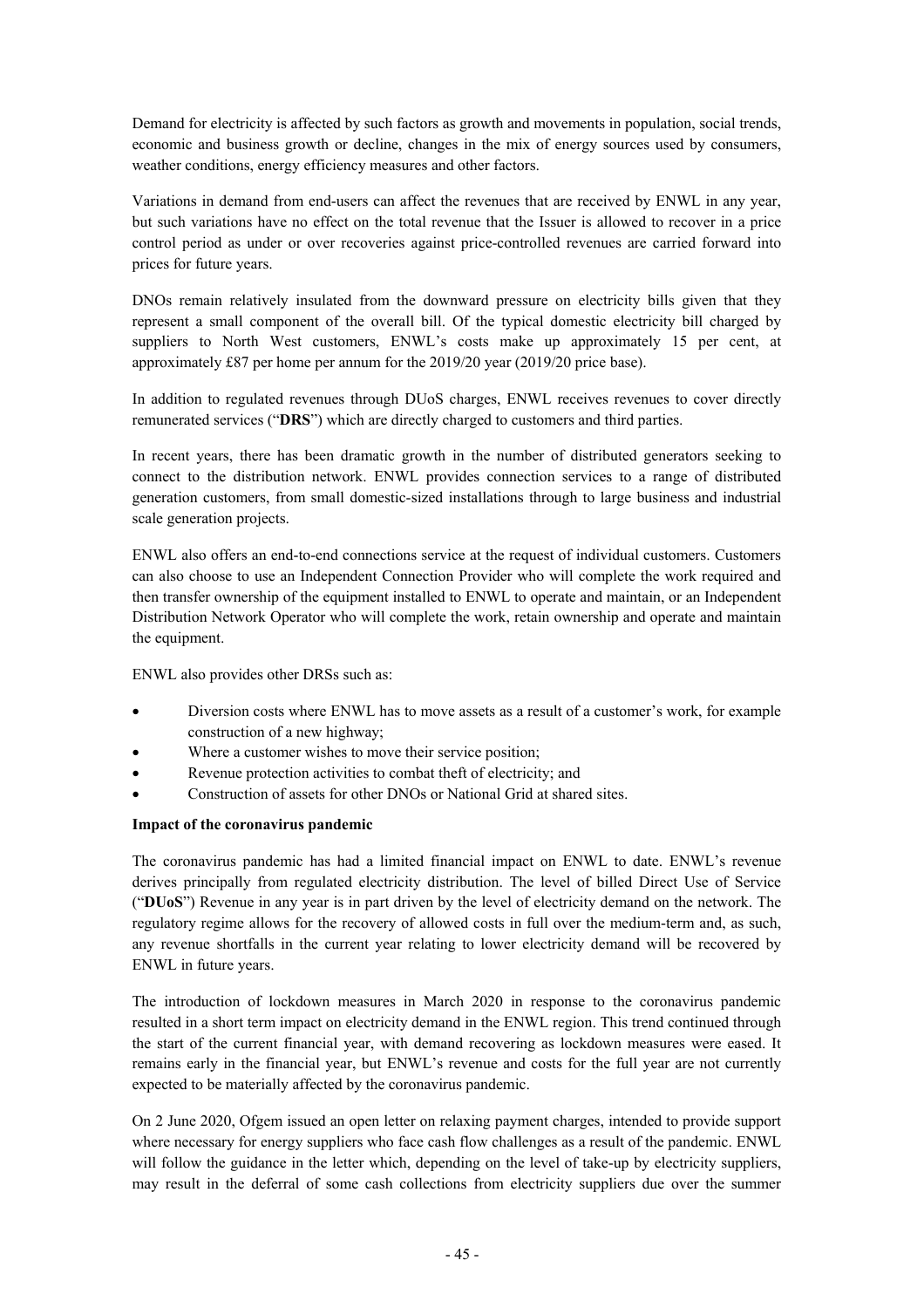period 2020. The impact of the scheme will be to defer cash payments within the financial year ending 31 March 2021, however participation to date has been limited and the impact is not considered to be material.

In addition, ENWL has reviewed its liquidity levels and has concluded that these remain sufficient.

The Board continues to monitor the situation closely, with flexible plans in place to support short term liquidity and ensure the long-term stability of the Company. The Board have not proposed a final dividend for the year ended 31 March 2020 given the situation.

Despite limited financial impact, the coronavirus pandemic continues to have an impact on ENWL's operations. As ENWL is deemed a critical service provider by the UK Government, it is required to continue to deliver its essential service to customers. ENWL rapidly deployed its incident management processes to reorganise its activities and to continue to operate at the levels of service required, and the COVID-19 Steering Group coordinates ENWL's response to the pandemic as a business. ENWL is cognisant of both the increased impact of planned interruptions on its customers and the need to keep its employees and the public safe. Since the pandemic was declared, ENWL has proactively contacted more than 55,000 people on its Priority Services Register ("**PSR**") ensuring its most vulnerable customers are receiving the support and help they need. It is also working closely with the UK Government, Ofgem and the Energy Networks Association to ensure a consistent industry-approach. ENWL continues to monitor the situation closely in order that it can adapt and respond appropriately.

ENWL's priorities in dealing with the coronavirus pandemic include ensuring the safety of its employees, contractors and customers whilst maintaining reliability of supply. All employees, whose roles permit them to do so, are working from home, and for those unable to work from home (including those who work in the field), ENWL has introduced strict safety and hygiene procedures, with social distancing measures and use of additional personal protective equipment where this is appropriate.

In line with its role as an essential service provider, ENWL has continued throughout the pandemic with essential maintenance of the network, albeit with a view to reducing the length of planned supply interruptions on customers, as well as responding to power cuts. ENWL has reviewed its planned programme of essential work and assessed all work on a case-by-case basis to limit the number and impact of planned interruptions.

ENWL continues to work closely with the Government and Ofgem as well as the industry body, the Energy Networks Association, to ensure a consistent industry-approach.

## **Pensions**

The ENWL Group's pension scheme, the Electricity North West Group of the Electricity Supply Pension Scheme ("**the Scheme**"), is administered by a trustee company, limited by shares, called Electricity North West Pension Trustees Limited, and referred to as the Group Trustee. The Electricity Supply Pension Scheme is an industry-wide multi-employer scheme which has 23 independent sections sponsored by companies formed following privatisation of the electricity industry. Each section is responsible only for its own liabilities.

The Scheme has a defined benefit section and a defined contribution section.

#### *Defined Benefit scheme*

The Defined Benefit Scheme (the "**DB Scheme**") is a UK-funded final salary arrangement providing pensions and lump sums to members and dependants. The DB Scheme has 6,903 members and was closed to new entrants on 1 September 2006. Since then, new employees have been provided with a defined contribution scheme.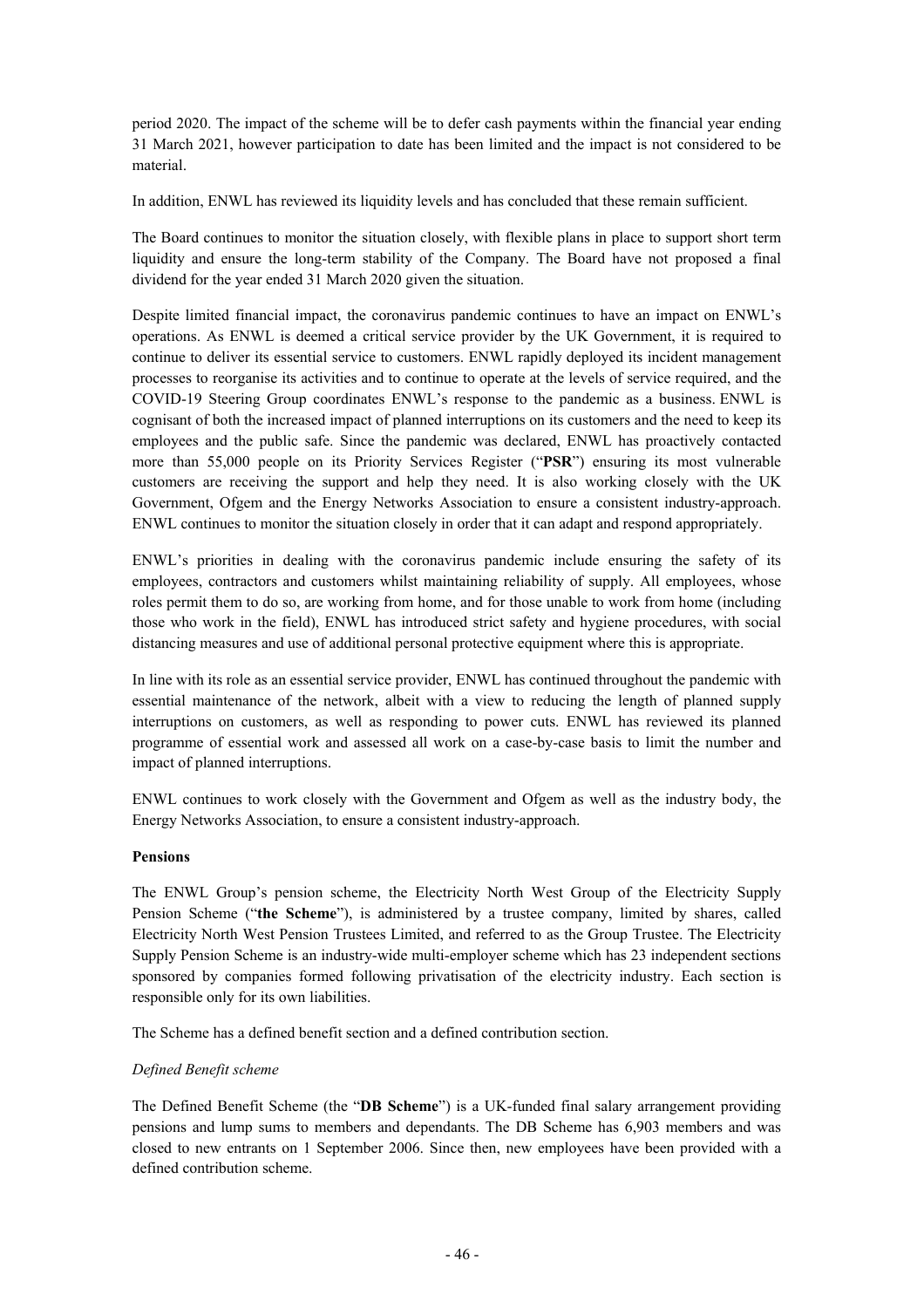UK legislation requires the Trustee Board of the DB Scheme to carry out triennial valuations. The DB Scheme is currently in deficit and the deficit as at the last approved valuation date of 31 March 2019, was £69.5m with the deficit recovery plan aiming to repay this deficit by 2023.

Under IAS 19, the DB Scheme recognised a net deficit as at 31 March 2020 of £26.2 million (£32.8 million surplus in as at 31 March 2019). The main reasons for the movement are reductions in scheme asset values, changes in financial and future mortality assumptions, and changes driven by the impact of pensioner buy-in during the year.

During 2019/2020, the ENWL Group made contributions of £30.3 million (£30.8 million in 2018/2019) to the DB Scheme. This includes £18.3 million (£17.8 million in 2018/2019) of deficit contributions.

In addition to the timing of the two valuations set out above, the contributions made in the period and the return on assets, the main difference is due to the different assumptions used by the IAS 19 and the funding valuation. In the event of underfunding, the ENWL Group must agree a deficit recovery plan with the Trustee Board within statutory deadlines. As part of the 2019 actuarial valuation the ENWL Group agreed to remove the shortfall by paying annual contributions to 2023.

Under the electricity regulatory framework, the deficit repair payments relating to regulated distribution businesses are treated as pass-through for pre-2010 liabilities, subject to efficiency reviews. For post-2010 these are treated as part of total employment costs.

Similarly, cash contributions payable in respect of new benefit accrual in defined benefit pension schemes along with cash contributions payable to any defined contribution arrangements will be benchmarked by Ofgem as part of total employment costs and will only be funded to the extent that they are deemed to be efficient.

Ofgem performs regular efficiency reviews of the DB Scheme and the deficit contributions payable to defined benefit pension schemes. If Ofgem deems that any cash contributions have not been efficiently incurred, it may restrict the amount that can be recovered from customers in the future. Following its review of the DB Scheme in 2017, Ofgem confirmed that the established deficit would continue to be funded through the price control mechanism.

## **Directors of ENWL**

L

ENWL is managed by a Board of Directors comprising the following individuals:

| <b>Name</b>               | <b>Business Address</b>                                                  | <b>Principal Activities</b>           |
|---------------------------|--------------------------------------------------------------------------|---------------------------------------|
| Peter Emery               | Electricity North West, Borron<br>Street, Stockport, England, SK1<br>2JD | Chief Executive Officer               |
| David Brocksom            | Electricity North West, Borron<br>Street, Stockport, England, SK1<br>2JD | Chief Finance Officer                 |
| John Roberts <sup>8</sup> | Electricity North West, Borron<br>Street, Stockport, England, SK1<br>2JD | Independent Non-Executive<br>Chairman |

<sup>&</sup>lt;sup>8</sup> John Roberts will be stepping down as Chairman and will be replaced by Alistair Buchannan from 3 October 2020.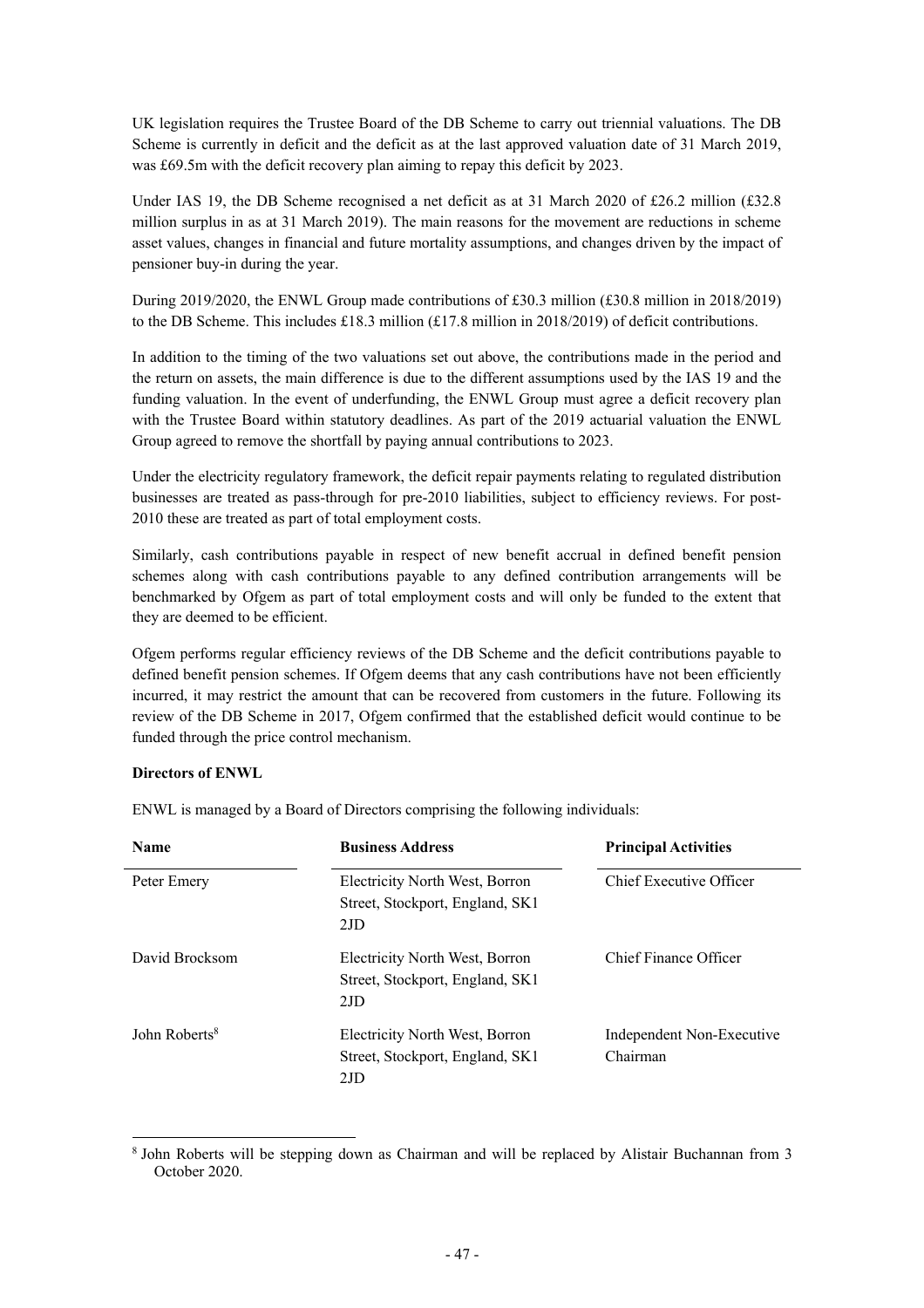| Anne Baldock        | Electricity North West, Borron<br>Street, Stockport, England, SK1<br>2JD | Independent Non-Executive<br>Director |
|---------------------|--------------------------------------------------------------------------|---------------------------------------|
| Alistair Buchanan   | Electricity North West, Borron<br>Street, Stockport, England, SK1<br>2JD | Independent Non-Executive<br>Director |
| Susan Cooklin       | Electricity North West, Borron<br>Street, Stockport, England, SK1<br>2JD | Independent Non-Executive<br>Director |
| Rob Holden          | Electricity North West, Borron<br>Street, Stockport, England, SK1<br>2JD | Independent Non-Executive<br>Director |
| Peter O'Flaherty    | Electricity North West, Borron<br>Street, Stockport, England, SK1<br>2JD | Non-Executive Director                |
| Sion Jones          | Electricity North West, Borron<br>Street, Stockport, England, SK1<br>2JD | Non-Executive Director                |
| Genping Pan         | Electricity North West, Borron<br>Street, Stockport, England, SK1<br>2JD | Non-Executive Director                |
| Shinichiro Sumitomo | Electricity North West, Borron<br>Street, Stockport, England, SK1<br>2JD | Non-Executive Director                |
| Takeshi Tanaka      | Electricity North West, Borron<br>Street, Stockport, England, SK1<br>2JD | Non-Executive Director                |

Except as described in the next paragraph, there are no potential or actual conflicts of interest between the private interests or other duties of the Directors of ENWL and their duties to ENWL.

Peter Emery is also a director of NG Bailey Group Limited, the parent company of Freedom, with which ENWL has a business relationship and, as a result, may have potential conflicts of interest between his duties to ENWL and his duties to NG Bailey Limited. For example, a potential conflict of interest could arise if he were called upon to vote in relation to a transaction between ENWL and Freedom or NG Bailey.

The Board of Directors monitors potential and actual conflicts of interest in a conflicts register, and has processes to deal with them. Directors of ENWL are required to disclose potential and actual conflicts of interest to the Board and the Board addresses potential and actual conflicts in accordance with legal requirements. If such conflicts exist, the relevant Director excuses themselves from consideration of the relevant matter.

As a matter of English law, each director of the Issuer is under a duty to act honestly and in good faith with regard to the best interests of the Issuer, regardless of any other directorships such director may hold.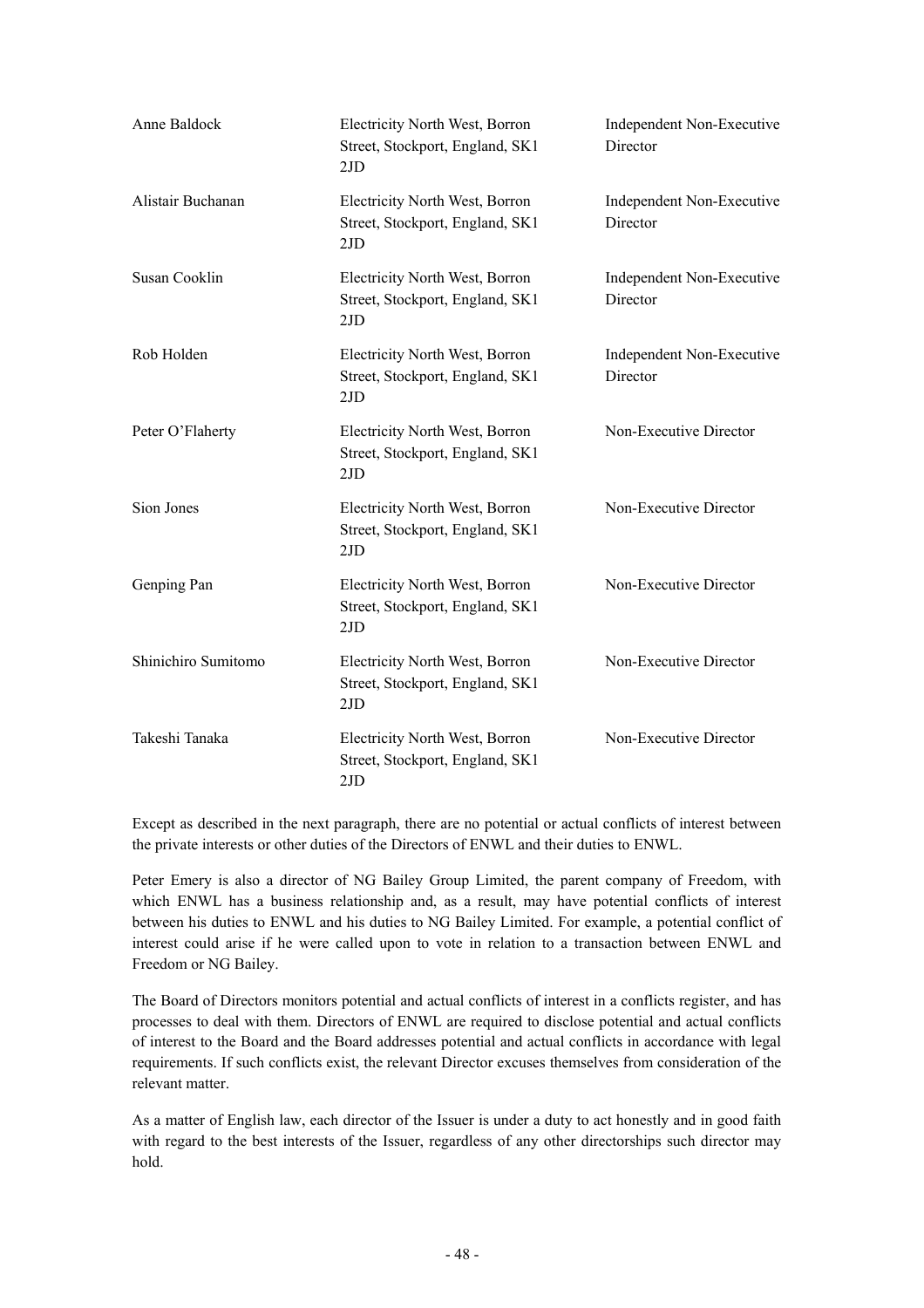## **TAXATION**

## **UK Taxation**

*The following is a summary of the United Kingdom withholding taxation treatment at the date hereof in relation to payments of principal and interest in respect of the Bonds. It is based on current law and the practice of Her Majesty's Revenue and Customs ("***HMRC***"), which may be subject to change, sometimes with retrospective effect. The comments do not deal with other United Kingdom tax aspects of acquiring, holding or disposing of the Bonds. The comments relate only to the position of persons who are absolute beneficial owners of the Bonds. The following is a general guide for information purposes and should be treated with appropriate caution. It is not intended as tax advice and it does not purport to describe all of the tax considerations that may be relevant to a prospective purchaser. Bondholders who are in any doubt as to their tax position should consult their professional advisers. Bondholders who may be liable to taxation in jurisdictions other than the United Kingdom in respect of their acquisition, holding or disposal of the Bonds are particularly advised to consult their professional advisers as to whether they are so liable (and if so under the laws of which jurisdictions), since the following comments relate only to certain United Kingdom taxation aspects of payments in respect of the Bonds. In particular, Bondholders should be aware that they may be liable to taxation under the laws of other jurisdictions in relation to payments in respect of the Bonds even if such payments may be made without withholding or deduction for or on account of taxation under the laws of the United Kingdom.* 

## *UK Withholding Tax on UK Source Interest*

Payments of interest on the Bonds may be made without deduction of or withholding on account of United Kingdom income tax provided that the Bonds continue to be listed on a "recognised stock exchange" (within the meaning of section 1005 of the Income Tax Act 2007 (the "**Act**") for the purposes of section 987 of the Act) or admitted to trading a "multilateral trading facility" operated by a regulated recognised stock exchange (within the meaning of section 987 of the Act). The London Stock Exchange is a recognised stock exchange. The Bonds will be treated as listed on the London Stock Exchange if they are included in the Official List of the United Kingdom Listing Authority and admitted to trading on the London Stock Exchange. Provided, therefore, that the Bonds remain so listed, interest on the Bonds will be payable without withholding or deduction on account of United Kingdom tax.

In other cases, an amount must generally be withheld from payments of interest on the Bonds on account of United Kingdom income tax at the basic rate (currently 20 per cent), subject to such relief or exemption as may be available.

#### *Payments by Guarantor*

If the Guarantor makes any payments in respect of interest on the Bonds (or other amounts due under the Bonds other than the repayment of amounts subscribed for the Bonds) such payments may be subject to United Kingdom withholding tax at the basic rate (currently 20 per cent), subject to such relief as may be available under a double taxation treaty or to any other exemption which may apply. Where such a treaty relief is available, and the applicable conditions in the relevant treaty are satisfied, the Bondholder should be entitled to a refund of tax withheld, provided it complies with the applicable formalities relating to such claim within the relevant limitation period.

#### *Other Rules Relating to the United Kingdom Withholding Tax*

Bonds may be issued at an issue price of less than 100 per cent. of their principal amount. Any discount element on any such Bonds will not generally be subject to any United Kingdom withholding tax pursuant to the provisions mentioned above.

Where Bonds are to be, or may fall to be, redeemed at a premium, as opposed to being issued at a discount, then any such element of premium may constitute a payment of interest. Payments of interest are subject to United Kingdom withholding tax as outlined above.

Where interest has been paid under deduction of United Kingdom income tax, Bondholders who are not resident in the United Kingdom may be able to recover all or pay of the tax deducted if there is an appropriate provision in any applicable double taxation treaty.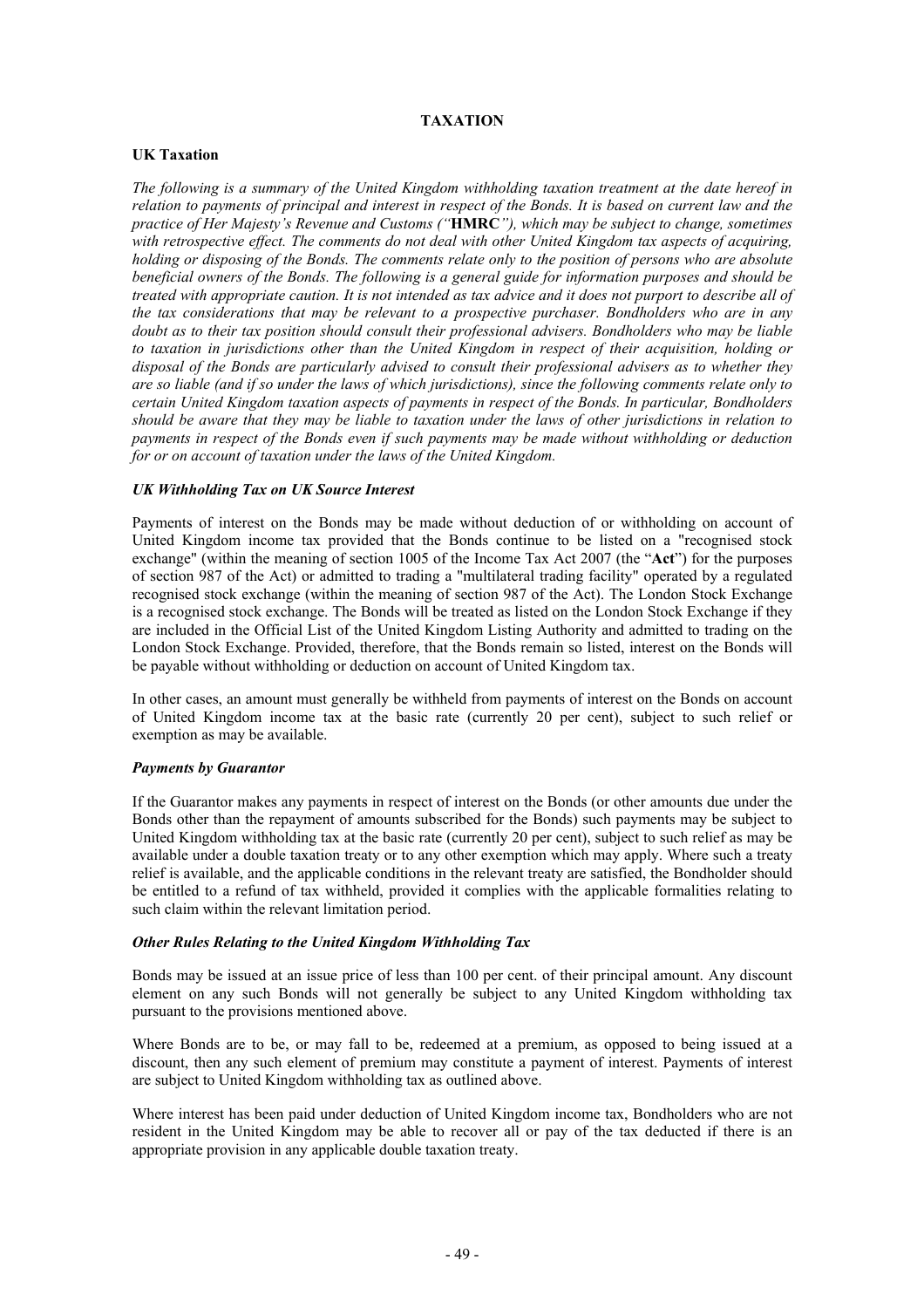The references to "interest" above mean "interest" as understood in United Kingdom tax law. The statements above do not take any account of any different definitions of "interest" or "principal" which may prevail under any other law or which may be created by the terms and conditions of the Bonds or any related documentation.

The above description of the United Kingdom withholding tax position assumes that there will be no substitution of an issuer pursuant to Condition 16 of the Bonds or otherwise and does not consider the tax consequences of any substitution.

## **U.S. Foreign Account Tax Compliance Act Withholding**

Pursuant to certain provisions of the U.S. Internal Revenue Code of 1986, commonly known as "FATCA", a "foreign financial institution" (as defined by (FATCA) may be required to withhold on certain payments it makes ("**foreign passthru payments**") to persons that fail to meet certain certification, reporting, or related requirements. The issuer may be a foreign financial institution for these purposes. A number of jurisdictions (including the United Kingdom) have entered into, or have agreed in substance to, intergovernmental agreements with the United States to implement FATCA ("**IGAs**"), which modify the way in which FATCA applies in their jurisdiction. Under the provisions of IGAs as currently in effect, a foreign financial institution in an IGA jurisdiction would generally not be required to withhold under FATCA or an IGA from payments that it makes. Certain aspects of the application of the FATCA provisions and IGAs to instruments such as the Bonds, including whether withholding would ever be required pursuant to FATCA or an IGA with respect to payments on instruments such as the Bonds, are uncertain and may be subject to change. Even if withholding would be required pursuant to FATCA or an IGA with respect to payments on instruments such as the Bonds, such withholding would not apply prior to the date that is two years after the date on which final regulations defining foreign passthru payments are published in the U.S. Federal Register, and Bonds characterised as debt (or which are not otherwise characterised as equity and have a fixed term) for U.S. federal tax purposes that are issued on or prior to the date that is six months after the date on which final regulations defining foreign passthru payments are filed with the U.S. Federal Register generally would be grandfathered for purposes of FATCA withholding, in either case unless materially modified after such date (including by reason of a substitution of the Issuer). However, if additional bonds (as described under "Terms and Conditions— Further Bonds") that are not distinguishable from previously issued Bonds are issued after the expiration of the grandfathering period and are subject to withholding under FATCA, then withholding agents may treat all Bonds, including the Bonds offered prior to the expiration of the grandfathering period, as subject to withholding under FATCA. Bondholders should consult their own tax advisors regarding how these rules may apply to their investment in the Bonds.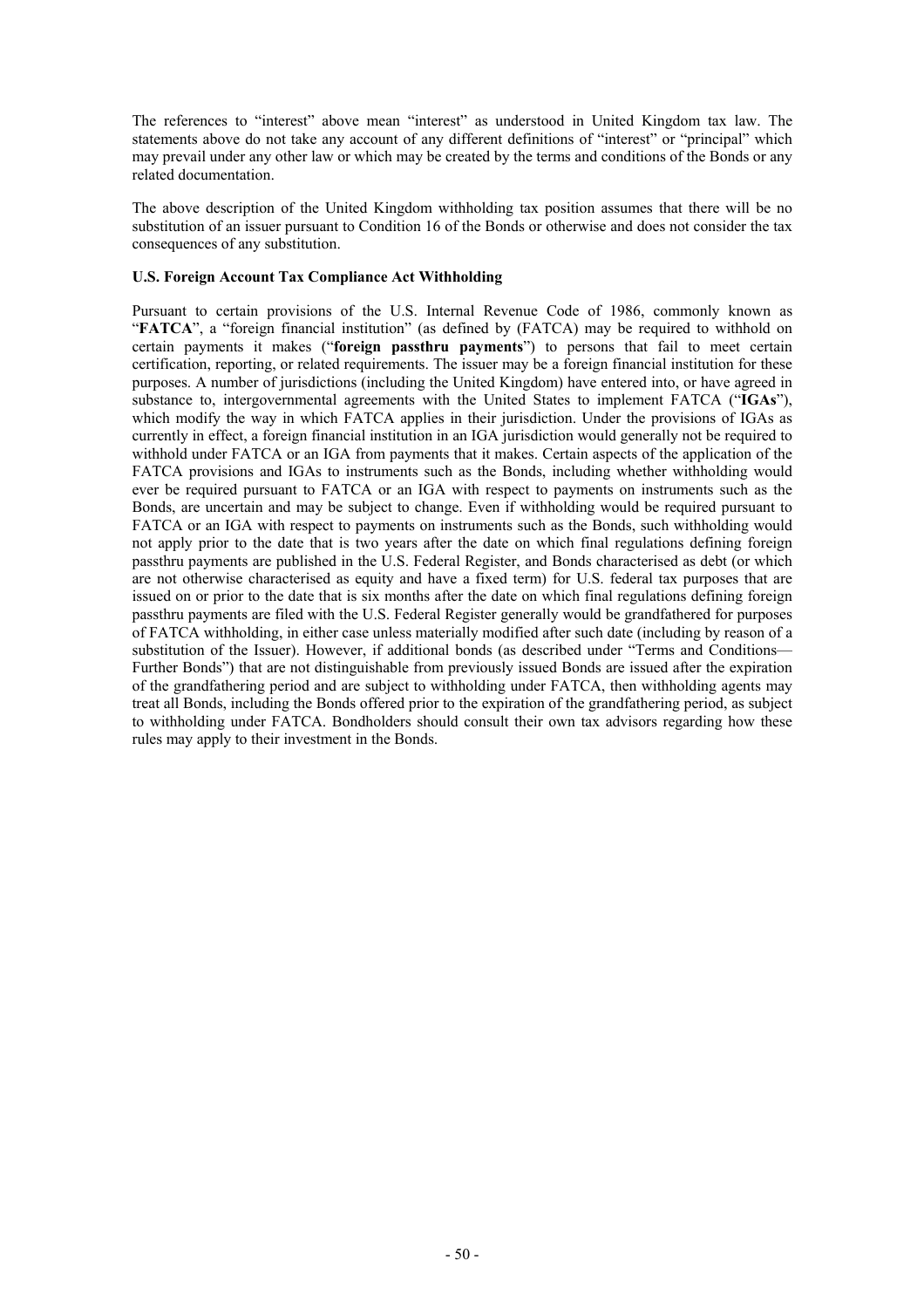## **SUBSCRIPTION AND SALE**

## **EEA and United Kingdom Retail Investors**

Each Joint Lead Manager has represented and agreed that it has not offered, sold or otherwise made available and will not offer, sell or otherwise make available any Bonds to any retail investor in the European Economic Area or the United Kingdom. For the purposes of this provision:

- (a) the expression "retail investor" means a person who is one (or more) of the following:
	- (i) a retail client as defined in point (11) of Article 4(1) of Directive 2014/65/EU (as amended, "**MiFID II**"); or
	- (ii) a customer within the meaning of Directive 2016/97/EU (the "**Insurance Distribution Directive**"), where that customer would not qualify as a professional client as defined in point (10) of Article 4(1) of MiFID II.

and

(b) the expression "**offer**" includes the communication in any form and by any means of sufficient information on the terms of the offer and the Bonds to be offered so as to enable an investor to decide to purchase or subscribe the Bonds.

## **United Kingdom**

Each Joint Lead Manager has further represented, warranted and undertaken that:

- (a) it has only communicated or caused to be communicated and will only communicate or cause to be communicated an invitation or inducement to engage in investment activity (within the meaning of Section 21 of the FSMA) received by it in connection with the issue or sale of the Bonds in circumstances in which Section 21(1) of the FSMA does not apply to the Issuer or the Guarantor; and
- (b) it has complied and will comply with all applicable provisions of the FSMA with respect to anything done by it in relation to the Bonds in, from or otherwise involving the United Kingdom.

## **United States of America**

The Bonds have not been and will not be registered under the Securities Act or with any securities regulatory authority of any state or other jurisdiction of the United States and may not be offered or sold within the United States or to, or for the account or benefit of, U.S. persons except pursuant to an exemption from, or in a transaction not subject to, the registration requirements of the Securities Act. Terms used in this paragraph have the meanings given to them by Regulation S.

The Bonds are subject to U.S. tax law requirements and may not be offered, sold or delivered within the United States or its possessions or to a United States person, except in certain transactions permitted by U.S. tax regulations. Terms used in this paragraph have the meanings given to them by the United States Internal Revenue Code and regulations thereunder.

Each Joint Lead Manager has agreed that, except as permitted by the Subscription Agreement, it will not offer, sell or deliver the Bonds, (a) as part of their distribution at any time or (b) otherwise, until 40 days after the later of the commencement of the offering and the issue date of the Bonds, within the United States or to, or for the account or benefit of, U.S. persons, and that it will have sent to each dealer to which it sells Bonds during the distribution compliance period a confirmation or other notice setting forth the restrictions on offers and sales of the Bonds within the United States or to, or for the account or benefit of, U.S. persons.

In addition, until 40 days after commencement of the offering, an offer or sale of Bonds within the United States by a dealer (whether or not participating in the offering) may violate the registration requirements of the Securities Act.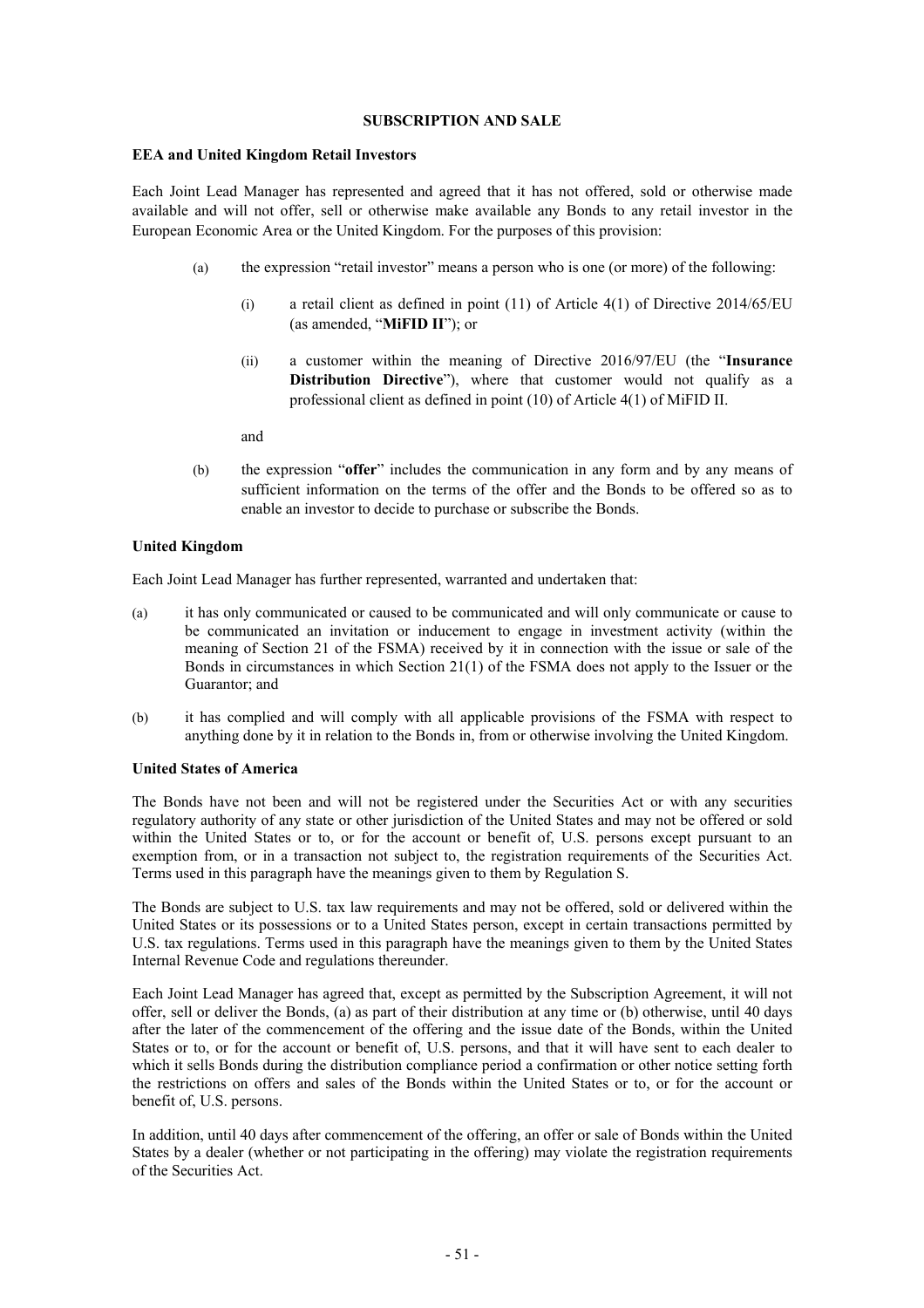Each Joint Lead Manager has represented, warranted and agreed that, to the best of its knowledge and belief, it has complied and will comply in all material respects with all applicable laws and regulations in each country or jurisdiction in which it purchases, offers, sells or delivers Bonds or possesses, distributes or publishes this Prospectus or any other offering material relating to the Bonds. Persons into whose hands this Prospectus comes are required by the Issuer, the Guarantor and the Joint Lead Managers to comply with all applicable laws and regulations in each country or jurisdiction in which they purchase, offer, sell or deliver Bonds or possess, distribute or publish this Prospectus or any other offering material relating to the Bonds, in all cases at their own expense.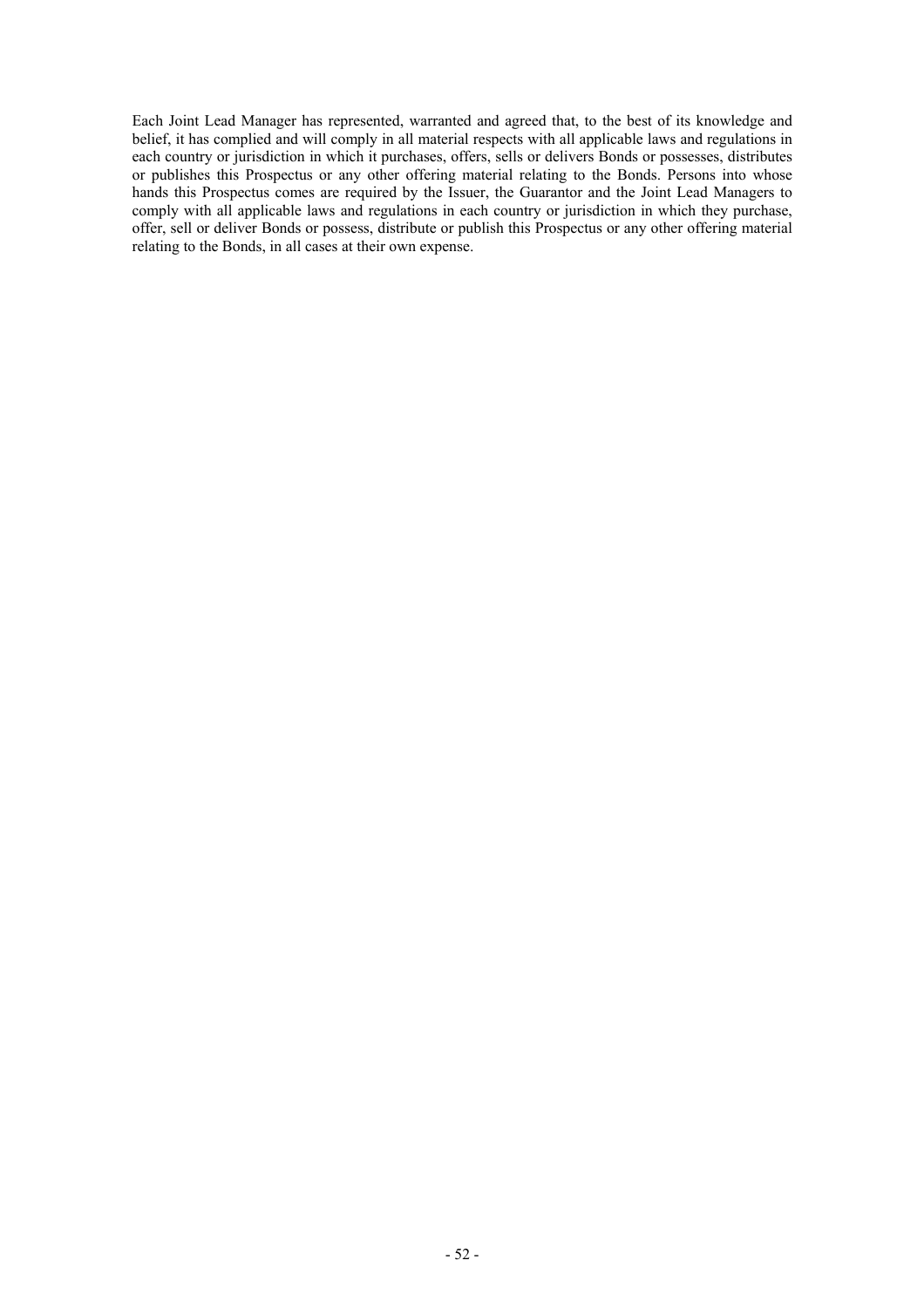## **GENERAL INFORMATION**

## **Authorisation**

1. Each of the Issuer and the Guarantor has obtained all necessary consents, approvals and authorisations in connection with, as applicable, the issue and performance of the Bonds and the giving of the Guarantee. The creation and issue of the Bonds has been authorised by a resolution of the Board of Directors of the Issuer dated 9 July 2020 and a resolution of a finance committee of the Board of Directors of the Issuer dated 17 July 2020. The giving of the Guarantee of the Bonds has been authorised by a resolution of the Board of Directors of the Guarantor dated 9 July 2020 and a resolution of a finance committee of the Board of Directors of the Guarantor dated 17 July 2020.

## **Legal and Arbitration Proceedings**

2. There are no governmental, legal or arbitration proceedings, (including any such proceedings which are pending or threatened, of which the Issuer or the Guarantor is aware), which may have, or have had during the 12 months prior to the date of this Prospectus, a significant effect on the financial position or profitability of the Issuer or the Guarantor and its subsidiaries.

## **Significant/Material Change**

- 3. As at the date of this Prospectus, since the date of its last published audited financial statements (31 March 2020) there has been no material adverse change in the prospects of the Issuer nor any significant change in the financial position or financial performance of the Issuer.
- 4. As at the date of this Prospectus, since the date of its last published audited financial statements (31 March 2020) there has been no material adverse change in the prospects of the Guarantor nor, save as disclosed in the Risk Factor headed "*The coronavirus pandemic*" on page 16 of this Prospectus and the section headed "*Impact of the coronavirus pandemic*" on page 45 of this Prospectus, any significant change in the financial position or financial performance of the Guarantor and its Subsidiaries.

#### **Auditors**

5. The financial statements of the Issuer and the Guarantor have been audited without qualification for the years ended 31 March 2020 and 31 March 2019 by Deloitte LLP of 2 Hardman Street Manchester, M3 3HF, independent accountants.

## **Documents on Display**

- 6. Copies of the following documents may be inspected at the offices of the Guarantor at Borron Street, Stockport, England SK1 2JD during normal business hours and at the website links set out below from the date of this Prospectus:
	- (a) the memorandum and articles of association of the Issuer (the memorandum and articles of association of the Issuer (https://www.enwl.co.uk/about-us/financial-investorrelations/information-for-investors/ ) ;
	- (b) the memorandum and articles of association of the Guarantor (https://www.enwl.co.uk/about-us/financial-investor-relations/information-forinvestors/ );
	- (c) the Paying Agency Agreement and the Trust Deed (https://www.enwl.co.uk/aboutus/financial-investor-relations/information-for-investors/);
	- (d) the audited financial statements of the Issuer for the years ended 31 March 2019 and 31 March 2020 (https://www.enwl.co.uk/about-us/financial-investor-relations/financialreports/); and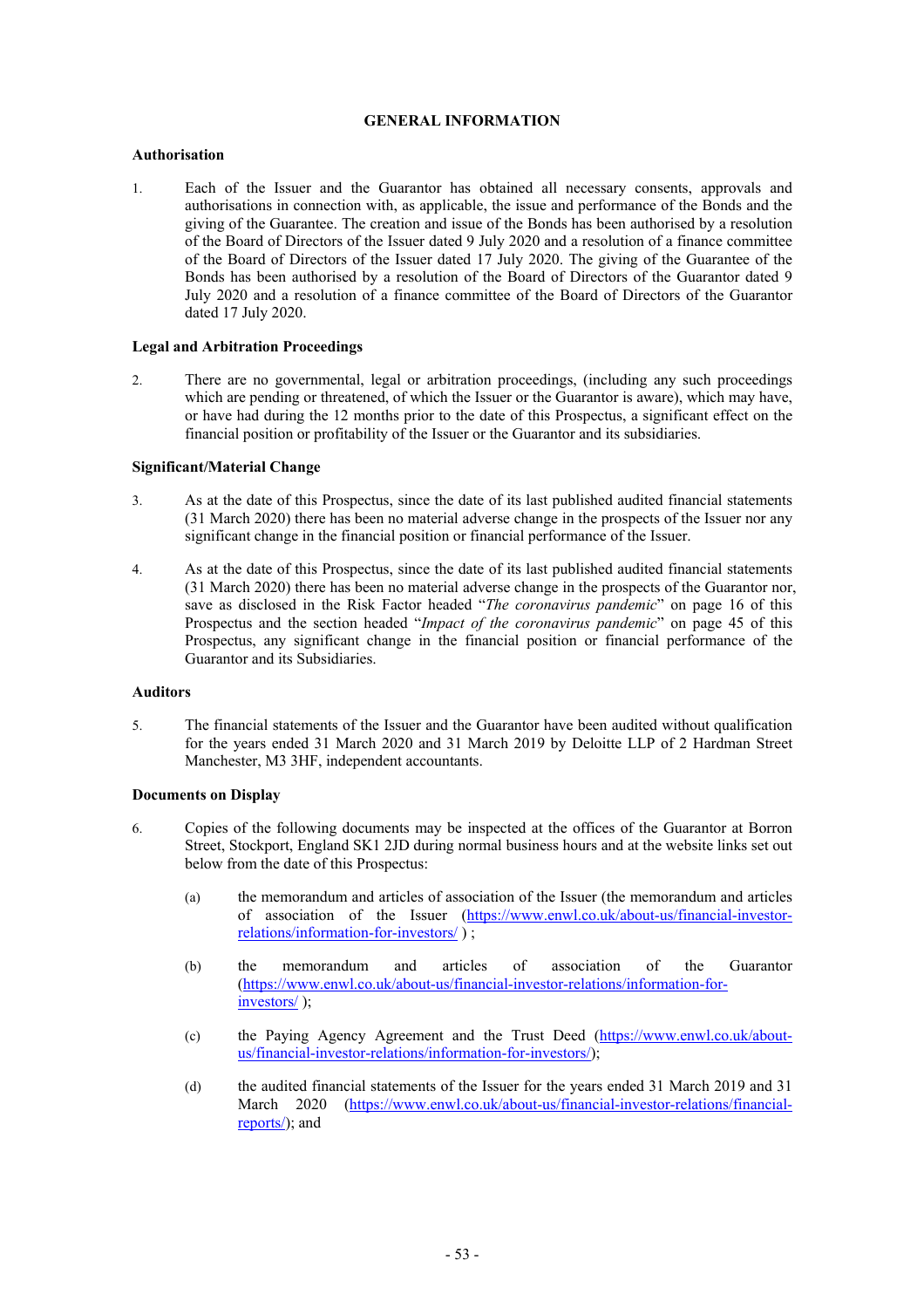(e) the audited consolidated financial statements of the Guarantor for the years ended 31 March 2019 and 31 March 2020 (https://www.enwl.co.uk/about-us/financial-investorrelations/financial-reports/).

For the avoidance of doubt, unless specifically incorporated by reference into this Prospectus, information contained on the website does not form part of this Prospectus.

## **Yield**

7. On the basis of the issue price of the Bonds of 100 per cent. of their principal amount, the yield of the Bonds is 1.415 per cent. on an annual basis.

## **Legend Concerning U.S. Persons**

8. The Bonds and any Coupons appertaining thereto will bear a legend to the following effect: "Any United States person who holds this obligation will be subject to limitations under the United States income tax laws, including the limitations provided in Sections 165(j) and 1287(a) of the Internal Revenue Code.

## **ISIN and Common Code**

9. The Bonds have been accepted for clearance through Euroclear and Clearstream, Luxembourg. The ISIN is XS2208638838 and the common code is 220863883.

## **Listing and Admission Expenses**

10. It is expected that official listing will occur on or about 31 July 2020, subject only to the issue of the the Temporary Global Bond. The Issuer estimates that the total expenses related to the admission of trading of the Bonds will be approximately £5,500. So long as the Bonds are listed on the Official List of the FCA and admitted to to trading on the Regulated Market of the London Stock Exchange, and subject to applicable law, the Bonds will be freely transferable and negotiable in accordance with the rules of the London Stock Exchange.

## **The Legal Entity Identifier**

The Legal Identifier code of the Issuer is 549300V1O67HJV48FS61. The Legal Identifier code of the Guarantor is 549300ZM2QCFG22BOJ03.

## **Conflicts of Interest**

Certain of the Joint Lead Managers have engaged, and may in the future engage, in investment banking and/or commercial banking transactions with, and may perform services for the Issuer, the Guarantor and their affiliates in the ordinary course of business. Certain of the Joint Lead Managers and their affiliates may have positions, deal or make markets in the Bonds, related derivatives and reference obligations, including (but not limited to) entering into hedging strategies on behalf of the Issuer, the Guarantor and their affiliates, investor clients, or as principal in order to manage their exposure, their general market risk, or other trading activities.

In addition, in the ordinary course of their business activities, the Joint Lead Managers and their affiliates may make or hold a broad array of investments and actively trade debt and equity securities (or related derivative securities) and financial instruments (including bank loans) for their own account and for the accounts of their customers. Such investments and securities activities may involve securities and/or instruments of the Issuer, the Guarantor and their affiliates. Certain of the Joint Lead Managers of their affiliates that have a lending relationship with the Issuer and the Guarantor routinely hedge their credit exposure to the Issuer, the Guarantor and their affiliates consistent with their customary risk management policies. Typically, such Joint Lead Managers and their affiliates would hedge such exposure by entering into transactions which consist of either the purchase of credit default swaps or the creation of short positions in securities, including potentially the Bonds. Any such positions could adversely affect future trading prices of the Bonds. The Joint Lead Managers and their affiliates may also make investment recommendations and/or publish or express independent research views in respect of such securities or financial instruments and may hold, or recommend to clients that they acquire, long and/or short positions in such securities and instruments.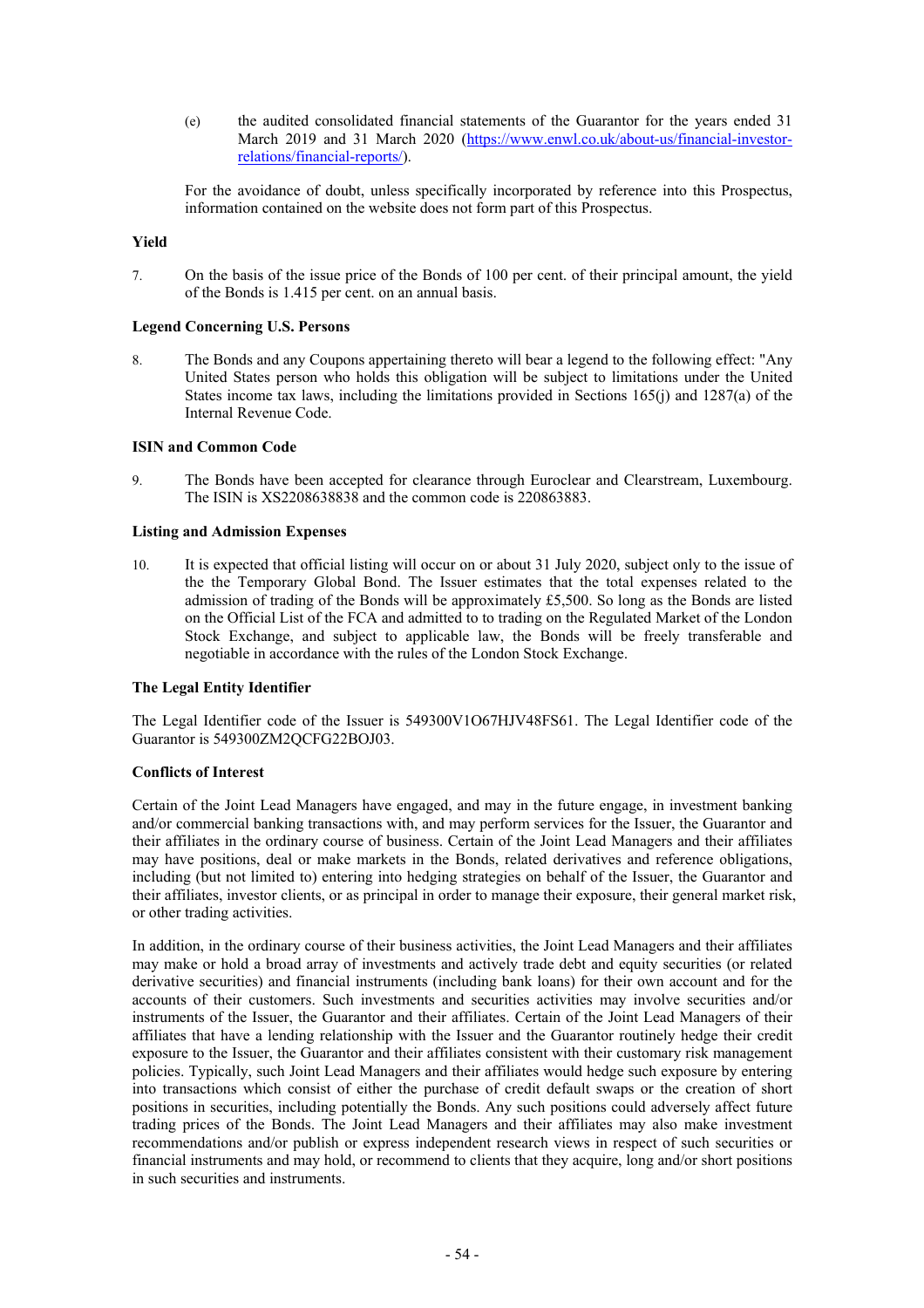# **GLOSSARY OF DEFINED TERMS**

The following terms are used throughout this Prospectus:

| 2021 Notes                                               | The Issuer's Outstanding £200 million 6.125 per cent. Fixed Rate<br>Unwrapped Notes due 2021                                                                                             |
|----------------------------------------------------------|------------------------------------------------------------------------------------------------------------------------------------------------------------------------------------------|
| <b>ANM</b>                                               | <b>Advanced Network Management</b>                                                                                                                                                       |
| <b>CEG</b>                                               | The Customer Engagement Group                                                                                                                                                            |
| <b>CLASS</b>                                             | The Customer Load Active System Services control communication<br>dashboard, a technology which uses voltage controllers in substations<br>to innovatively manage demand for electricity |
| <b>CMA</b>                                               | Competition and Markets Authority                                                                                                                                                        |
| <b>DCUSA</b>                                             | Distribution Connection and Use of System Agreement                                                                                                                                      |
| <b>DNO</b>                                               | Distribution network operator                                                                                                                                                            |
| <b>DRS</b>                                               | Directly remunerated services                                                                                                                                                            |
| <b>DSO</b>                                               | Distribution System Operator                                                                                                                                                             |
| <b>DU<sub>o</sub>S</b>                                   | Direct Use of Service or Distribution of Use System                                                                                                                                      |
| ED1                                                      | The current price control period, RIIO-ED1                                                                                                                                               |
| ED <sub>2</sub>                                          | The next price control period for electricity distribution, RIIO-ED2,<br>commencing April 2023                                                                                           |
| <b>ELT</b>                                               | Executive Leadership Team                                                                                                                                                                |
| <b>ENA</b>                                               | <b>Energy Networks Association</b>                                                                                                                                                       |
| <b>ENWL</b>                                              | <b>Electricity North West Limited</b>                                                                                                                                                    |
| <b>Existing</b><br>Intercompany<br><b>Loan Agreement</b> | The loan agreement between the Issuer and the Guarantor under which<br>the proceeds of the 2021 Notes were on-lent to ENWL.                                                              |
| <b>GEMA</b>                                              | Gas and Electricity Markets Authority                                                                                                                                                    |
| Intercompany<br>Loan<br>Agreement                        | The loan agreement dated 28 July 2020 between the Issuer and the<br>Guarantor pursuant to which the net proceeds of the issue of the Bonds<br>will be on-lent to ENWL.                   |
| Index-<br><b>Issuer/ENWL</b><br><b>Linked Swap</b>       | The index-linked swap transaction pursuant to an ISDA Master<br>Agreement dated 5 August 2009.                                                                                           |
| IT                                                       | Information technology                                                                                                                                                                   |
| <b>NMS</b>                                               | Network Management System                                                                                                                                                                |
| <b>NWEN</b> (Jersey)                                     | North West Electricity Networks (Jersey) Limited                                                                                                                                         |
| <b>NWEN</b> plc                                          | North West Electricity Networks plc                                                                                                                                                      |
| Ofgem                                                    | Office of Gas and Electricity Markets                                                                                                                                                    |
| <b>PSR</b>                                               | <b>ENWL's Priority Services Register</b>                                                                                                                                                 |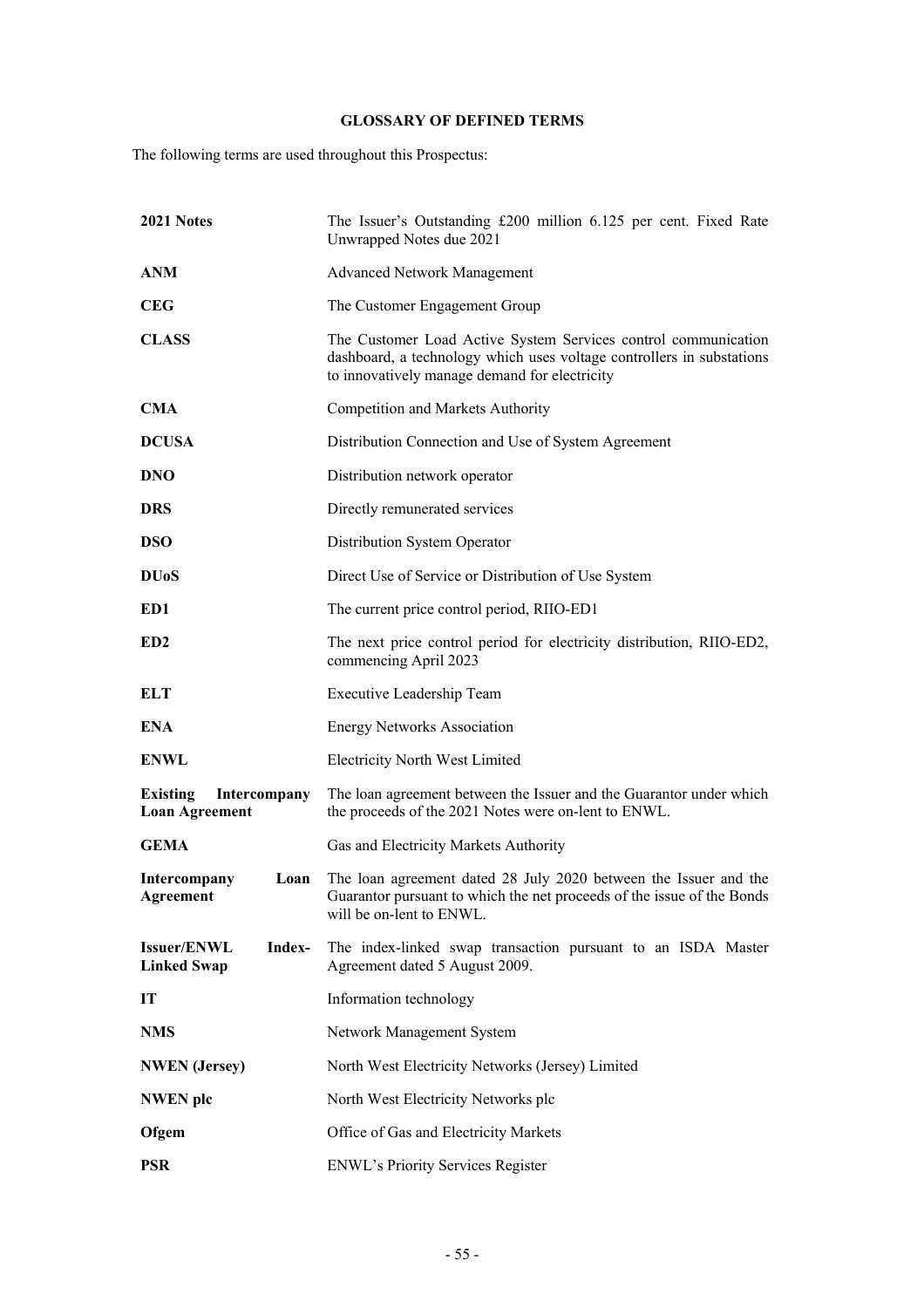| <b>RAV</b> | Regulated Asset Value, the value ascribed by Ofgem to the investment<br>capital employed in the regulated business |
|------------|--------------------------------------------------------------------------------------------------------------------|
| <b>RPI</b> | The United Kingdom Retail Price Index                                                                              |
| SF6        | Sulphur hexafluoride                                                                                               |